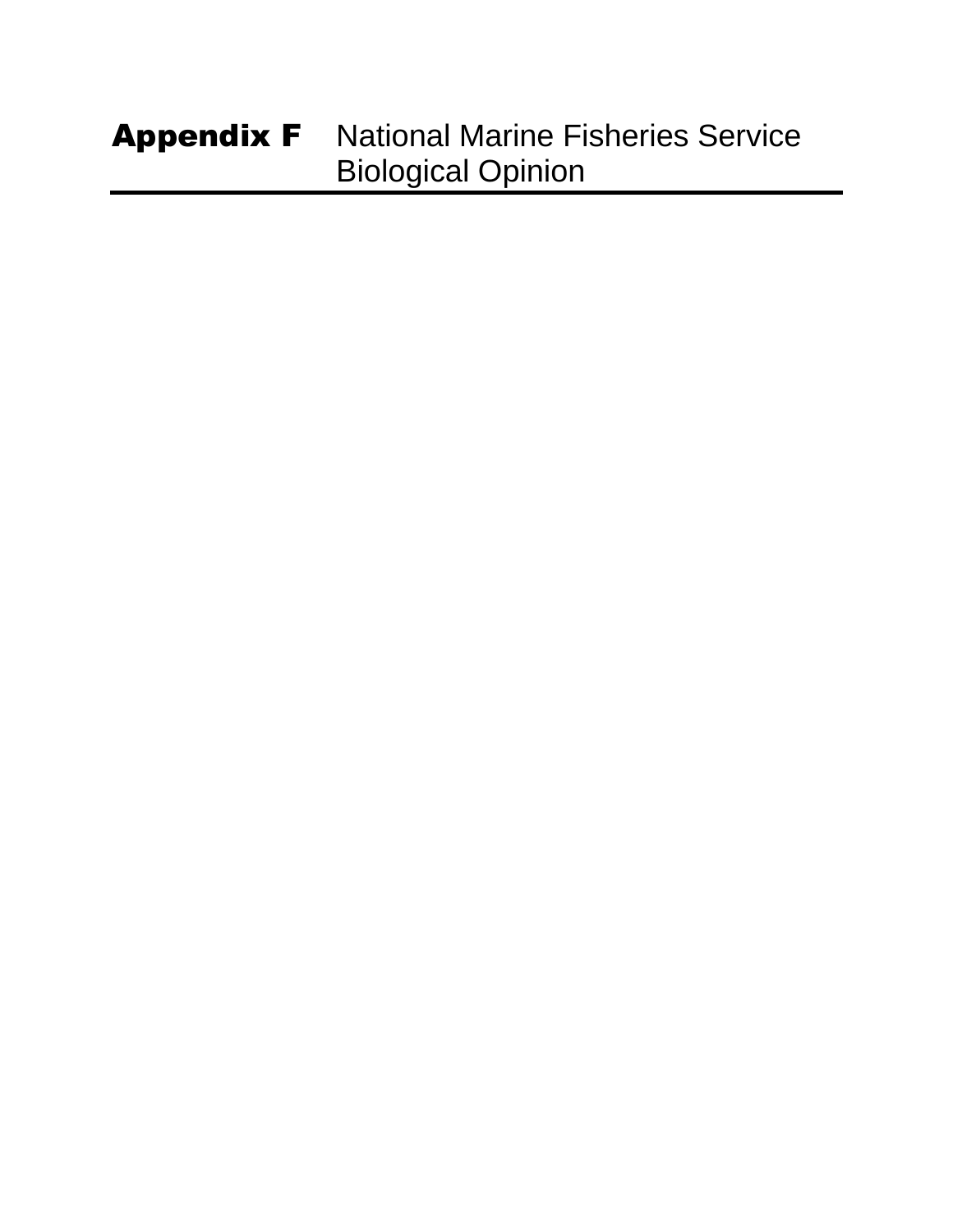

**UNITED STATES DEPARTMENT OF COMMERCE National Oceanic and Atmospheric Administration** 

NATIONAL MARINE FISHERIES SERVICE West Coast Region 777 Sonoma Avenue, Room 325 Santa Rosa, California 95404-4731

October 16, 2020 **Refer to NMFS No:** WCRO-2020-02509

Darrell Cardiff Senior Planner, Local Assistance California Department of Transportation, District 1 P.O. Box 3700 Eureka, California 95502-3700

Re: Endangered Species Act Section 7(a)(2) Biological Opinion, and Magnuson-Stevens Fishery Conservation and Management Act Essential Fish Habitat Response for the Honeydew Bridge Replacement Project (BRLS-5904 (024))

Dear Mr. Cardiff:

Thank you for your letter of September 1, 2020, requesting consultation with NOAA's National Marine Fisheries Service (NMFS) pursuant to section 7 of the Endangered Species Act of 1973 (ESA) (16 U.S.C. 1531 et seq.) for the Honeydew Bridge Replacement Project, California Department of Transportation (Caltrans<sup>[1](#page-1-0)</sup>) Local Assistance reference BRLS-5904 (024). This consultation was conducted in accordance with the 2019 revised regulations that implement section 7 of the ESA (50 CFR 402, 84 FR 45016).

NMFS also reviewed the likely effects of the proposed action on essential fish habitat (EFH), pursuant to section 305(b) of the Magnuson-Stevens Fishery Conservation and Management Act (16 U.S.C. 1855(b)), and concluded that the action would adversely affect the EFH of Pacific Coast Salmon. Therefore, we have included the results of that review in Section 3 of this document.

Based on the best scientific and commercial information available, NMFS concludes that the action, as proposed, is not likely to jeopardize the continued existence of the California Coastal (CC) Chinook salmon Evolutionarily Significant Unit (ESU) or the Northern California (NC) steelhead Distinct Population Segment (DPS). The action is also not likely to destroy or adversely modify designated critical habitat for the CC Chinook salmon ESU or the NC steelhead DPS. NMFS expects the proposed action would result in incidental take of NC steelhead and CC Chinook salmon. However, we do not expect the action to result in adverse impacts to individual SONCC coho salmon or their critical habitat. An incidental take statement is included with the enclosed biological opinion. The incidental take statement includes non-

<span id="page-1-0"></span> $\overline{a}$ <sup>1</sup> Pursuant to 23 USC 327, and through a series of Memorandum of Understandings beginning June 7, 2007, the Federal Highway Administration (FHWA) assigned and Caltrans assumed responsibility for compliance with Section 7 of the federal Endangered Species Act (ESA) and the Magnuson-Stevens Fishery Conservation and Management Act (MSA) for federally-funded transportation projects in California. Therefore, Caltrans is considered the federal action agency for consultations with NMFS for federally funded projects involving FHWA. Caltrans proposes to administer federal funds for the implementation of the proposed action and is, therefore, considered the federal action agency for this consultation.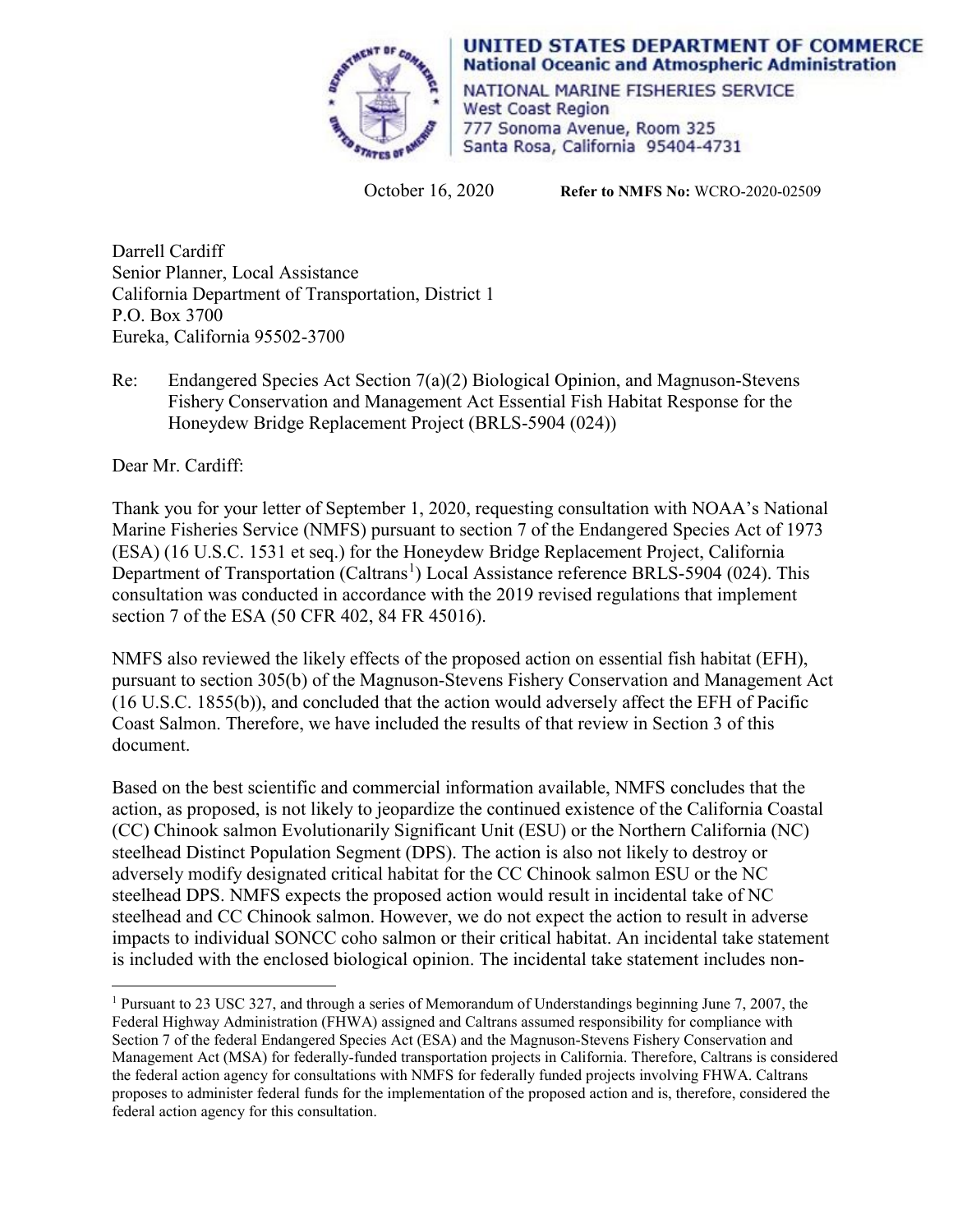discretionary reasonable and prudent measures and terms and conditions that are expected to further reduce anticipated incidental take of CC Chinook salmon and NC steelhead.

In addition, we would like to express our gratitude for the significant efforts made by you and the applicant, Humboldt County, to reduce potential impacts of the project based on our technical assistance. Please contact Mike Kelly at (707) 825-1622, Northern California Office, Arcata, or via email at [Mike.Kelly@noaa.gov](mailto:Mike.Kelly@noaa.gov) if you have any questions concerning this section 7 consultation, or if you require additional information.

Sincerely,

Alecia Van Atta Assistant Regional Administrator California Coastal Office

Enclosure

cc: w/enclosure:

Christa Unger, Caltrans Local Assistance, District 1, Eureka, CA Jennifer Olson, California Department of Fish and Wildlife, Eureka, CA NMFS ARN# 151422WCR2020AR00188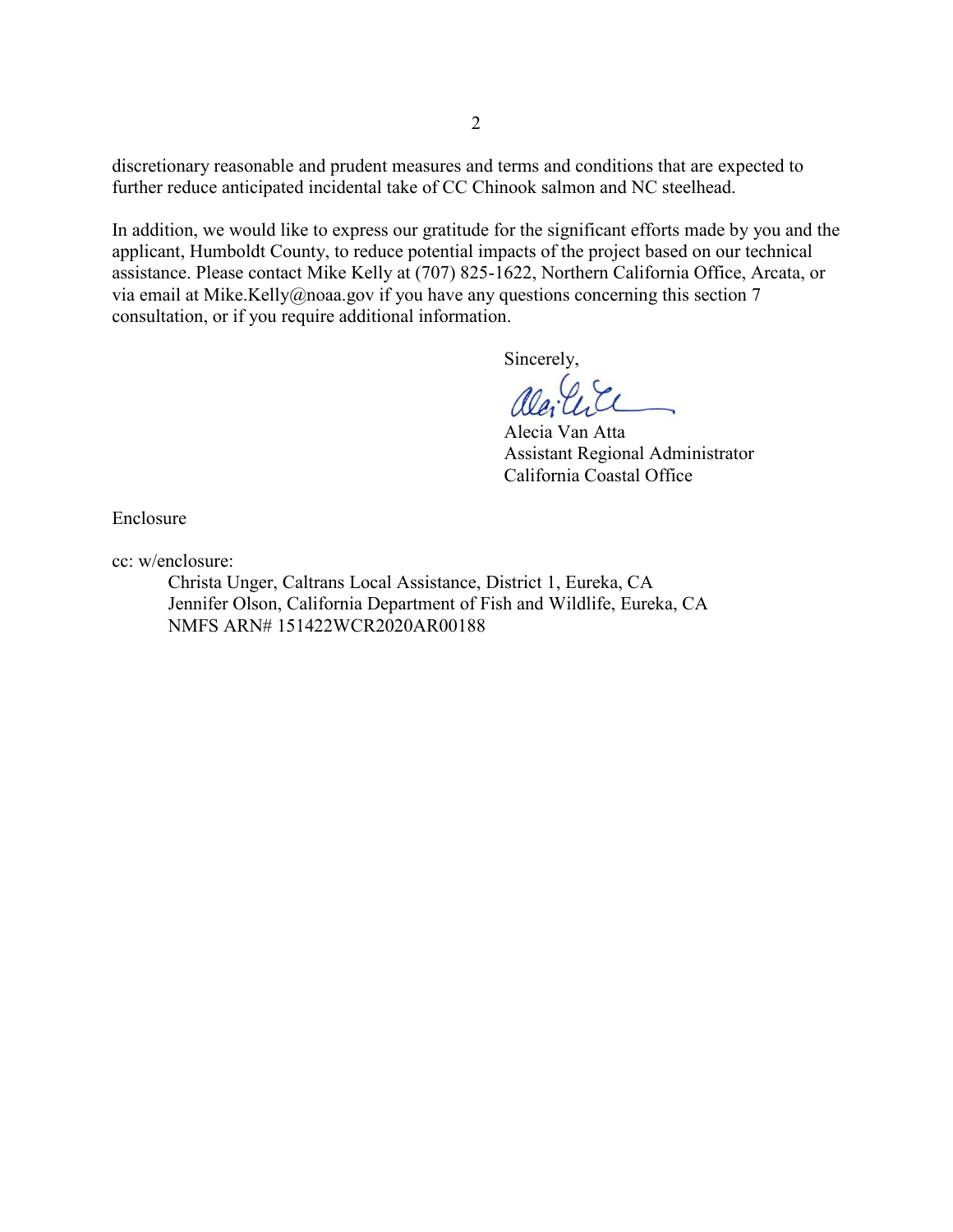# Endangered Species Act (ESA) Section 7(a)(2) Biological Opinion [and Magnuson-Stevens **Endangered Species Act (ESA) Section 7(a)(2) Biological Opinion [and Magnuson-Stevens**  Fishery Conservation and Management Act Essential Fish Habitat Response] **Fishery Conservation and Management Act Essential Fish Habitat Response]**

Honeydew Bridge Replacement Project, Honeydew Bridge Replacement Project, Humboldt County, California Humboldt County, California

## Action Agency: California Department of Transportation Action Agency: California Department of Transportation NMFS Consultation Number: WCRO-2020-02509 NMFS Consultation Number: WCRO-2020-02509

Affected Species and NMFS' Determinations: Affected Species and NMFS' Determinations:

| Provided?                                           |                            |                                                                |            |                                                                    |
|-----------------------------------------------------|----------------------------|----------------------------------------------------------------|------------|--------------------------------------------------------------------|
| Recommendations<br>Conservation<br><b>Are EFH</b>   |                            | Does Action Have an<br><b>Adverse Effect on</b><br><b>EFH?</b> |            | Fishery Management Plan That Identifies<br>EFH in the Project Area |
|                                                     |                            |                                                                |            |                                                                    |
|                                                     |                            |                                                                |            | (O. mykiss)                                                        |
| $\mathsf{X}^{\mathsf{O}}$                           | No                         | Yes                                                            | Threatened | (NC) steelhead                                                     |
|                                                     |                            |                                                                |            | Northern California                                                |
|                                                     |                            |                                                                |            | (O. tshawytscha)                                                   |
|                                                     |                            |                                                                |            | Chinook salmon                                                     |
| No                                                  | $\mathsf{N}^{\mathsf{o}}$  | Yes                                                            | Threatened | California Coastal (CC)                                            |
|                                                     |                            |                                                                |            | (Oncorhynchus kisutch)                                             |
| No                                                  | Σρ                         | $\mathsf{N}^{\mathsf{o}}$                                      | Threatened | (SONCC) coho salmon                                                |
|                                                     |                            |                                                                |            | California Coast                                                   |
|                                                     |                            |                                                                |            | Southern Oregon/North                                              |
| <b>Adversely Modify</b><br><b>Critical Habitat?</b> | Jeopardize the<br>Species? | <b>Affect Species</b><br>or Critical<br>Habitat?               |            |                                                                    |
| Is Action Likely to<br>Destroy or                   | Likely to<br>Is Action     | Adversely<br>Likely to                                         | Status     | <b>ESA-Listed Species</b>                                          |
|                                                     |                            | Is Action                                                      |            |                                                                    |

**Consultation Conducted By:** National Marine Fisheries Service, West Coast Region

Yes

Yes

Pacific Coast Salmon FMP

Pacific Coast Salmon FMP

**Issued By**:

Alecia Van Atta

California Coastal Office Assistant Regional Administrator **d By:**  $\begin{array}{l}\n\mathcal{U}(\mathcal{U}_k) \sim \\
\mathcal{U}(\mathcal{U}_k) \sim \\
\mathcal{U}_k \sim \mathcal{U}_k \sim \\
\mathcal{U}_k \sim \mathcal{U}_k \sim \\
\mathcal{U}_k \sim \mathcal{U}_k \sim \mathcal{U}_k \sim \\
\mathcal{U}_k \sim \mathcal{U}_k \sim \mathcal{U}_k \sim \mathcal{U}_k \sim \mathcal{U}_k \sim \mathcal{U}_k \sim \mathcal{U}_k \sim \mathcal{U}_k \sim \mathcal{U}_k \sim \mathcal{U}_k \sim \mathcal{U}_k \sim \mathcal{U$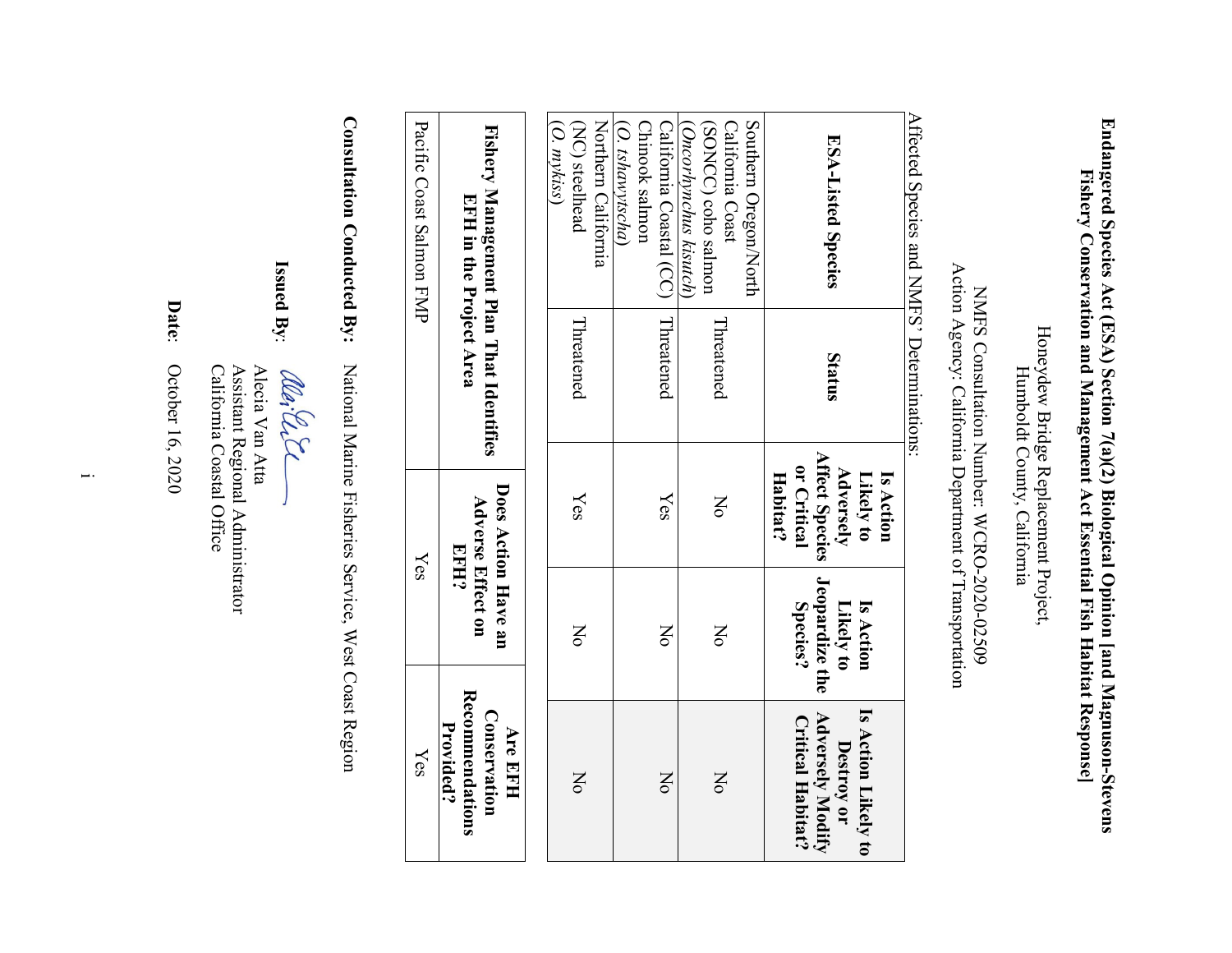|  | <b>TABLE OF CONTENTS</b> |
|--|--------------------------|
|--|--------------------------|

| 1. |              |                                                                                              |  |
|----|--------------|----------------------------------------------------------------------------------------------|--|
|    | 1.1.         |                                                                                              |  |
|    | 1.2.         |                                                                                              |  |
|    | 1.3.         |                                                                                              |  |
|    | 1.3.1        |                                                                                              |  |
|    | 1.3.2        |                                                                                              |  |
|    | 1.3.3        |                                                                                              |  |
|    | 1.3.4        |                                                                                              |  |
|    | 1.3.5        |                                                                                              |  |
|    | 1.3.6        |                                                                                              |  |
|    | 1.3.7        |                                                                                              |  |
|    | 1.3.8        |                                                                                              |  |
| 2. | 2.1.<br>2.2. | <b>ENDANGERED SPECIES ACT: BIOLOGICAL OPINION AND INCIDENTAL TAKE STATEMENT 7</b>            |  |
|    |              |                                                                                              |  |
|    |              |                                                                                              |  |
|    |              | 2.2.4 Factors Responsible for the Decline of Species and Degradation of Critical Habitats 10 |  |
|    | 2.3.         |                                                                                              |  |
|    | 2.4.         |                                                                                              |  |
|    |              |                                                                                              |  |
|    | 2.5.         |                                                                                              |  |
|    | 1.1          |                                                                                              |  |
|    |              |                                                                                              |  |
|    |              |                                                                                              |  |
|    |              |                                                                                              |  |
|    |              |                                                                                              |  |
|    | 2.6.         |                                                                                              |  |
|    | 2.7.         |                                                                                              |  |
|    | 2.7.1        | Summary of Baseline, Status of the Species, and Cumulative Effects 21                        |  |
|    |              |                                                                                              |  |
|    | 2.7.3        |                                                                                              |  |
|    | 2.8.         |                                                                                              |  |
|    | 2.9.         |                                                                                              |  |
|    | 2.9.1.       |                                                                                              |  |
|    | 2.9.2.       |                                                                                              |  |
|    | 2.9.3.       |                                                                                              |  |
|    | 2.9.4.       |                                                                                              |  |
|    |              |                                                                                              |  |
|    |              |                                                                                              |  |
|    |              |                                                                                              |  |
|    |              |                                                                                              |  |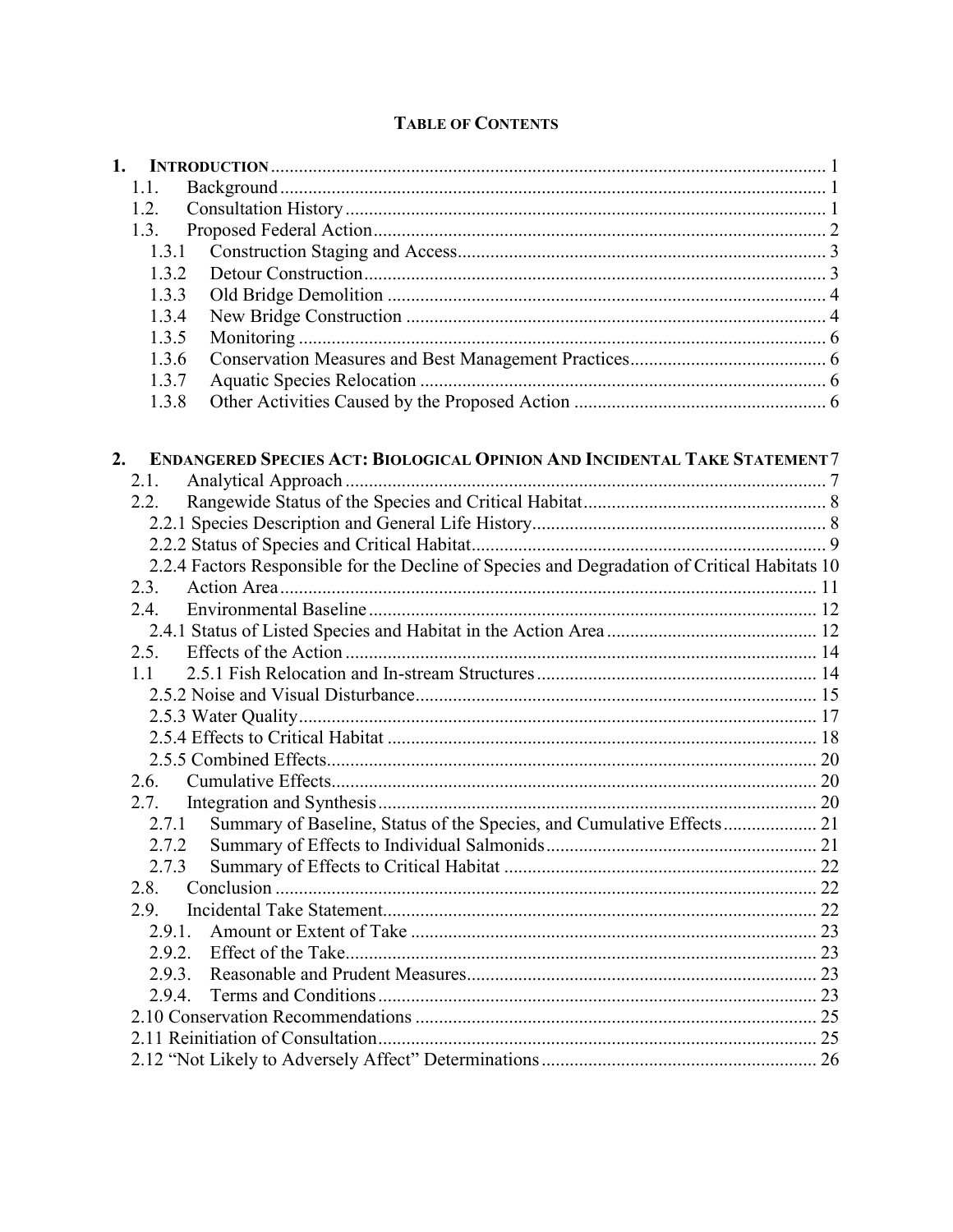| <b>3.</b> | MAGNUSON-STEVENS FISHERY CONSERVATION AND MANAGEMENT ACT ESSENTIAL FISH |  |
|-----------|-------------------------------------------------------------------------|--|
|           |                                                                         |  |
|           |                                                                         |  |
|           |                                                                         |  |
|           |                                                                         |  |
|           |                                                                         |  |
|           |                                                                         |  |
|           | DATA QUALITY ACT DOCUMENTATION AND PRE-DISSEMINATION REVIEW  28         |  |
|           | 4.1                                                                     |  |
|           | 4.2                                                                     |  |
|           | 4.3                                                                     |  |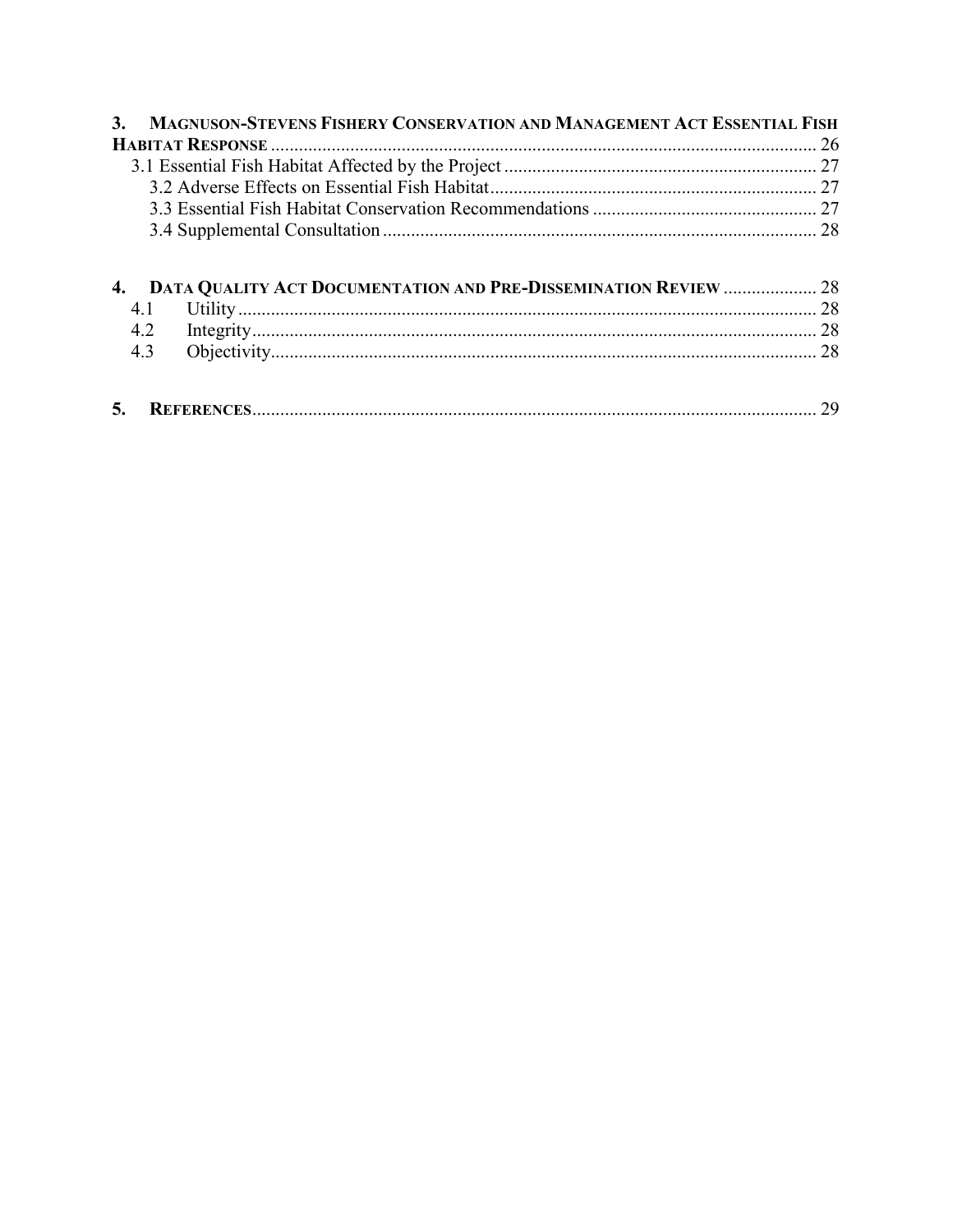#### **1. INTRODUCTION**

<span id="page-6-0"></span>This Introduction section provides information relevant to the other sections of this document and is incorporated by reference into Sections 2 and 3, below.

#### <span id="page-6-1"></span>**1.1. Background**

NOAA's National Marine Fisheries Service (NMFS) prepared the biological opinion (opinion) and incidental take statement (ITS) portions of this document in accordance with section 7(b) of the Endangered Species Act (ESA) of 1973 (16 USC 1531 et seq.), and implementing regulations at 50 CFR 402, as amended.

We also completed an essential fish habitat (EFH) consultation on the proposed action, in accordance with section 305(b)(2) of the Magnuson-Stevens Fishery Conservation and Management Act (MSA) (16 U.S.C. 1801 et seq.) and implementing regulations at 50 CFR 600.

We completed pre-dissemination review of this document using standards for utility, integrity, and objectivity in compliance with applicable guidelines issued under the Data Quality Act (DQA) (section 515 of the Treasury and General Government Appropriations Act for Fiscal Year 2001, Public Law 106-554). The document will be available within two weeks at the NOAA Library Institutional Repository [https://repository.library.noaa.gov/welcome]. A complete record of this consultation is on file at the NMFS Northern California Office in Arcata, California.

#### <span id="page-6-2"></span>**1.2. Consultation History**

On May 2, 2017 NMFS staff participated in an interagency field site review to discuss the project and resource protection issues.

On May 10, 2018, the California Department of Transportation (Caltrans) submitted a Biological Assessment (BA) and a request to initiate formal consultation.

On May 16, 2018, NMFS provided comments on the BA and notified Caltrans that it contained insufficient information to allow formal consultation to proceed. At this time, NMFS also requested that Caltrans and Humboldt County consider less impactful construction methods.

On June 27, 2018, NMFS attended a second interagency field review to discuss the project as it related to requested BA information needs.

On July 9, 2018, NMFS provided a letter to Caltrans to close out the consultation request due to 45 days elapsing without Caltrans providing the requested information.

On May 7, 2020, Humboldt County, NMFS, Caltrans, and consultant staff met via phone conference to review alternative project construction approaches to minimize impacts.

On May 20, 2020, NMFS provided Humboldt County's design consultant information to help them design the river diversion.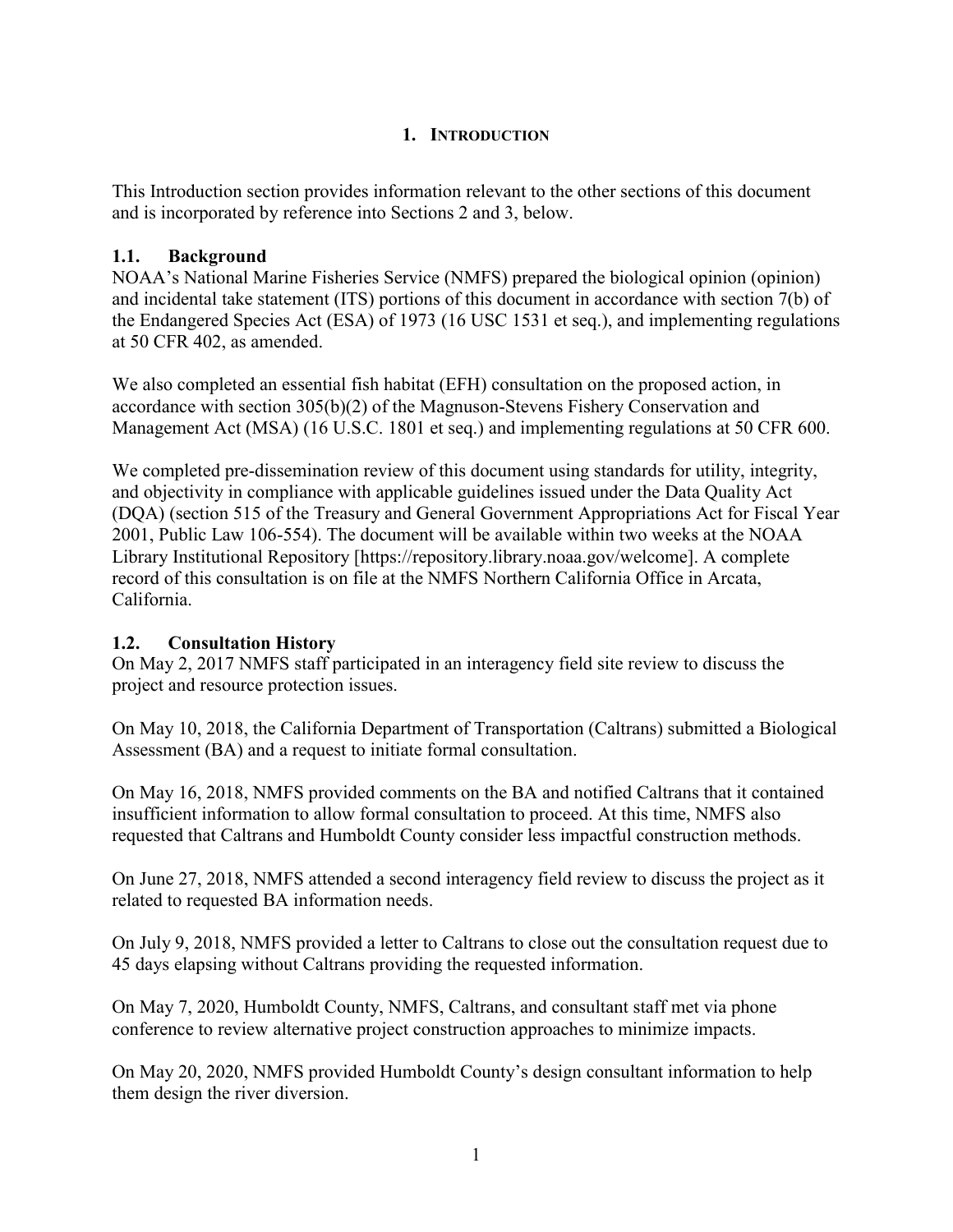On August 21, 2020, Humboldt County provided a new draft BA for NMFS' review.

On August 24, 2020, NMFS provided comments on the new draft BA, and recommended that Caltrans request initiation of consultation once comments were addressed.

On September 1, 2020, Caltrans requested initiation of formal section 7 consultation. However, the BA contained what appeared to be an illogical conclusion regarding impacts to critical habitat for SONCC coho salmon. Later that day Caltrans provided an updated request letter that clarified that the conclusion should be that SONCC coho critical habitat was not likely to be adversely affected.

On September 2, 2020, NMFS notified Caltrans that we had initiated formal consultation.

On September 9, 2020, NMFS requested information on the quantity of new impervious surface that would be created by the new bridge approaches. Caltrans provided this information on September 14, 2020.

On September 10, 2020, NMFS requested more information about the type of bridge deck and drainage from the deck. Humboldt County provided this information via email on September 14 and 15, 2020.

#### <span id="page-7-0"></span>**1.3. Proposed Federal Action**

Under the ESA, "action" means all activities or programs of any kind authorized, funded, or carried out, in whole or in part, by Federal agencies (50 CFR 402.02).

Under MSA, Federal action means any action authorized, funded, or undertaken, or proposed to be authorized, funded, or undertaken by a Federal Agency (50 CFR 600.910).

We considered, under the ESA, whether or not the proposed action would cause any other activities and determined that it would not.

The proposed action consists of replacing an existing single lane bridge with a new two-span bridge over the Mattole River near the community of Honeydew, in Humboldt County, California as described in detail in Caltrans' BA (Caltrans 2020). Project elements that may affect salmonids or critical habitat, and accompanying measures to minimize impacts, are summarized below, while the remaining project description is incorporated by reference to Caltrans' BA. In the following descriptions, "Caltrans" refers to Caltrans, Humboldt County (the applicant), and their contractor(s).

Caltrans proposes to conduct activities below the ordinary high water mark (OHWM) of the Mattole River between June 15 and October 15 in both years of construction.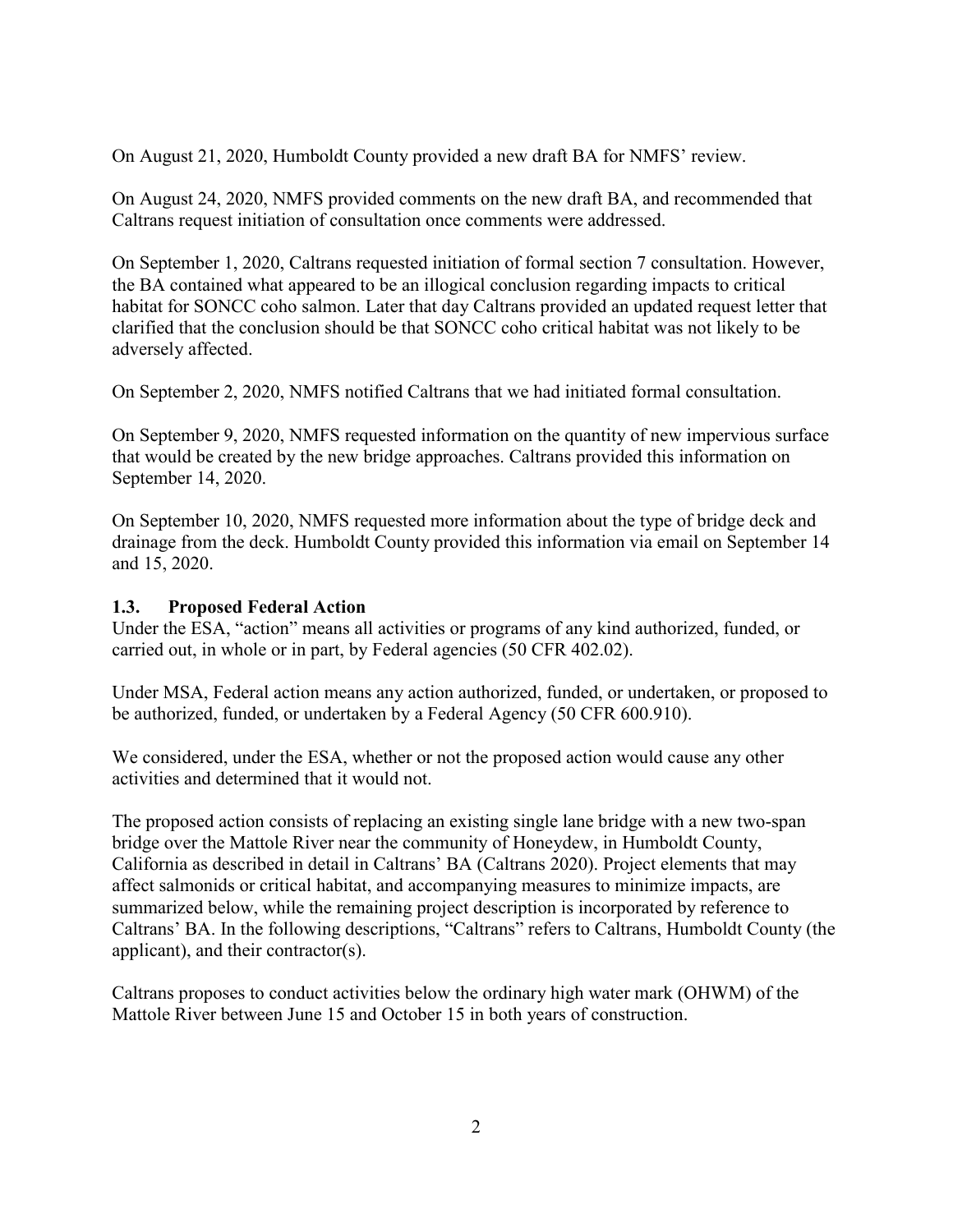#### <span id="page-8-0"></span>1.3.1 Construction Staging and Access

Caltrans will create temporary staging areas along Wilder Ridge Road just southeast of the intersection with Mattole Road; along the south bank gravel bar near and beneath the existing bridge; along the detour road near its intersection with Mattole Road; and at the north Mattole Road bridge approach. Some amount of grading will be required, particularly at the river bar location.

A detour route, as described in section 1.3.2, will serve the dual purpose of public detour and construction access. Additional temporary access road surface will be graded on the gravel bar for contractor access to work areas.

Caltrans will also create gravel work pads partly in the wetted channel using washed gravel of suitable size for spawning salmon. (Some or all of this rock may be contoured and left in the channel after construction to augment course sediment.) For the north bank gravel pad, Caltrans estimates that 15 cubic yards of gravel would be placed below the OHWM elevation. For the Pier 2 gravel pad, Caltrans estimates that about 350 cubic yards of gravel would be placed below the OHWM elevation over an approximate length of 160 feet along the river. A portion of the Pier 2 gravel pad will likely be placed into water, with the area of the in-water portion depending on the river level and wetted channel location. No heavy equipment access into the water is required for pad construction. Caltrans proposes to use containment techniques to minimize turbidity, and they will relocate fish from the affected area. Qualified biologists will be employed to monitor pad construction and conduct fish relocation. The contractor will prepare stream diversion and fish relocation plans, and Caltrans will provide these plans to NMFS for review of consistency with the anticipated effects to fish and habitat that are analyzed in this Biological Opinion.

Access areas and roads will result in temporary loss of approximately 0.18 acre of various herbaceous species, two willows of 9.0 and 6.8-inch diameter at breast height (DBH), and three cottonwoods of 12.4 to 18.4 DBH. These areas will be replanted with appropriate species. (Additional vegetation will be removed permanently in the area of the north-end bridge approach, as described below.)

#### <span id="page-8-1"></span>1.3.2 Detour Construction

Caltrans will build the new bridge on the existing alignment, which requires construction of a temporary detour bridge approximately 1600 feet downstream of the existing bridge. A single span prefabricated bridge will cross the river from a temporary gravel approach road at the south riverbank to a temporary gravel approach on the north bank connecting to Burrell Road. The gravel approach will be retained on the river side by the installation of temporary sheet piles vibrated into place. Caltrans anticipates that pre-cast concrete dead man anchors and tie-back rods will be used to provide additional lateral support for the upper section of the sheet piles. The temporary detour bridge will be about 100 feet long and about 18 feet wide, with supporting cast-in-place concrete spread footings on the gravel approach behind the sheet pile retaining system. The river opening between the sheet pile roadway approaches will be about 77 feet wide. This design would accommodate a maximum flow conveyance of 8,900 cubic feet per second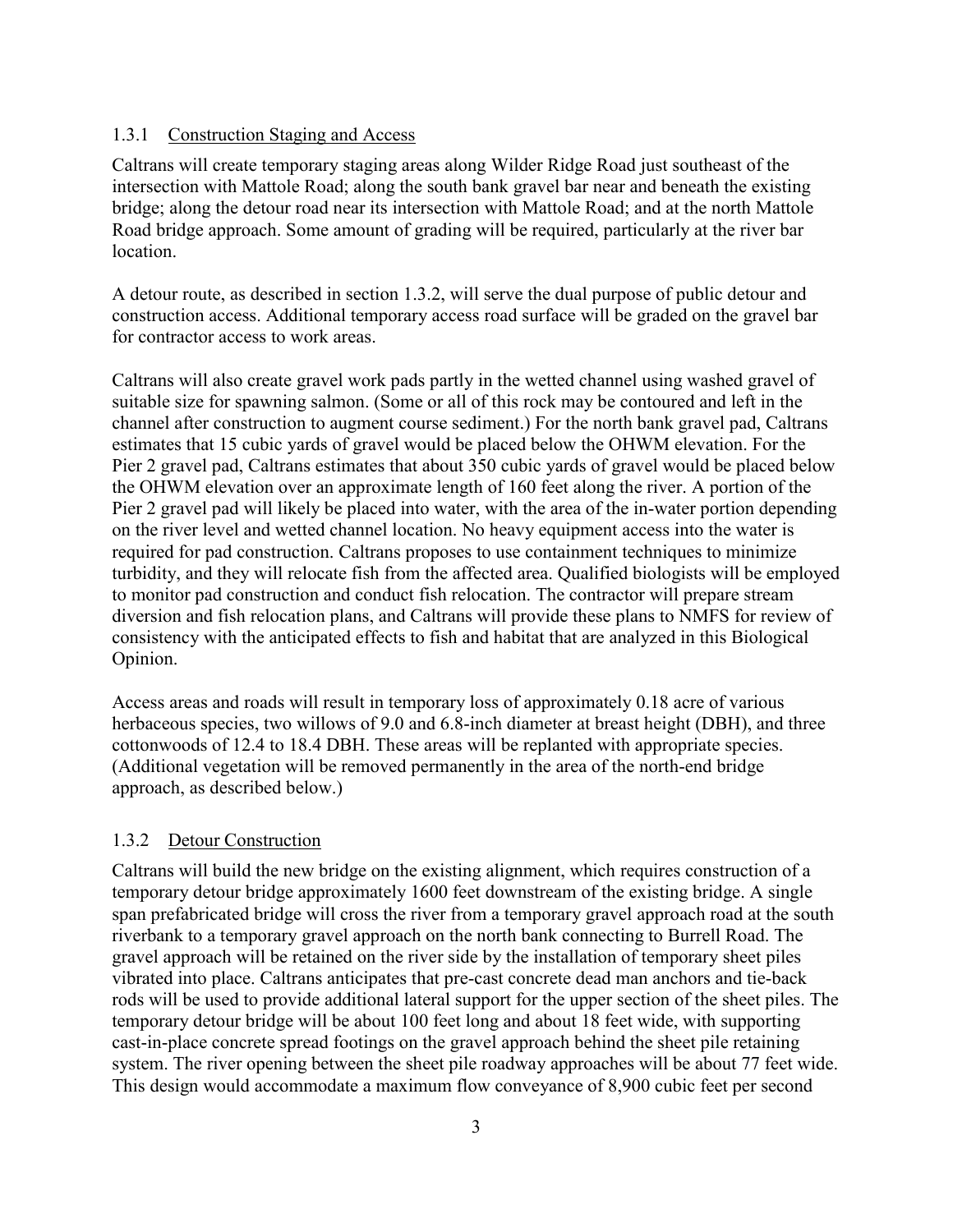(cfs) at a flow velocity of eight feet per second. This width will also allow unimpeded upstream migration for all life stages of salmonids during normal summer base flows.

The north bank gravel approach road will require approximately 200 cubic yards of gravel below the OHWM elevation over an approximate length of 50 feet along the river. The south bank gravel approach road will require about 670 cubic yards of gravel below the OHWM elevation over an approximate length of 70 feet along the river. Portions of the gravel approaches to the detour bridge will be constructed in water using the same techniques and protections described in section 1.3.1 for the in-water portions of the gravel work pads. The river diversion and fish relocation plans would also address detour bridge construction.

The temporary detour bridge will be needed for both construction seasons. At the end of the first construction season the temporary detour bridge, concrete spread footing, approach fills, and shoring system would be removed. In the second construction season, the gravel approach fills, retaining system, cast-in-place concrete spread footings, and single span prefabricated bridge would be re-installed. At the end of the second construction season the entire temporary bridge, cast-in-place concrete spread footings, gravel fills, and retaining system would be removed.

Within the river floodway, the gravel detour approach roads would likely consist of washed gravel topped with 12 inches of aggregate base with geotextile fabric placed in between to prevent crushed rock from mixing with rounded gravels.

Alternatively, approaches and abutments for the detour bridge may be constructed by excavating and grading the existing gravel bar and compacting local gravels using heavy equipment and water. Or if deemed necessary to strengthen the detour road base, river run gravel fill over geotextile fabric, with an aggregate base topping would be used. Water for fill compaction and dust control will be extracted from a pit excavated to ground water in the gravel bar on site at least 50-feet away from the wetted river channel.

#### <span id="page-9-0"></span>1.3.3 Old Bridge Demolition

The existing bridge will be removed during the second season once the gravel pads are constructed and the detour is in place. Timber decking and railings on the bridge will first be removed. Then cranes placed on each side of the river will sequentially hoist the two steel truss spans and place them on the south bank gravel bar to be dismantled. The existing reinforced concrete Pier 2 will be demolished using a percussion hammer (hoe-ram), typically mounted on a large excavator. The pier will be removed to at least three feet below the existing grade. Abutment 3 and Abutment 1 will then be demolished and removed to at least three feet below the existing grade. All demolition materials will be contained to minimize the possibility of material entering the river channel. Additionally, hydroacoustic monitoring will be conducted during demolition of Pier 2, and demolition will cease if injurious sound energy levels are approached.

#### <span id="page-9-1"></span>1.3.4 New Bridge Construction

The new bridge will be a two-span composite welded steel plate girder bridge with a cast-inplace concrete deck located on the existing alignment with an overall length of 375 feet. The new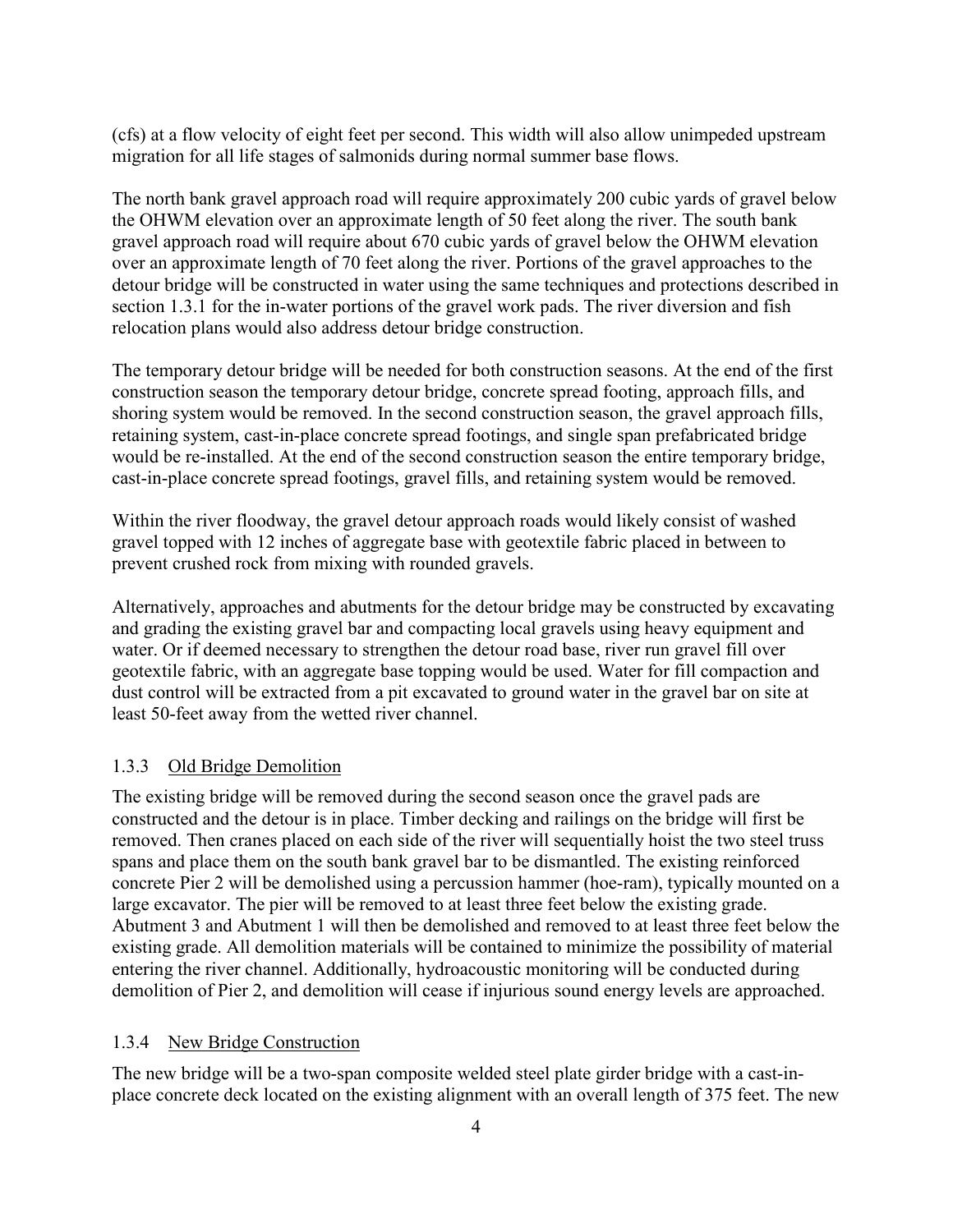bridge would carry two lanes of traffic, with each lane 11 feet wide plus a 3-foot shoulder, for a total clear width of 28 feet. The bridge is designed to drain via sheet flow over the edges rather than draining to the ends or via scuppers. Therefore, water will drain to the river channel similarly to the present bridge.

Abutment 1 (north bridge abutment) will consist of a foundation of thirteen 10-inch steel H-piles impact driven about 45-feet deep, or two 60-inch cast-in-drilled-hole (CIDH) piles. Pier 2 (the central bridge pier) will be on a foundation consisting of two 84-inch diameter CIDH piles. Abutment 3 (south bridge abutment) will be built on a foundation consisting of two 60-inch CIDH piles. If steel H-piles are required to be impact driven at Abutment 1, hydroacoustic monitoring will take place to ensure that injurious sound energy levels are not exceeded.

The bridge superstructure support consists of segments of steel girder supported by the single pier and the two abutments. An additional gravel work pad to support a crane will be constructed on the north bank above OHWM. This pad will be contained behind temporary gabion walls. A temporary shoring tower constructed on the river bar will be used to help support the steel girders during placement by a large crane. No piles will be necessary for the shoring tower or falsework supports. The bridge deck will then be constructed on top of the girders using techniques to contain any materials that might fall.

Installation of temporary sheet piles may be required for shoring the construction areas surrounding the central pier and the Abutment 3 foundations. Vibratory pile driving will be used for installing shoring sheet piles surrounding these features. Drilling fluids and slurries for the CIDH pile installation will be contained to prevent contamination of surface water and groundwater and will be properly disposed of outside of the riverbed and banks in accordance with typical Standard Specifications, which will be supported by a contractor-provided material handling and disposal plan.

Adequate dewatering at the Pier 2 location during construction would be achieved by means of diking/diversion of water and sump pumping from a cofferdammed excavation. Caltrans will provide temporary water pollution control measures, including, but not limited to, dikes, infiltration basins, and ditches, which may become necessary because of the construction process. In all cases, water pumped from excavations will be handled so as not to reach river water.

New rock slope protection (RSP), 1/4- to 1/2-ton method B, will be installed. The locations and extents of RSP have not yet been designed. It is anticipated that RSP will be placed by an excavator with a bucket/thumb attachment that would pick and place/fit together the RSP. The addition of RSP would be in locations to supplement existing RSP, mostly near the new bridge abutments outside of the active river channel. None of the RSP would be placed below the OHWM elevation.

The new bridge approaches will be paved and cover a larger area than the existing approaches. This will create approximately 0.2 acre of new impervious surface with approximately half of that area on each end of the bridge. Additionally, the approach on the north end of the bridge will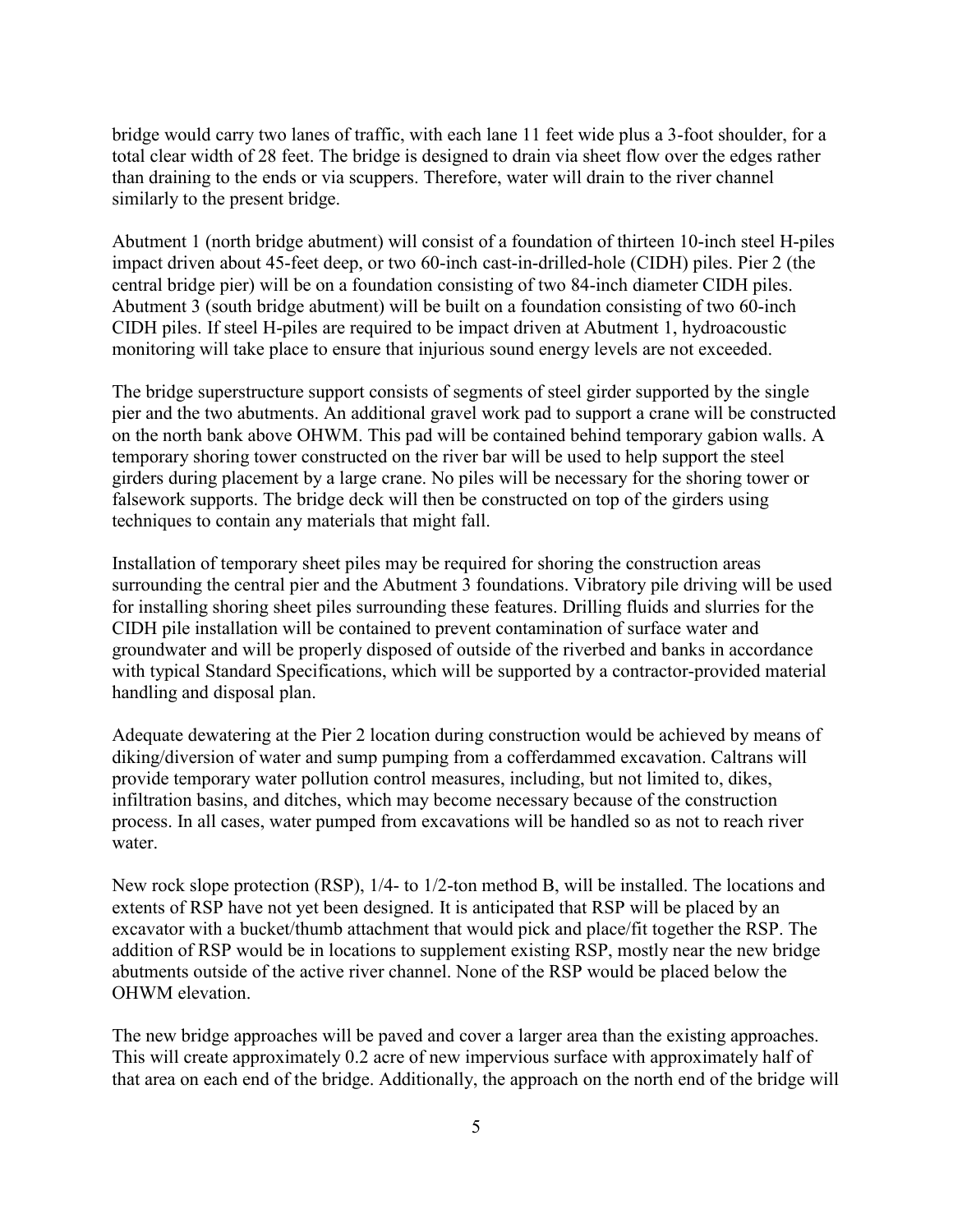permanently displace 46 live alder trees varying from 6.0 to 16.5-inch DBH, and seven dead alder trees of 7.2 to 10.5-inch DBH.

#### <span id="page-11-0"></span>1.3.5 Monitoring

During impact pile driving (if required) and demolition activities (hoe-ram operations), hydroacoustic monitoring would ensure that pile driving stops in a given day before sound levels reach the cumulative injury thresholds at the predicted attenuation distances. However, Caltrans' hydroacoustic analysis predicts that injury thresholds are unlikely to be reached. A qualified biologist will monitor all in-stream construction activities to ensure adherence to all environmental permit conditions and avoidance and minimization measures.

#### <span id="page-11-1"></span>1.3.6 Conservation Measures and Best Management Practices

Water pollution control scheduling and methods will be specified in the contractor's Storm Water Pollution Prevention Plan (SWPPP) and Environmental Commitments Record for the proposed action. Specific methods are indicated in Caltrans' Construction Site Best Management Practices (BMP) Manual (Caltrans 2017). Caltrans' BA provides details on specific measures. Most of these measures are standard practices that have proven efficacy and are familiar to NMFS' staff. Please refer to Caltrans' BA and the above-referenced manuals for details.

#### <span id="page-11-2"></span>1.3.7 Aquatic Species Relocation

In order to protect salmonids from impacts that could occur due to construction of the in-water gravel work pads and temporary bridge approaches, fish may be relocated if any remain in these enclosures. Caltrans will construct the enclosures for these fills incrementally, which often causes salmonids to volitionally leave the enclosed area likely due to the creation of a zone of still shallow water (Mike Kelly, NMFS, personal observations, 2006, 2009, 2011). To facilitate this, the enclosures will be constructed up to the point that a gap is available for fish to escape through, and any remaining fish would be herded out using a small beach seine. Given the simplicity of the habitat, these removal efforts should be fully effective. However, some fish may be captured and relocated in any remain in the completed enclosure. All fish relocation work will be conducted by qualified biologists hired by the contractor. Caltrans will prepare an Aquatic Species Relocation Plan for NMFS' review prior to project implementation. Methods may include seining gear, electrofishing gear, and dip nets. Electrofishing for salmonids would comply with Guidelines for Electrofishing Waters Containing Salmonids Listed under the Endangered Species Act (NMFS 2000), and any seining or other capture and removal techniques would adhere to the California Salmonid Stream Habitat Restoration Manual (Flosi et al. 2010).

#### <span id="page-11-3"></span>1.3.8 Other Activities Caused by the Proposed Action

We considered whether or not the proposed action would cause any other activities and determined that it would not. The new bridge will serve the same function as the current bridge without inducing additional traffic or facilitating use by types of vehicles unable to use the current bridge.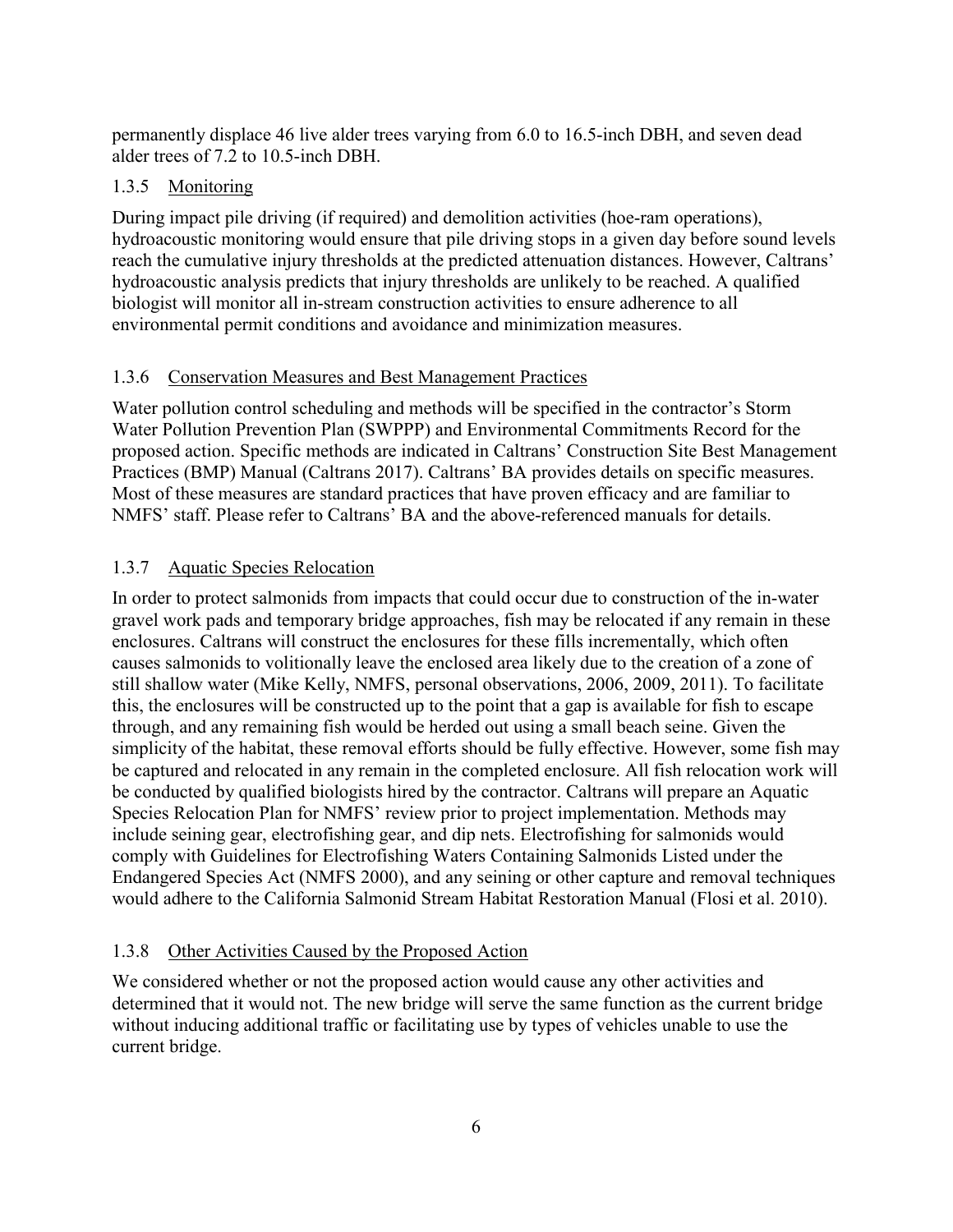#### **2. ENDANGERED SPECIES ACT: BIOLOGICAL OPINION AND INCIDENTAL TAKE STATEMENT**

<span id="page-12-0"></span>The ESA establishes a national program for conserving threatened and endangered species of fish, wildlife, plants, and the habitat upon which they depend. As required by section  $7(a)(2)$  of the ESA, each Federal agency must ensure that its actions are not likely to jeopardize the continued existence of endangered or threatened species, or adversely modify or destroy their designated critical habitat. Per the requirements of the ESA, Federal action agencies consult with NMFS and section 7(b)(3) requires that, at the conclusion of consultation, NMFS provide an opinion stating how the agency's actions would affect listed species and their critical habitats. If incidental take is reasonably certain to occur, section 7(b)(4) requires NMFS to provide an ITS that specifies the impact of any incidental taking and includes non-discretionary reasonable and prudent measures (RPMs) and terms and conditions to minimize such impacts.

Caltrans determined the proposed action is not likely to adversely affect SONCC coho salmon or its critical habitat. Our concurrence is documented in the "Not Likely to Adversely Affect" Determinations section (Section 2.13).

#### <span id="page-12-1"></span>**2.1. Analytical Approach**

This biological opinion includes both a jeopardy analysis and an adverse modification analysis. The jeopardy analysis relies upon the regulatory definition of "jeopardize the continued existence of" a listed species, which is "to engage in an action that reasonably would be expected, directly or indirectly, to reduce appreciably the likelihood of both the survival and recovery of a listed species in the wild by reducing the reproduction, numbers, or distribution of that species" (50) CFR 402.02). Therefore, the jeopardy analysis considers both survival and recovery of the species.

This biological opinion relies on the definition of "destruction or adverse modification," which "means a direct or indirect alteration that appreciably diminishes the value of critical habitat as a whole for the conservation of a listed species" (50 CFR 402.02).

The designation(s) of critical habitat for (species) use(s) the term primary constituent element (PCE) or essential features. The 2016 critical habitat regulations (50 CFR 424.12) replaced this term with physical or biological features (PBFs). The shift in terminology does not change the approach used in conducting a "destruction or adverse modification" analysis, which is the same regardless of whether the original designation identified PCEs, PBFs, or essential features. In this biological opinion, we use the term PBF to mean PCE or essential feature, as appropriate for the specific critical habitat.

The 2019 regulations define effects of the action using the term "consequences" (50 CFR 402.02). As explained in the preamble to the regulations (84 FR 44977), that definition does not change the scope of our analysis and in this opinion we use the terms "effects" and "consequences" interchangeably.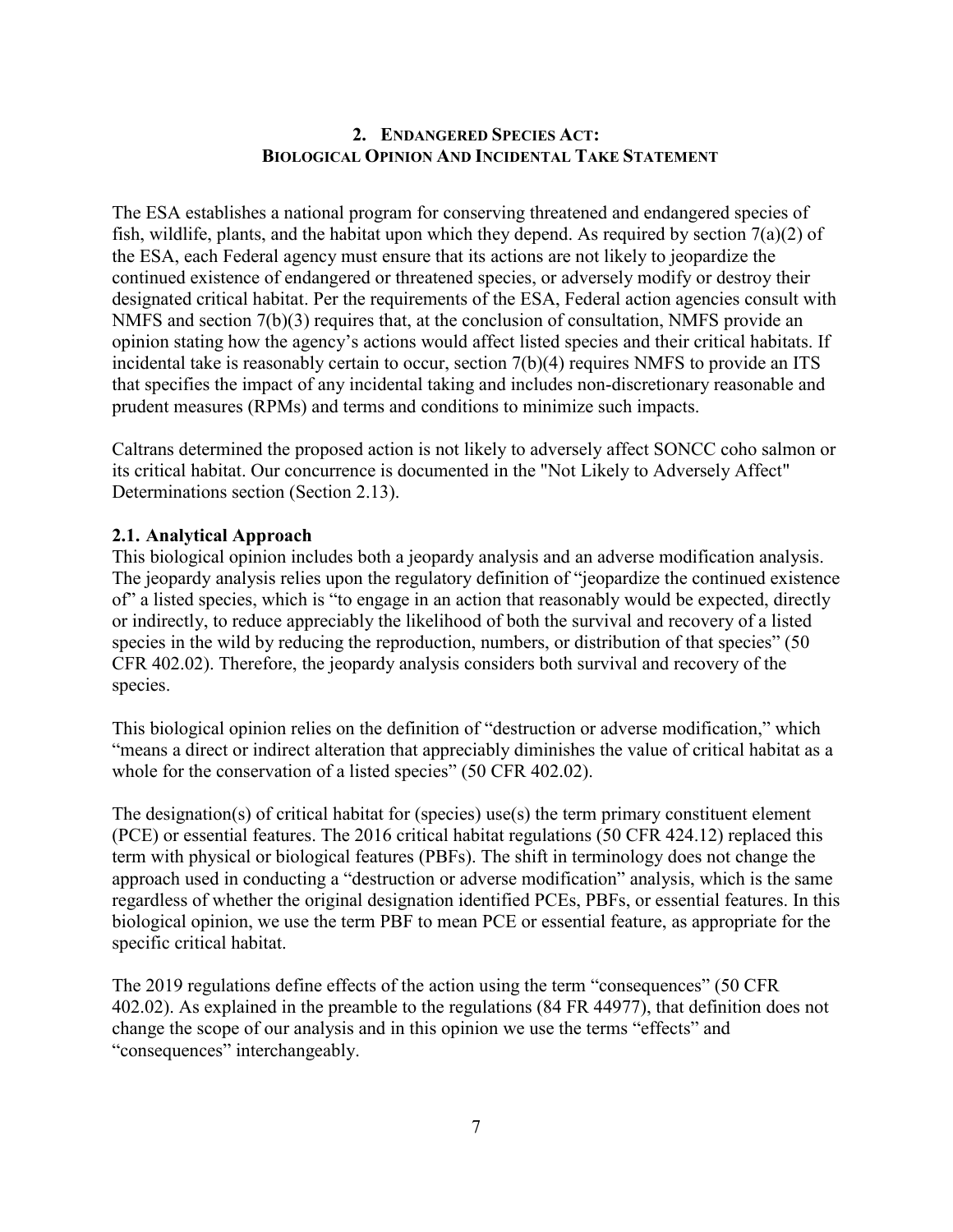We use the following approach to determine whether a proposed action is likely to jeopardize listed species or destroy or adversely modify critical habitat:

- Evaluate the rangewide status of the species and critical habitat expected to be adversely affected by the proposed action.
- Evaluate the environmental baseline of the species and critical habitat.
- Evaluate the effects of the proposed action on species and their habitat using an exposureresponse approach.
- Evaluate cumulative effects.
- In the integration and synthesis, add the effects of the action and cumulative effects to the environmental baseline, and, in light of the status of the species and critical habitat, analyze whether the proposed action is likely to: (1) directly or indirectly reduce appreciably the likelihood of both the survival and recovery of a listed species in the wild by reducing the reproduction, numbers, or distribution of that species, or (2) directly or indirectly result in an alteration that appreciably diminishes the value of critical habitat as a whole for the conservation of a listed species.
- <span id="page-13-0"></span>● If necessary, suggest a reasonable and prudent alternative to the proposed action.

#### **2.2. Rangewide Status of the Species and Critical Habitat**

This opinion examines the status of each species that would be adversely affected by the proposed action. The status is determined by the level of extinction risk that the listed species face, based on parameters considered in documents such as recovery plans, status reviews, and listing decisions. This informs the description of the species' likelihood of both survival and recovery. The species status section also helps to inform the description of the species' "reproduction, numbers, or distribution" as described in 50 CFR 402.02. The opinion also examines the condition of critical habitat throughout the designated area, evaluates the conservation value of the various watersheds and coastal and marine environments that make up the designated area, and discusses the function of the PBFs that are essential for the conservation of the species.

#### <span id="page-13-1"></span>2.2.1 Species Description and General Life History

*CC Chinook Salmon*: The CC Chinook salmon ESU are typically fall spawners, returning to bays and estuaries before entering their natal streams in the early fall. The adults tend to spawn in the mainstem or larger tributaries of rivers. As with the other anadromous salmon, the eggs are deposited in redds for incubation. When the 0+ age fish emerge from the gravel in the spring, they typically migrate to saltwater shortly after emergence. Prey resources during out-migration are critical to Chinook salmon survival as they grow and move out to the open ocean.

*NC Steelhead*: Steelhead exhibit the most complex suite of life history strategies of any salmonid species. They have both anadromous and resident freshwater life histories that can be expressed by individuals in the same watershed. The anadromous fish generally return to freshwater to spawn as 4- or 5-year-old adults. Unlike other Pacific salmon, steelhead can survive spawning and return to the ocean to return to spawn in a future year. It is rare for steelhead to survive more than two spawning cycles. Steelhead typically spawn between December and May. Like other Pacific salmon, the steelhead female deposits her eggs in a redd for incubation. The 0+ age fish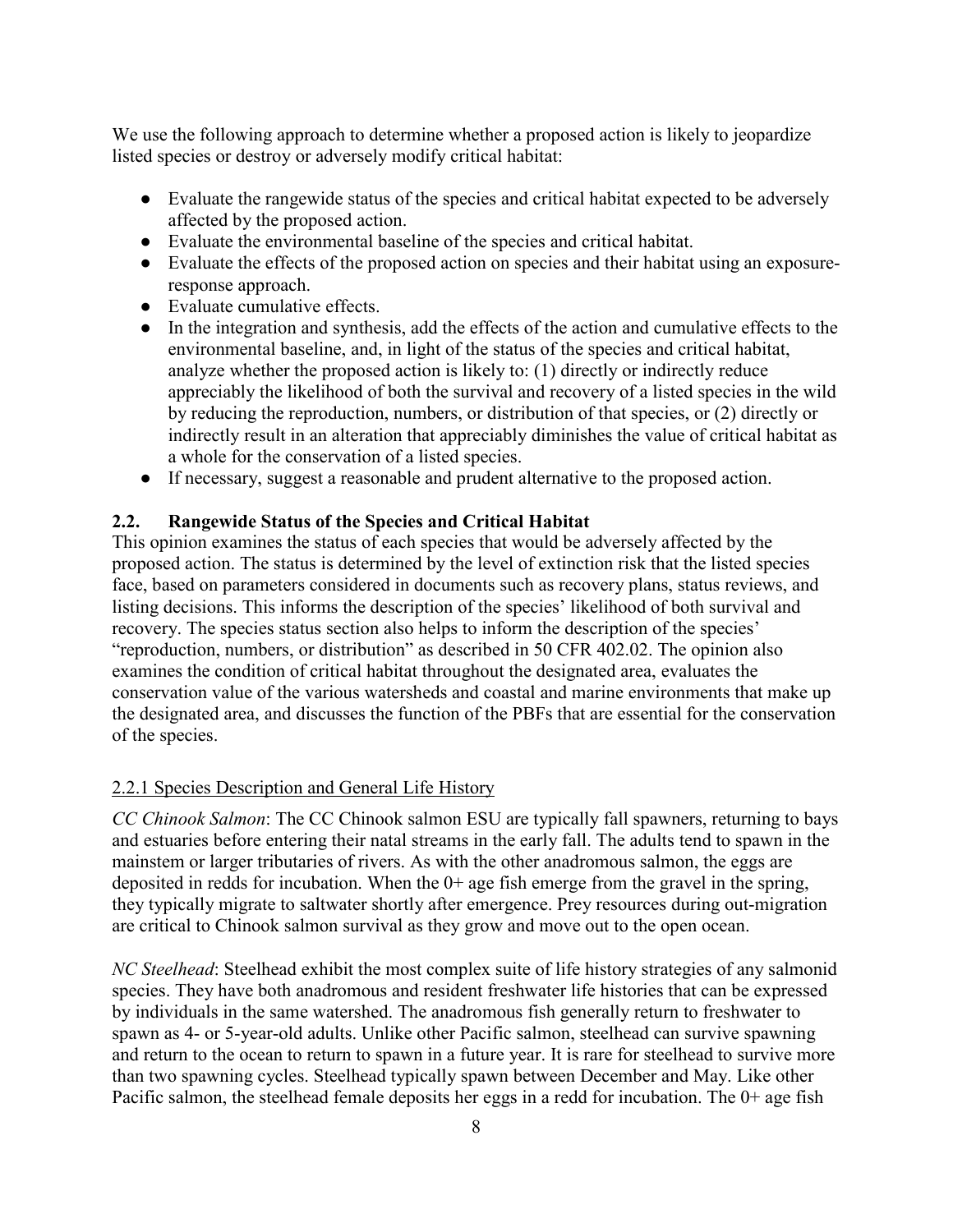emerge from the gravel to begin their freshwater life stage and can rear in their natal stream for 1 to 4 years before migrating to the ocean.

Steelhead rear in freshwater for an extended period before migrating to saltwater. As such, they enter the estuary at mean size of about 170 to 180 mm or 6.5 to 7.0 inches, and are, therefore, more oriented to deeper water channels in contrast to Chinook salmon that typically enter the estuary as 0+ fish. The CDFW data indicate that steelhead smolts generally migrate downstream toward the estuary between March 1 and July 1 each year, although they have been observed as late as September (Ricker et al. 2014). The peak of the outmigration timing varies from year to year within this range, and generally falls between early April and mid‐May.

#### <span id="page-14-0"></span>2.2.2 Status of Species and Critical Habitat

In this biological opinion, NMFS assesses four population viability parameters to help us understand the status of each species and their ability to survive and recover. These population viability parameters are: abundance, population productivity, spatial structure, and diversity (McElhaney et al. 2000). While there is insufficient information to evaluate these population viability parameters in a thorough quantitative sense, NMFS has used existing information, including the Coastal Multispecies Recovery Plan (NMFS 2016), to determine the general condition of each population and factors responsible for the current status of each DPS or ESU. We use these population viability parameters as surrogates for numbers, reproduction, and distribution, the criteria found within the regulatory definition of jeopardy (50 CFR 402.20).

#### **Status of CC Chinook Salmon**

*CC Chinook Salmon Abundance and Productivity*: Low abundance, generally negative trends in abundance, reduced distribution, and profound uncertainty as to risk related to the relative lack of population monitoring in California have contributed to NMFS' concern that CC Chinook salmon are at risk of becoming endangered in the foreseeable future throughout all or a significant portion of their range. Where monitoring has occurred, Good et al. (2005) found that historical and current information indicates that CC Chinook salmon populations are depressed. Uncertainty about abundance and natural productivity, and reduced distribution are among the risks facing this ESU. Concerns regarding the lack of population-level estimates of abundance, the loss of populations from one diversity stratum, as well poor ocean survival contributed to the conclusion that CC Chinook salmon are "likely to become endangered" in the foreseeable future (Good et al. 2005, Williams et al. 2011, Williams et al. 2016).

*CC Chinook Salmon Spatial Structure and Diversity*: Williams et al. (2011) found that the loss of representation from one diversity stratum, the loss of the spring-run history type in two diversity substrata, and the diminished connectivity between populations in the northern and southern half of the ESU pose a concern regarding viability for this ESU. Based on consideration of this updated information, Williams et al. (2016) concluded the extinction risk of the CC Chinook salmon ESU has not changed since the last status review. The genetic and life history diversity of populations of CC Chinook salmon is likely very low and is inadequate to contribute to a viable ESU, given the significant reductions in abundance and distribution.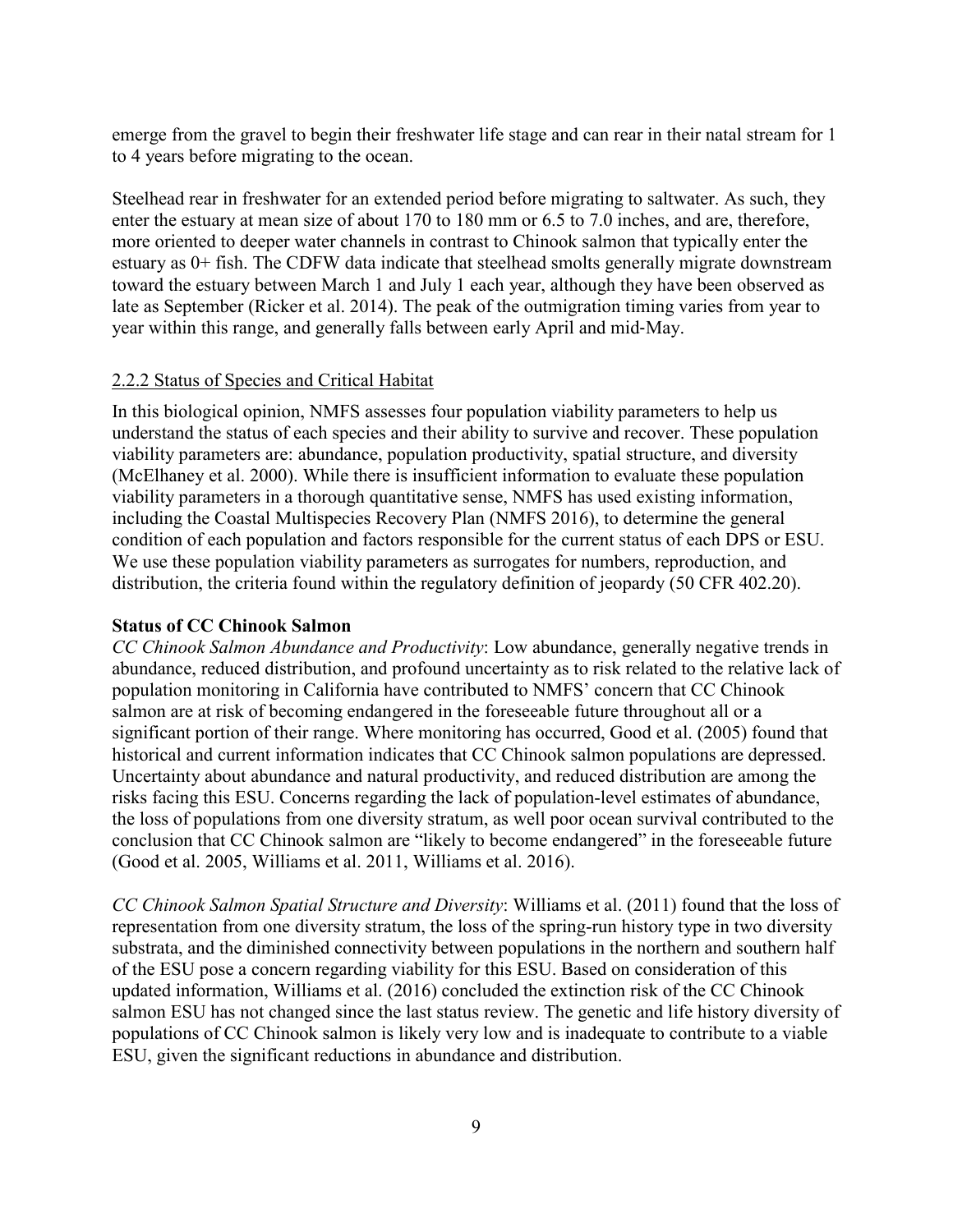#### **Status of NC Steelhead**

*NC Steelhead Abundance and Productivity*: With few exceptions, NC steelhead are present wherever streams are accessible to anadromous fish and have sufficient flows. The most recent status review by Williams et al. (2016) reports that available information for winter-run and summer-run populations of NC steelhead do not suggest an appreciable increase or decrease in extinction risk since publication of the last viability assessment (Williams et al. 2011). Williams et al. (2016) found that population abundance was very low relative to historical estimates, and recent trends are downwards in most stocks.

*NC Steelhead Spatial Structure and Diversity*: NC steelhead remain broadly distributed throughout their range, with the exception of habitat upstream of dams on both the Mad River and Eel River, which has reduced the extent of available habitat. Extant summer-run steelhead populations exist in Redwood Creek and the Mad, Eel (Middle Fork) and Mattole Rivers. The abundance of summer-run steelhead was considered "very low" in 1996 (Good et al. 2005), indicating that an important component of life history diversity in this DPS is at risk. Hatchery practices in this DPS have exposed the wild population to genetic introgression and the potential for deleterious interactions between native stock and introduced steelhead. However, abundance and productivity in this DPS are of most concern, relative to NC steelhead spatial structure and diversity (Williams et al. 2011).

#### **Status of Critical Habitats**

The condition of CC Chinook salmon and NC steelhead critical habitat, specifically its ability to provide for their conservation, has been degraded from conditions known to support viable salmonid populations. NMFS has determined that currently depressed population conditions are, in part, the result of the following human induced factors affecting critical habitat: overfishing, artificial propagation, logging, agriculture, mining, urbanization, stream channelization, dams, wetland loss, and water withdrawals (including unscreened diversions for irrigation). Impacts of concern include altered stream bank and channel morphology, elevated water temperature, lost spawning and rearing habitat, habitat fragmentation, impaired gravel and wood recruitment from upstream sources, degraded water quality, lost riparian vegetation, and increased erosion into streams from upland areas (Weitkamp et al. 1995, 64 FR 24049, 70 FR 37160). Diversion and storage of river and stream flow has dramatically altered the natural hydrologic cycle in many of the streams within the ESU's and DPS. Altered flow regimes can delay or preclude migration, dewater aquatic habitat, and strand fish in disconnected pools, while unscreened diversions can entrain juvenile fish.

#### <span id="page-15-0"></span>2.2.4 Factors Responsible for the Decline of Species and Degradation of Critical Habitats

The factors that caused declines include hatchery practices, ocean conditions, habitat loss due to dam building, degradation of freshwater habitats due to a variety of agricultural and forestry practices, water diversions, urbanization, over-fishing, mining, climate change, and severe flood events exacerbated by land use practices (Good et al. 2005, Williams et al. 2016). Sedimentation and loss of spawning gravels associated with poor forestry practices and road building are particularly chronic problems that can reduce the productivity of salmonid populations. From 2014 through 2016, the drought in California reduced stream flows and increased temperatures, further exacerbating stress and disease. Ocean conditions have been unfavorable in recent years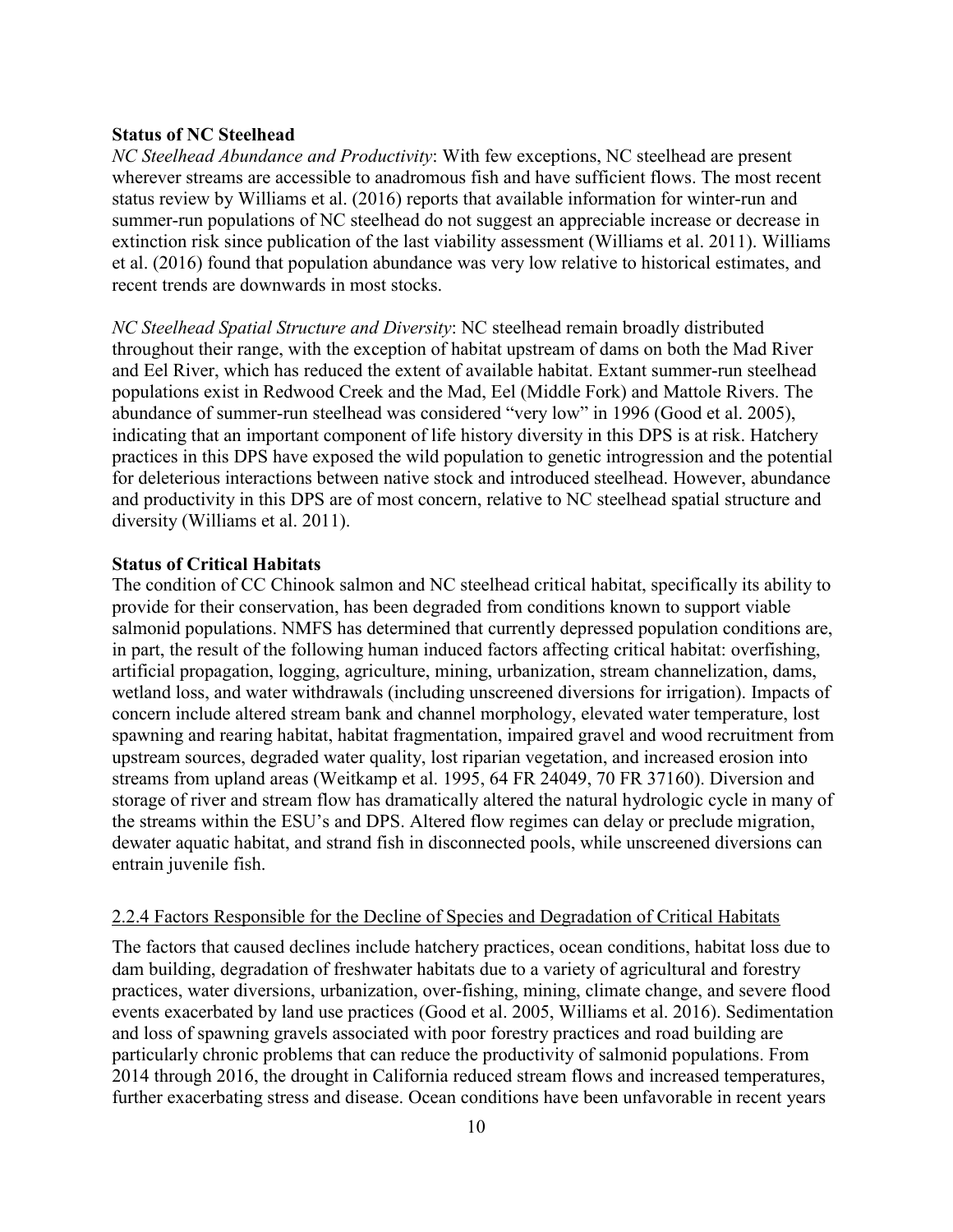(2014 to present) due to the El Nino in 2015 and 2016. Reduced flows can cause increases in water temperature, resulting in increased heat stress to fish and thermal barriers to migration.

One factor affecting the range wide status and aquatic habitat at large is climate change. Information since these species were listed suggests that the earth's climate is warming, and that this change could significantly impact ocean and freshwater habitat conditions, which affect survival of all three species of listed salmonids subject to this consultation. In the coming years, climate change will influence the ability to recover some salmon species in most or all of their watersheds. Steelhead are particularly vulnerable to climate change due to their need for yearround cool water temperatures (Moyle 2002). Through effects on air temperatures and stream flows, climate change is expected to increase water temperatures. Climate change effects on stream temperatures within Northern California are already apparent. For example, in the Klamath River, Bartholow (2005) observed a 0.5°C per decade increase in water temperature since the early 1960's, and model simulations predict a further increase of 1-2°C over the next 50 years (Perry et al. 2011).

In coastal and estuarine ecosystems, the threats from climate change largely come in the form of sea level rise and the loss of coastal wetlands. Sea levels will likely rise exponentially over the next 100 years, with possibly a 50-80 cm rise by the end of the 21st century (IPCC 2014). This rise in sea level will alter the habitat in estuaries and either provide increased opportunity for feeding and growth or in some cases will lead to the loss of estuarine habitat and a decreased potential for estuarine rearing. Marine ecosystems face an entirely unique set of stressors related to global climate change, all of which may have deleterious impacts on growth and survival while at sea. In general, the effects of changing climate on marine ecosystems are not well understood given the high degree of complexity and the overlapping climatic shifts that are already in place (e.g., El Niño, La Niña, Pacific Decadal Oscillation) and will interact with global climate changes in unknown and unpredictable ways. Overall, climate change is believed to represent a growing threat, and will challenge the resilience of salmonids in Northern California.

#### <span id="page-16-0"></span>**2.3. Action Area**

"Action area" means all areas to be affected directly or indirectly by the Federal action and not merely the immediate area involved in the action (50 CFR 402.02). The action area boundary for this proposed action encompasses approximately 32 acres, including all areas to be used for site access, construction activities, and equipment and materials storage and staging. The action area includes sufficient distances upstream and downstream along the mainstem Mattole River channel to account for potential construction related impacts to aquatic organisms from alteration of water quality, construction noise and other disturbances. The length of river channel included in the action area, extending from 450 feet upstream of the new bridge alignment to 450 feet downstream of the temporary detour bridge, was based on highly conservative estimates of the potential hydroacoustic behavior impact distances associated with limited pile-driving and percussive concrete demolition, and potential for construction-related effects on water quality. Caltrans' BA includes a map that delineates the action area.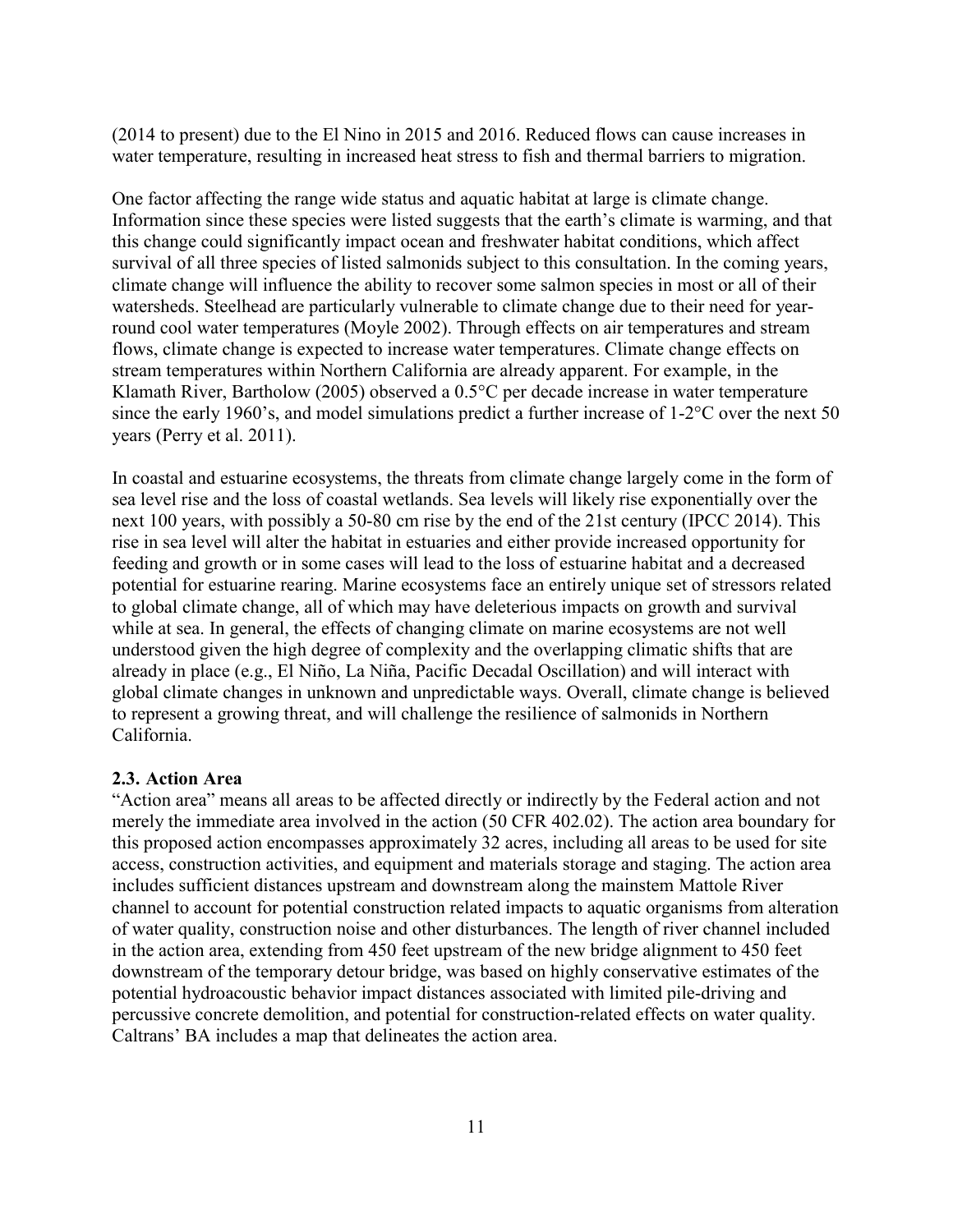#### <span id="page-17-0"></span>**2.4. Environmental Baseline**

The "environmental baseline" refers to the condition of the listed species or its designated critical habitat in the action area, without the consequences to the listed species or designated critical habitat caused by the proposed action. The environmental baseline includes the past and present impacts of all Federal, State, or private actions and other human activities in the action area, the anticipated impacts of all proposed Federal projects in the action area that have already undergone formal or early section 7 consultations, and the impact of State or private actions which are contemporaneous with the consultation in process. The consequences to listed species or designated critical habitat from ongoing agency activities or existing agency facilities that are not within the agency's discretion to modify are part of the environmental baseline (50 CFR 402.02).

In the action area, the threat to CC Chinook salmon and NC steelhead from climate change is likely to include a continued increase in average summer air temperatures; more extreme heat waves; and an increased frequency of drought (Lindley et al. 2007). In future years and decades, many of these changes are likely to further degrade habitat throughout the watershed by, for example, reducing streamflow during the summer and raising summer water temperatures. Many of these impacts will likely occur in the action area via reduced flows and higher water temperatures.

#### <span id="page-17-1"></span>2.4.1 Status of Listed Species and Habitat in the Action Area

#### *Chinook Salmon*

Chinook salmon occurring in the action area belong to the Mattole River population of CC Chinook salmon, which is within the North Coastal Diversity Stratum. The spawner abundance target is 4,000 adults. Based on the number of live fish and redds seen on spawning grounds during recent surveys conducted by the Mattole Salmon Group (MSG), the spawning population likely numbers in the hundreds. However, the population is likely above its depensation threshold (NMFS 2016), which can be thought of as the number of spawners needed for survival of the population.

The spawning distribution of Chinook salmon is concentrated primarily in the Mattole River headwaters and upper river tributaries based on redd surveys conducted between 1994 and 2017 by MSG. Chinook salmon appear to spawn with some consistency throughout the middle mainstem Mattole River, including small numbers in the vicinity of the action area. Spawning in the action area is likely limited to years when lower fall and winter flow conditions exclude them from upper tributaries (MSG 2011; MSG 2018a). Based on their fall and winter run timing, no adult Chinook salmon are expected in the action area during the construction season.

The majority of juvenile Chinook salmon migrate to sea during the spring. Prior to downstream migration, juvenile Chinook salmon have been observed rearing in the mainstem and larger tributaries (Bajer 2011). During the summer when the river becomes disconnected from the sea, small numbers of juvenile Chinook salmon have been observed in large pool habitats in the upper mainstem river (Mattole River and Range Partnership 2009), which may also include the action area. Outmigrant trapping data at river kilometer 6.3 in the lower mainstem Mattole River was conducted from April into July, until 2011, with gear deployment and removal contingent on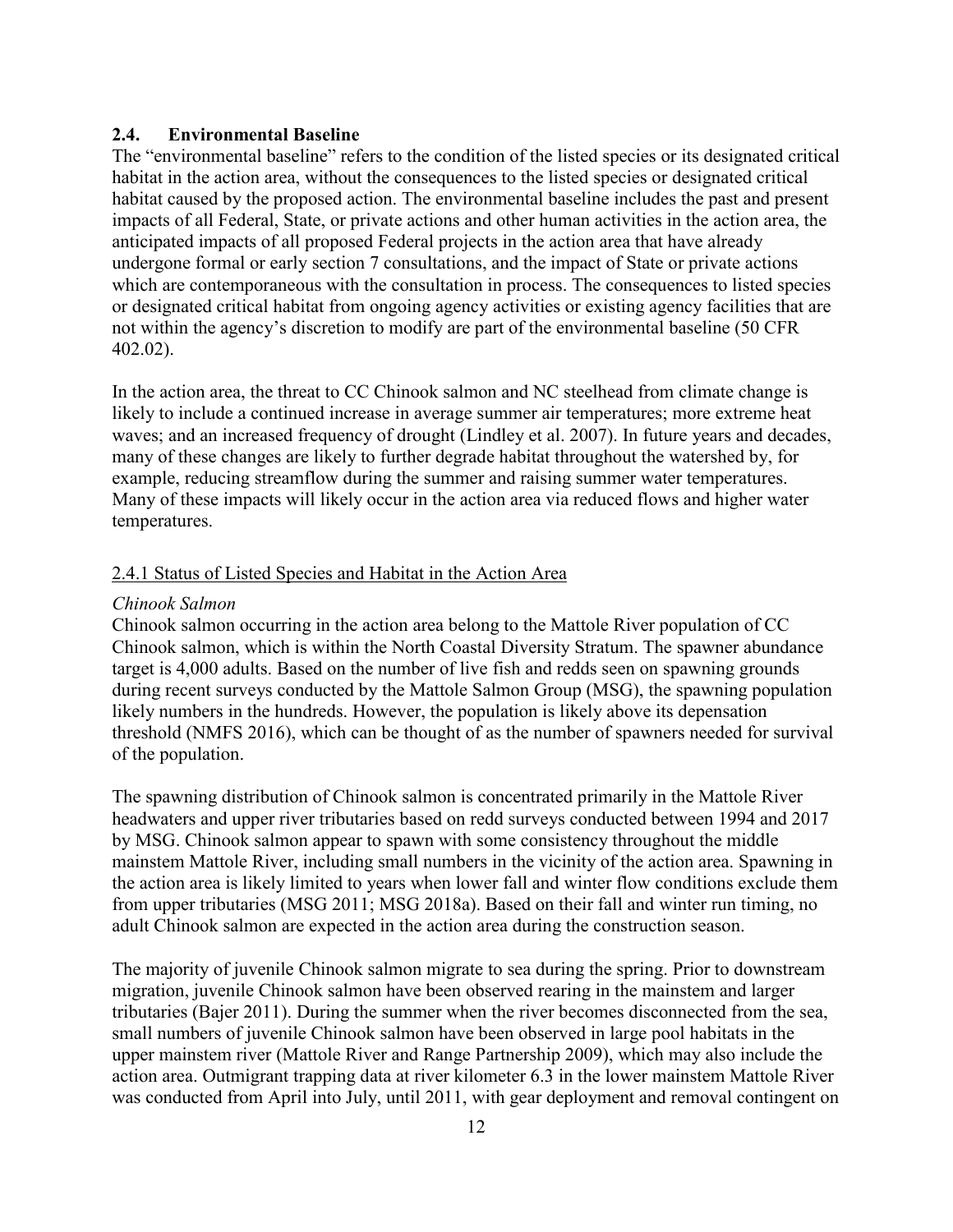a river flow of 300 to 400 cfs, and closure of river mouth, respectively. The most recent population estimates of juvenile Chinook salmon, those from 2009, 2010, and 2011, were 123,874, 170,823, and 461,832, respectively (Piscitelli 2012). Because Chinook salmon primarily spawn upstream of the action area, most or all outmigrating juveniles pass through the action area.

The life stage of Chinook salmon that could be present in the action area is the pre-smolt stage. The key limiting stresses for this life stage are shelter, floodplain connectivity, water quality (turbidity), low flows and diversions, estuary condition, and water temperature (NMFS 2016). The river channel in the action area is dominated by a homogeneous pool with little habitat complexity and cover, and which is likely to be very warm in the summer, nearing upper thermal limits for juvenile salmonid rearing. No large wood accumulations presently occur in the action area, but willows and trees along the north riverbank, along with the large rip-rap boulders, do provide a small amount of shelter and shade.

Because the action area is on the mainstem Mattole River, water quantity may not be as limiting as it is in smaller tributaries. However, the flow in the action area may be reduced relative to natural levels, so some loss of habitat and higher daytime temperatures could result from lower flows. The action area is also in a confined reach with high banks on both sides. Therefore, the floodplain is restricted to the adjacent gravel bars and riparian vegetation at the base of the slopes on either side of the channel, so it does not appear that floodplain connection is limiting in the action area. Turbidity in the action area is likely not a habitat issue during the summer months due to the seasonality of rainfall.

The potential for juvenile Chinook salmon to occur in the action area during the summer months was further evaluated using MSG snorkel survey data within approximately 10 river miles of the action area. Data for July and August 2006 to 2017, showed fewer than ten juvenile Chinook salmon in total within 10 river miles of the action area, with mean pool counts of 1 to 2 per pool, where they occurred. These data suggest that a very small number of juvenile Chinook salmon could occur in the action area during the proposed in-water work window, and Caltrans estimates no more than five juvenile Chinook salmon may be present during each of the two construction seasons. NMFS agrees that their presence in low numbers may be possible, especially early in the construction season when water temperatures may still be tolerable, and we believe that the estimate of five juveniles per year is a reasonable conservative estimate.

#### *Steelhead*

Steelhead occurring in the action area belong to the Mattole River population of NC steelhead, which is within the North Coastal Diversity Stratum. The population occurs in two distinct runs: a winter-run, which enters the river between November and April, with a spawner abundance target of 10,700 adults; and a summer-run, which enters the river between May and October, with an effective population size of about 500 individuals (NMFS 2016).

There are no comprehensive survey results of winter-run steelhead abundance available for the Mattole River. However, steelhead redds are counted during surveys focused on coho salmon. Based on the number of live fish and redds seen on spawning grounds during recent surveys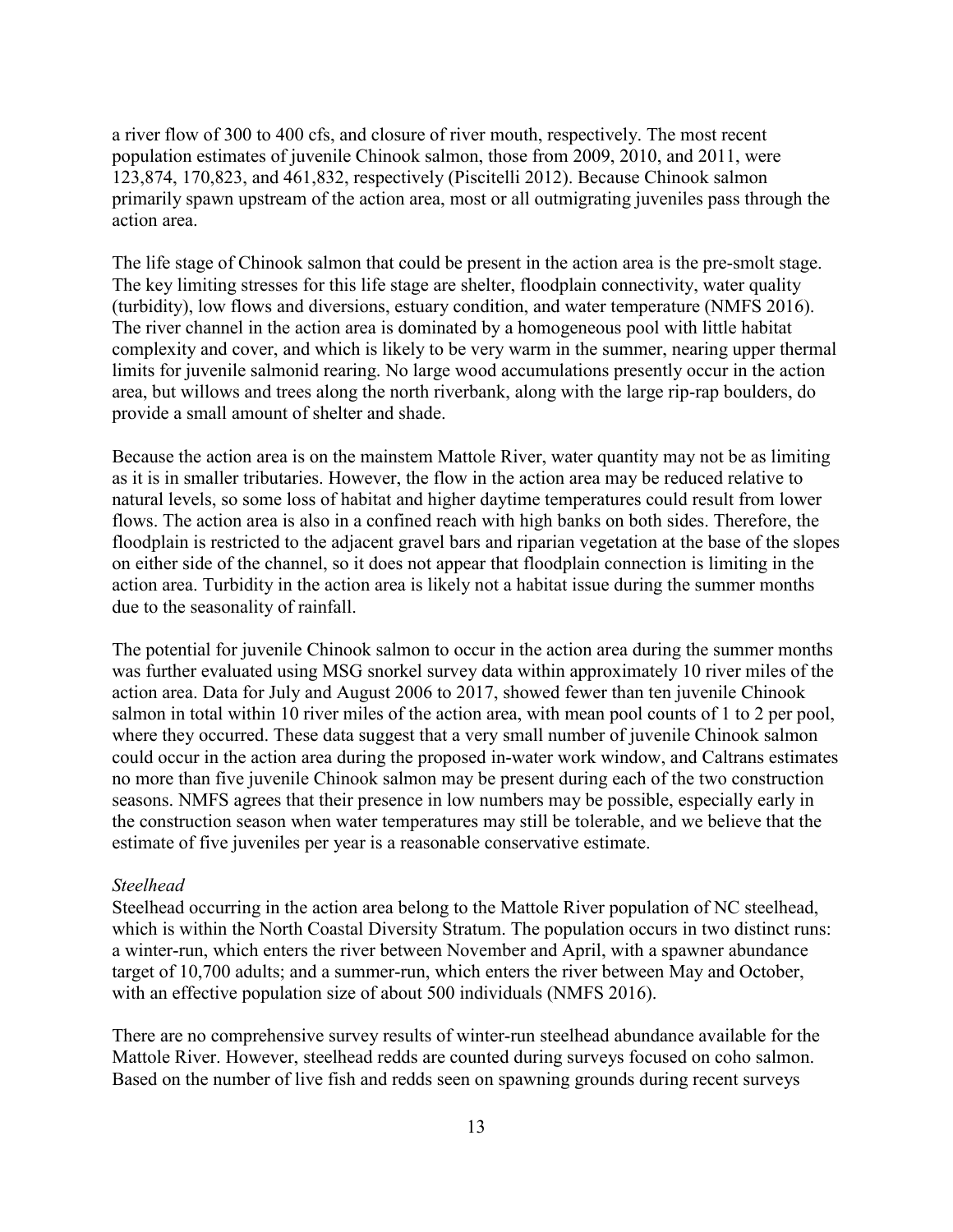conducted by MSG, the spawning population of winter-run steelhead likely averages around 1000 adults (NMFS 2016).

Additionally, steelhead in the Mattole River display the half-pounder life history. Half-pounders are immature steelhead that reside in fresh water for a portion of their life cycle before returning to the sea. Half-pounders are regularly observed during summer snorkel surveys conducted by the MSG, but in low numbers in the vicinity of the action area.

Critical habitat for all three life stages that may be present during the summer construction period is limited in the same basic ways as is described above for Chinook salmon. Additionally, for the adult and half-pounder life stages, the lack of cover and shallow depth of the pool may limit its usefulness as holding habitat, though some fish may still utilize it for this purpose.

The potential for juvenile steelhead to occur in the action area during the proposed in-water work window was evaluated using summer (July-August) snorkel survey observations within approximately 10 river miles of the project area. Data from 2000 to 2017 suggest juvenile steelhead are present and relatively abundant in every reach of the Mattole River, with average densities ranging from about 25 to 60 juvenile steelhead (ages 0 and 1+ combined) (MSG 2015; MSG 2018b). A mean of 61.7 young-of-year (YOY) steelhead per pool was reported for the 2015 summer snorkel data in a reach just downstream of the action area (MSG 2015).

Based on these summer snorkel survey results and the condition of habitat in the action area, Caltrans estimates that up to two adult summer-run, four half-pounder, and 50 juvenile steelhead may be present in the action area during each of the two construction seasons. NMFS agrees that this is a reasonable estimate.

#### <span id="page-19-0"></span>**2.5. Effects of the Action**

Under the ESA, "effects of the action" are all consequences to listed species or critical habitat that are caused by the proposed action, including the consequences of other activities that are caused by the proposed action. A consequence is caused by the proposed action if it would not occur but for the proposed action and it is reasonably certain to occur. Effects of the action may occur later in time and may include consequences occurring outside the immediate area involved in the action (see 50 CFR 402.17). In our analysis, which describes the effects of the proposed action, we considered 50 CFR 402.17(a) and (b).

#### <span id="page-19-1"></span>**1.1 2.5.1 Fish Relocation and In-stream Structures**

As described in section 1.3.1 and 1.3.2, Caltrans proposes to construct work pads and detour bridge approaches that are likely to encroach into the wetted channel. Gravel fill and containment structures are likely to encroach into useable habitat for juvenile steelhead and Chinook salmon, but will avoid the deeper pool area that may be used by adult steelhead and half-pounders, and the fills are positioned to avoid areas on the downstream side of riffle crests where upwelling of cool water can create important summer rearing habitat for juvenile salmonids. Therefore, only juvenile salmonids would be relocated during construction of these in-stream structures, and the structures are located in areas that are likely to contain fewer salmonids than other locations in the action area.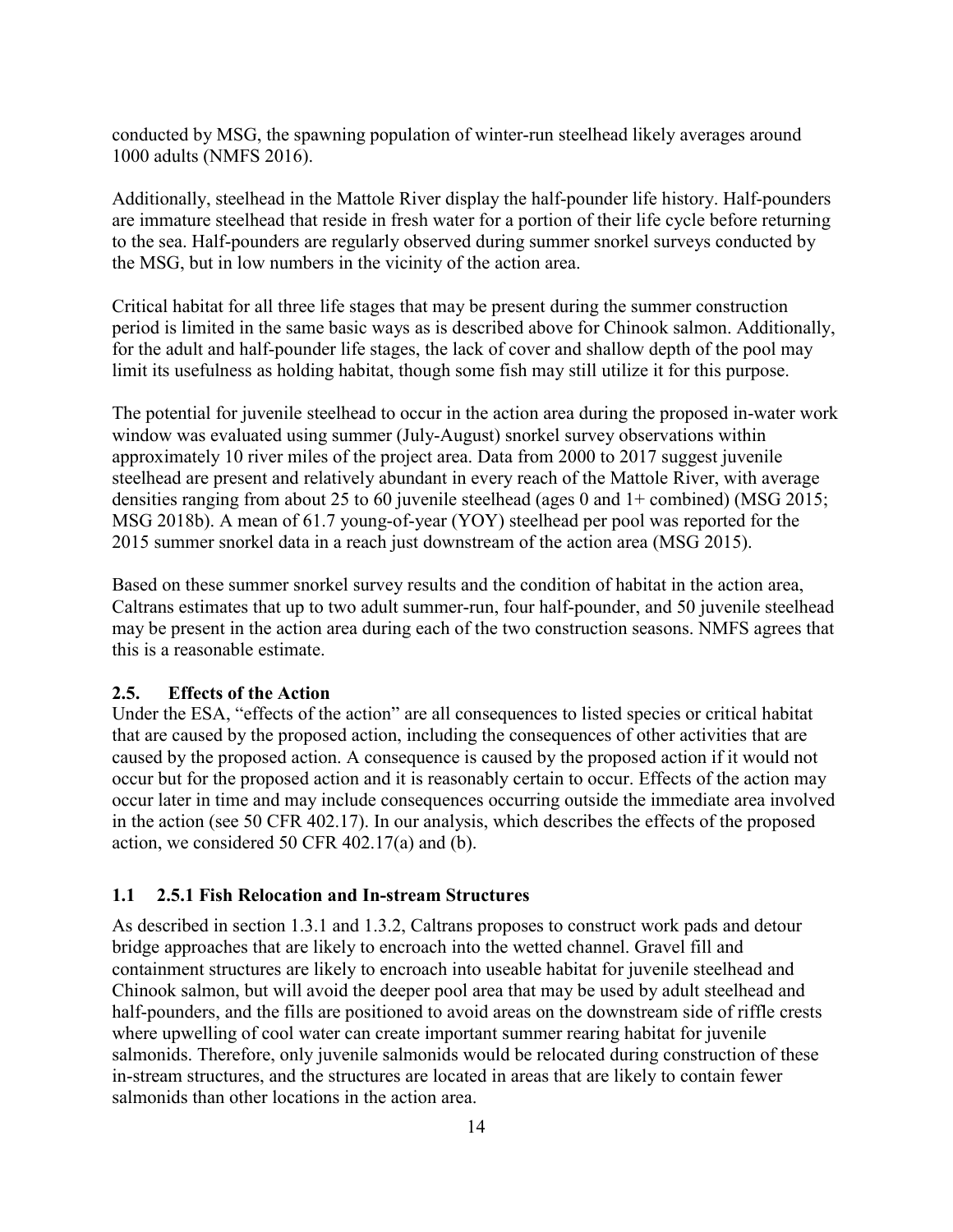In the absence of fish relocation, juvenile salmonids would be exposed to physical injury from construction equipment and placement of fill and containment structures. This exposure would likely kill them. However, while fish relocation substantially avoids impacts from construction, fish relocation activities themselves can injure or even kill fish. The amount of unintentional injury or mortality attributable to fish removal varies widely depending on the method used, ambient conditions, and the expertise and experience of the field crew. Fish collecting gear, whether passive or active poses some risk to individuals, including stress, disease transmission, injury, or death (Hayes et al. 1996). In addition, relocated fish may have to compete with other fish for available resources such as food and habitat, and the growth rate of fish can be slowed when population density is high (Ward et al. 2007). However, the areas to be filled are extremely small relative to equivalent habitat in the action area, and the fills will be located outside of the most functional habitat. Therefore, the number of fish requiring relocation is likely minimized.

Based on the results of various studies of salmonid seasonal occupancy and densities, consideration of the quality and quantity of adjacent habitat (see *Environmental Baseline* section), and the techniques proposed to herd fish out of partially constructed enclosures, NMFS expects that no more than two juvenile Chinook salmon, and 10 juvenile steelhead would be captured and relocated to adjacent habitat in each of the two construction seasons.

#### *Mortality of Relocated Fish*

Data on fish relocation efforts from water diversion activities since 2004 shows most average mortality rates are below three percent for salmonids. Given the measures that would be implemented to avoid and minimize impacts to fish during relocation efforts, NMFS expected no more than three percent of all relocated fish would be subject to potential injury or mortality.

If we apply the three percent minimum mortality rate to the predicted number of juvenile CC Chinook and NC steelhead that we expect to be captured and relocated, we would expect less than one of each to be injured or killed in total for both construction seasons. However, analyzing population impacts based on fractions of fish is not logical, so we conservatively estimate that one juvenile of each species could be killed or injured in each construction season.

#### <span id="page-20-0"></span>2.5.2 Noise and Visual Disturbance

#### *Vibratory Pile Driving*

Caltrans will use vibratory pile driving for all sheet piles used to contain and stabilize fill for temporary bridge approaches and for the cofferdam around Pier 2. Compared to impact pile driving, vibratory pile driving generally produces more continuous, lower energy sounds below the thresholds associated with injury. There are currently no established noise thresholds associated with continuous sound waves, and vibratory methods are generally considered effective measures for avoiding or minimizing the risk of injury to fish from pile driving noise. Vibratory installation may cause behavioral reactions in rearing juveniles and holding halfpounder and adult steelhead. Juvenile salmonids may move away from the vibrations or become habituated (Mike Kelly, personal observations 2006, 2009, 2011). Half-pounders and adults may leave the adjacent pool to seek similar holding habitat up- or downstream of the action area. However, these behavioral impacts are unlikely to reduce an individual salmonid's survival and fitness.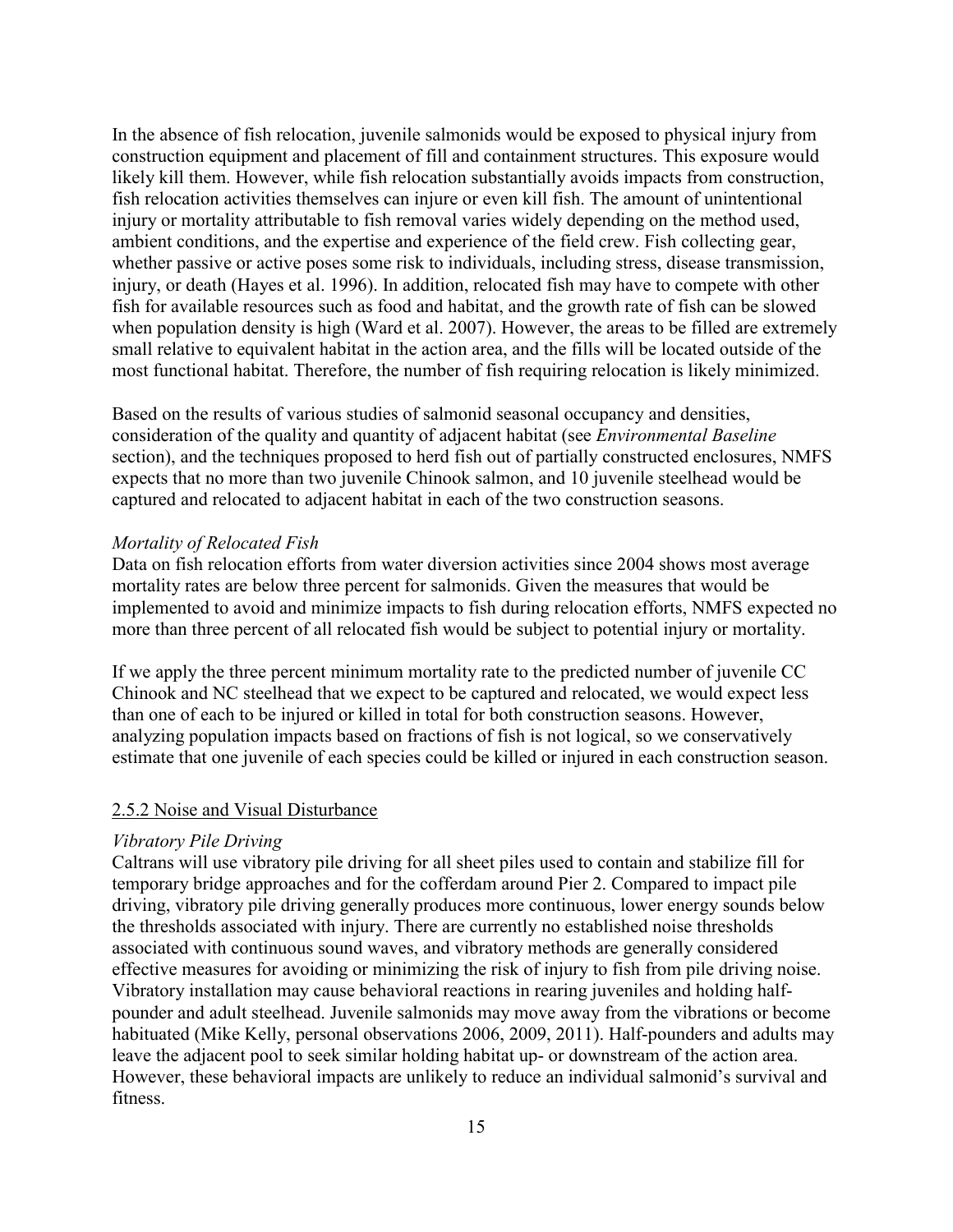#### *Impact Noise and Hydroacoustic Effects*

Caltrans' BA evaluated potential underwater noise levels generated by planned construction activities, and determined that impact pile installation is unlikely to exceed currently adopted hydroacoustic noise thresholds that may cause injury to fish. Based on analyses provided in Caltrans' BA and confirmed by NMFS, single strike noise levels that are known to cause injury to fish (>206 dB re: 1 μPa) would not occur at any distance from the piles. Therefore, listed salmonids would not be exposed to single strike injurious noise levels.

Sound energy levels above 150 dB (re:  $1 \mu Pa$ ) can accumulate to cause barotrauma in exposed fish. This cumulative sound exposure level is abbreviated as cSEL. Based on accepted standards of the Fisheries Hydroacoustic Working Group (2008), fish under two grams may suffer barotrauma at a cSEL of 183 dB, and fish over two grams may experience barotrauma at a cSEL of 187 dB. However, levels below these thresholds do not continue to accumulate if fish are not re-exposed within 12 hours.

Caltrans (2020, Appendix F) presented the calculations used to determine the distances from the piles over which injury may be possible. However, the calculation did not provide a sound energy level (SEL) that would allow direct calculation of cSEL distances (because the example monitoring data they used did not provide an SEL reading), though they intuit that cSEL levels of 183 dB would not reach the wetted channel. So, NMFS used the established method (SEL equals peak pressure minus 25 dB if direct measurement is unavailable (Caltrans 2015)) to predict SEL levels based on peak levels monitored at the sample location to confirm Caltrans' results. This calculation resulted in predicted distances of three to five meters from the piles, which confirms that injurious cSEL levels would not extend into water, which is approximately 20 meters from the water. Therefore, NMFS agrees that real time monitoring will ensure that exposure of salmonids to injurious sound levels in the Mattole River during impact pile driving will not occur.

Elevated cSEL's could also be produced during demolition of the old Pier 2 using a percussive hammer (hoe-ram). Distances of potential barotrauma are difficult to predict during hoe-ram use because the total number of blows, and the number of blows over 150 dB, cannot be accurately anticipated. Caltrans concludes that injurious sound levels are unlikely to be reached given that the demolition will take place in a dewatered cofferdam away from the water's edge. However, Caltrans proposes hydroacoustic monitoring during Pier 2 demolition to confirm avoidance of injurious levels of sound pressure, and activity will cease before injurious cumulative cSEL's are reached in a given day. Therefore, NMFS agrees that real time monitoring will ensure that exposure of salmonids to injurious sound levels in the Mattole River during Pier 2 demolition will not occur.

Additionally, juvenile salmonids could be exposed to underwater noise levels exceeding the behavior thresholds (150dB) without reaching the injurious cSEL threshold. Caltrans' analysis predicts that exposure to 150 dB sound levels would occur over a radius of 80 feet from the piles.

Temporary behavioral changes that fish may exhibit in response to pile driving noise include startling, altering behavioral displays, avoidance, displacement, and reduced feeding success.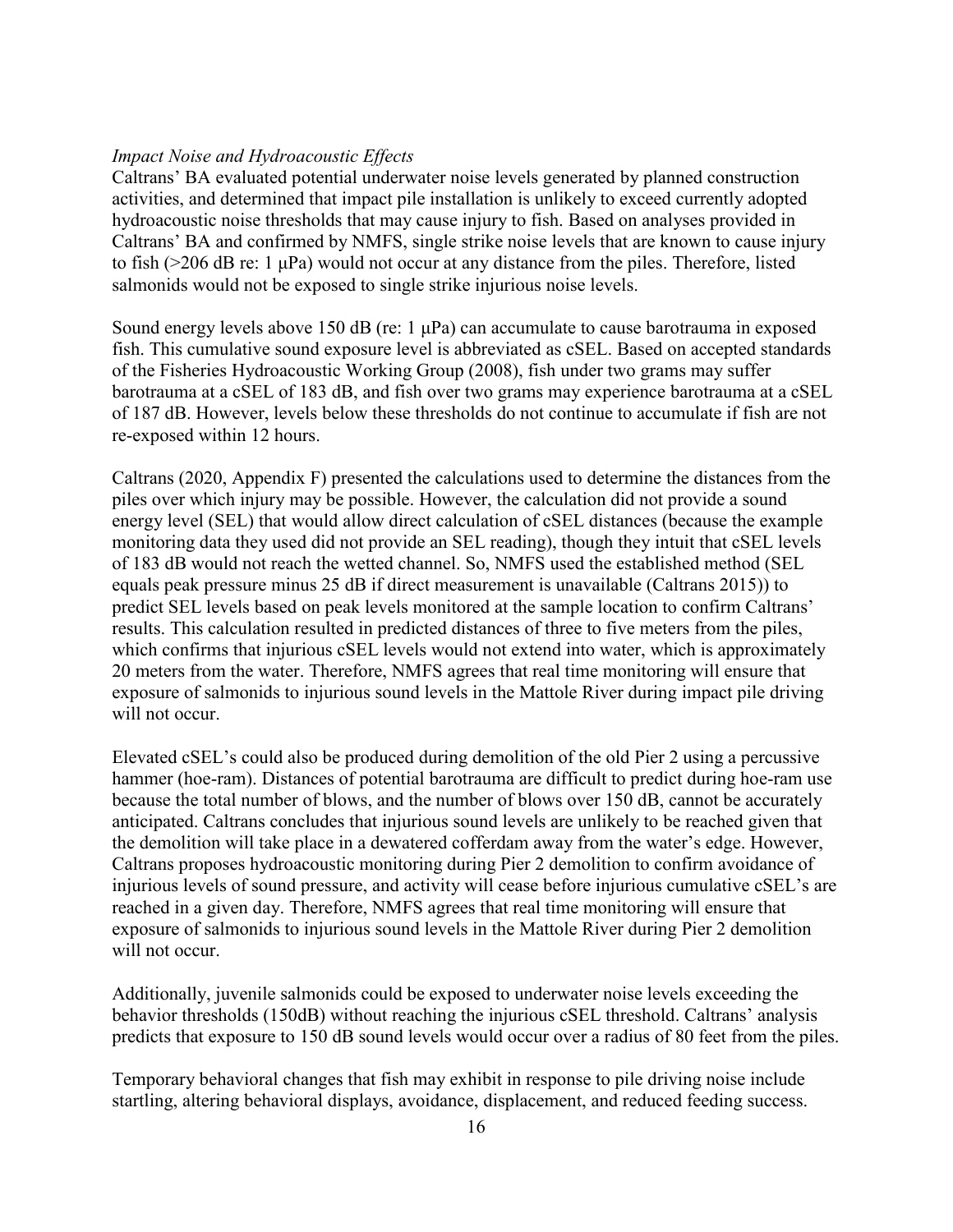Observations of juvenile steelhead exposed to pile driving noise above the 150 dB behavioral threshold at the Mad River Bridges Highway 101 project indicate that the juvenile salmonids quickly habituate to the noise and resume normal surface-feeding behavior within a few minutes of the fist pile strikes (Mike Kelly, NMFS, personal observations 2009, 2011). Therefore, NMFS believes that periodic behavioral changes caused by sub-injurious sound exposure will not result in decreased fitness or survival of individual juvenile salmonids. Similar to the predicted reaction by half-pounders and adult steelhead to vibratory pile driving described above, NMFS believes that behavioral changes will not result in a decrease in fitness or survival of individual adult or half-pounder steelhead.

#### <span id="page-22-0"></span>2.5.3 Water Quality

Pollutants from construction operations, or from the mobilization of sediment both during and after construction, have the potential to impact water quality within the action area.

#### *Turbidity and Sedimentation*

Short term increases in suspended sedimant and turbidity are anticipated during construction and removal of the work pads and the detour bridge abutments. Additionally, there is likely to be an increase in suspended sediments and turbidity throughout the action area during the first rainfall of the season as disturbed sediments mobilize and adjust.

Increases in suspended sediment or turbidity can affect water quality, which in turn can affect fish health and behavior. Salmonids typically avoid areas of higher suspended sediment, which means they displace themselves from their preferred habitat in order to seek areas with less suspended sediment. Fish unable to avoid suspended sediment can experience negative effects from exposure.

Research has shown that length of exposure to total suspended solids (TSS) plays a more dominant role than TSS concentration (Anderson et al. 1996). Long term exposure to elevated TSS conditions may cause an endocrine stress response (elevated plasma cortisol, glucose, and hematocrits), suggesting an increased physiological burden that could influence growth, fecundity, and longevity (Redding et al. 1987). Therefore, when considering the effects of TSS on listed fish, it is important to consider the frequency and the duration of the exposure, not just the TSS concentration (Newcombe and Jensen 1996).

Construction of the work pads and detour bridge abutments, and their removal at the end of each construction season, are the activities that could generate harmful turbidity. However, Caltrans proposes to use techniques and materials, as described in section 1.3, that are proven to minimize turbidity to insignificant levels and durations. Therefore, NMFS considers the potential amounts and duration of turbidity generated by the proposed Project to be unlikely to reduce the fitness of listed salmonids in the action area.

The first rains of the season will likely produce turbidity of short duration and low concentration, and will occur when the most vulnerable life stages are not present. Additionally, through project design and implementation of standard wet-weather BMPs, as described in detail in Caltrans' BA and Manual of Construction Site Best Management Practices (Caltrans 2017), levels of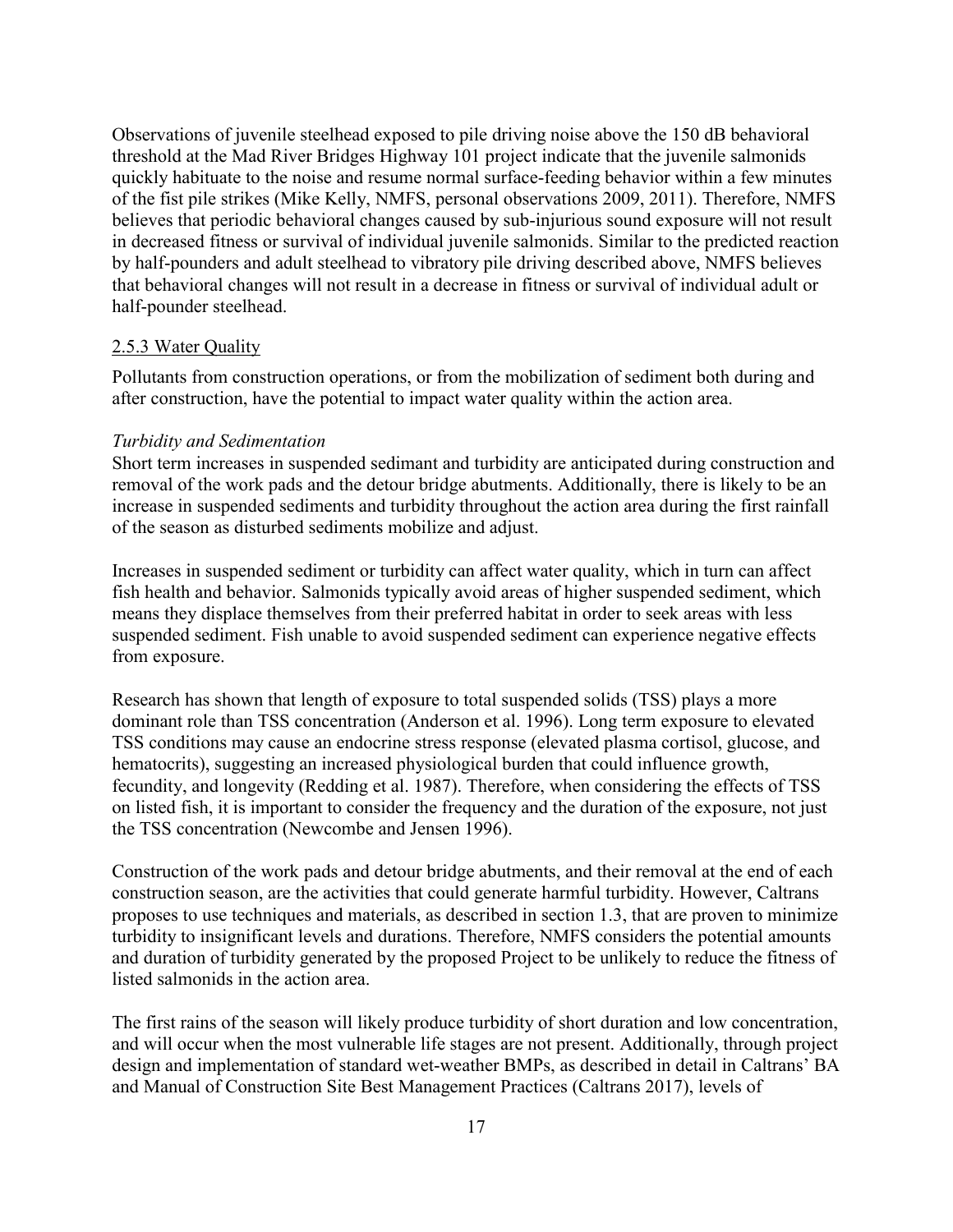suspended sediment and turbidity during rain events are likely to be controlled sufficiently to avoid exposing salmonids to injurious durations and concentrations. Therefore, NMFS considers the potential amounts and duration of turbidity generated during rain events to be unlikely to reduce the fitness of listed salmonids in the action area.

#### *Pollutants Associated with Stormwater Runoff and Spills*

Contaminants generated by traffic, pavement materials, and airborne particles that settle may be carried by stormwater runoff into receiving waters. Stormwater runoff can introduce metals (e.g., copper, zinc, cadmium, lead and nickel) into waterways, where aquatic species can be affected. Copper and zinc are of particular concern due to their effect on salmonids at low concentrations. Dissolved copper and zinc in stormwater road runoff are difficult to remove, and have known negative effects on salmonids and other fishes (Sandahl et al. 2007).

The new bridge is designed to drain via sheet flow to the edges – similar to how the present bridge drains. However, the project will not increase the amount of traffic in the action area, and potential delivery of traffic-related contaminants is expected to remain similar to pre-project levels, which are unlikely to be harmful to fish due to the very low traffic volumes. Existing levels of roadway-type contaminant levels in the action area are unknown, but are likely to be well below harm thresholds in this rural watershed. Additionally, any rainwater that may contain contaminants would be immediately and significantly diluted upon entrainment into the flowing river. Therefore, NMFS does not expect reductions in fitness of individual listed salmonids residing in the action area due to toxic materials in stormwater runoff.

Accidental spills from construction equipment pose a significant risk to water quality, particularly for construction activities in or near watercourses, and at the onset of the rainy season when the first flush could trigger the discharge of spilled materials. However, in-stream activities would be suspended and all construction areas stabilized cleaned prior to the onset of the rainy season. Furthermore, the proposed minimization measures are expected to prevent chemical contamination during construction. Given the proven minimization measures and BMPs proposed, NMFS expects the likelihood of an accidental spill of contaminants reaching a waterway at a level that would harm fish to be improbable.

#### <span id="page-23-0"></span>2.5.4 Effects to Critical Habitat

#### *Streambanks and Streambed*

Abutments for the new bridge will occupy areas well above the OHWM, so the new abutments and RSP will not impact streambank critical habitat, with the exception of riparian vegetation, as described below.

Covering of potential instream habitat with work pads and detour bridge abutments may create a temporary reduction in available habitat; however, as described in Section 2.5.1, the in-stream fills are relatively small and will be located away from the most functional habitat in the action area. Also, the fill will not persist beyond the first flows that move bedload, and if gravel is left behind after the structures are removed, it may provide a beneficial augmentation of course sediment in the action area. Therefore, NMFS believes that any impacts to the streambed habitat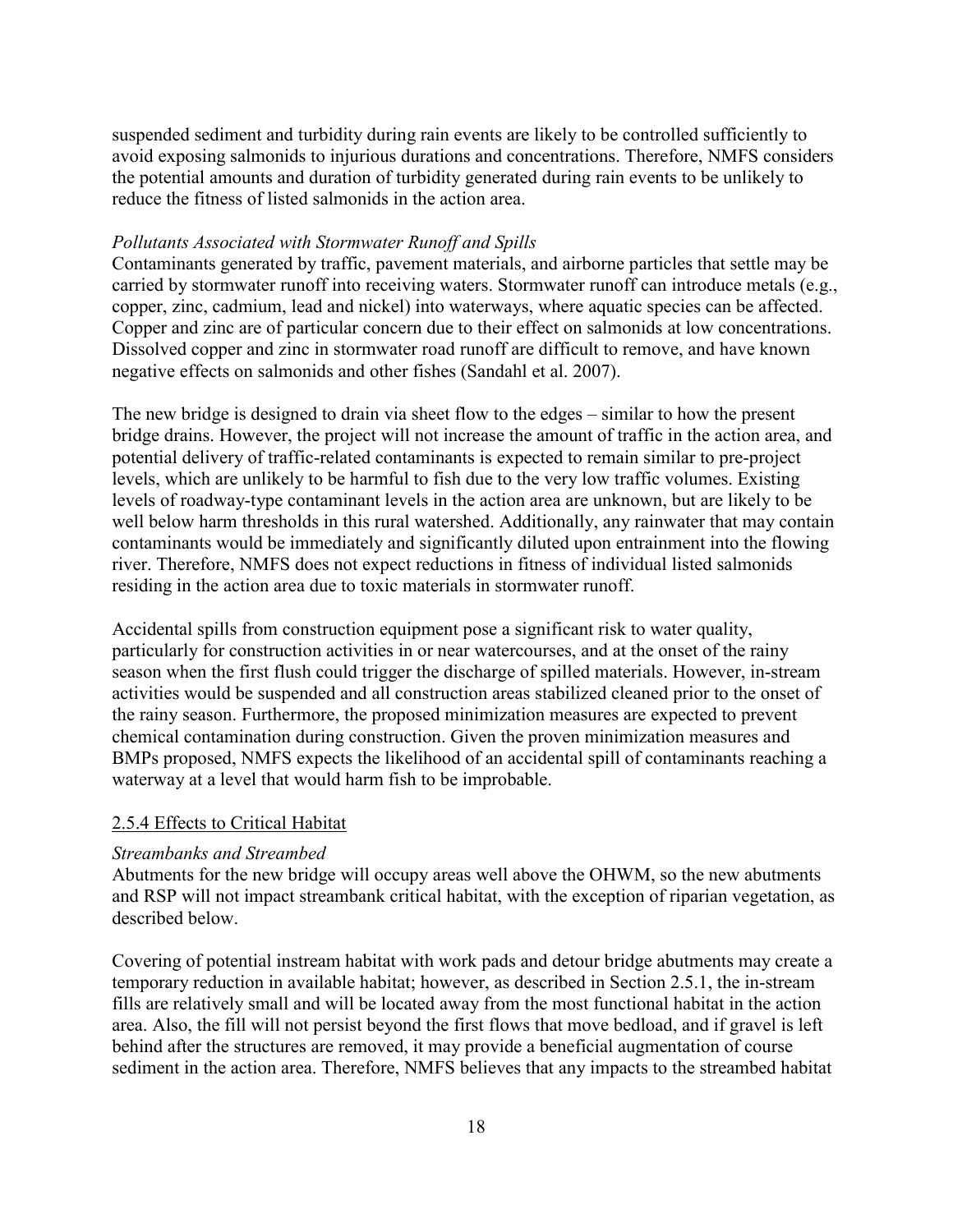due to temporary gravel fills will have inconsequential impacts to critical habitat in the action area.

Additionally, the new mid-channel pier will occupy a similar footprint to the existing pier, so any existing impact to streambed habitat will persist into the future. However, this footprint is extremely small relative the available streambed in the action area, and satellite images going back to 2004 show the pier out of the water during base flow periods. This position relative to the wetted low-flow channel seems likely to persist given that the pier is positioned on the inside bar of a ~90-degree confined bend. These same satellite images do not show any obvious hydraulic or geomorphic influence by the pier on the channel. Therefore, we expect the pier's continued displacement of streambed, and any hydraulic impacts, to be inconsequential to the value of critical habitat in the action area.

#### *Impervious Surface*

As a result of the project, there would be an estimated 0.2-acre increase in impervious surface, with approximately half that total at each of the two bridge approaches. New impervious surface has the potential to cause an increase in peak flow and higher runoff volumes that can lead to channel scouring and bank erosion which, in turn, can increase sediment and turbidity in receiving waters. It can also lead to decreased storage capacity and outflow efficiency, thereby negatively affecting floodplain processes that are important for salmonids. However, due to the relatively small amount of new impervious surface in a watershed that is almost entirely within forest and agricultural landscape, NMFS believes that no changes in peak flow or runoff volume would occur that could produce a meaningfully measurable impact to salmonid habitat.

#### *Riparian Habitat*

Approximately 0.18 acre of temporary riparian loss would occur to various herbaceous species, two willows of 9.0 and 6.8-inch diameter at breast height (DBH), and three cottonwoods of 12.4 to 18.4 DBH. These trees and vegetation will be replanted.

The new approach on the north end of the bridge will permanently displace 46 live alder trees varying from 6.0 to 16.5-inch DBH, and seven dead alder trees of 7.2 to 10.5-inch DBH. No conifers will be removed.

NMFS expects that the loss of these trees will have minimal impact on the functional values of existing riparian habitat given the small scale of the impact relative to the remaining trees in the action area. Additionally, none of the permanently removed trees provide overhanging cover and likely provide little to no shade to the channel. Plentiful vegetative cover will remain in the action area, and no measurable increase in water temperature or reduction in the amount of terrestrial food input into the river is anticipated. And because no conifers will be removed, there will be no impacts to the primary source of future large woody debris contributions to the river channel. Therefore, impacts to riparian vegetation are not expected to result in any fitness consequences to individual listed salmonids in the action area.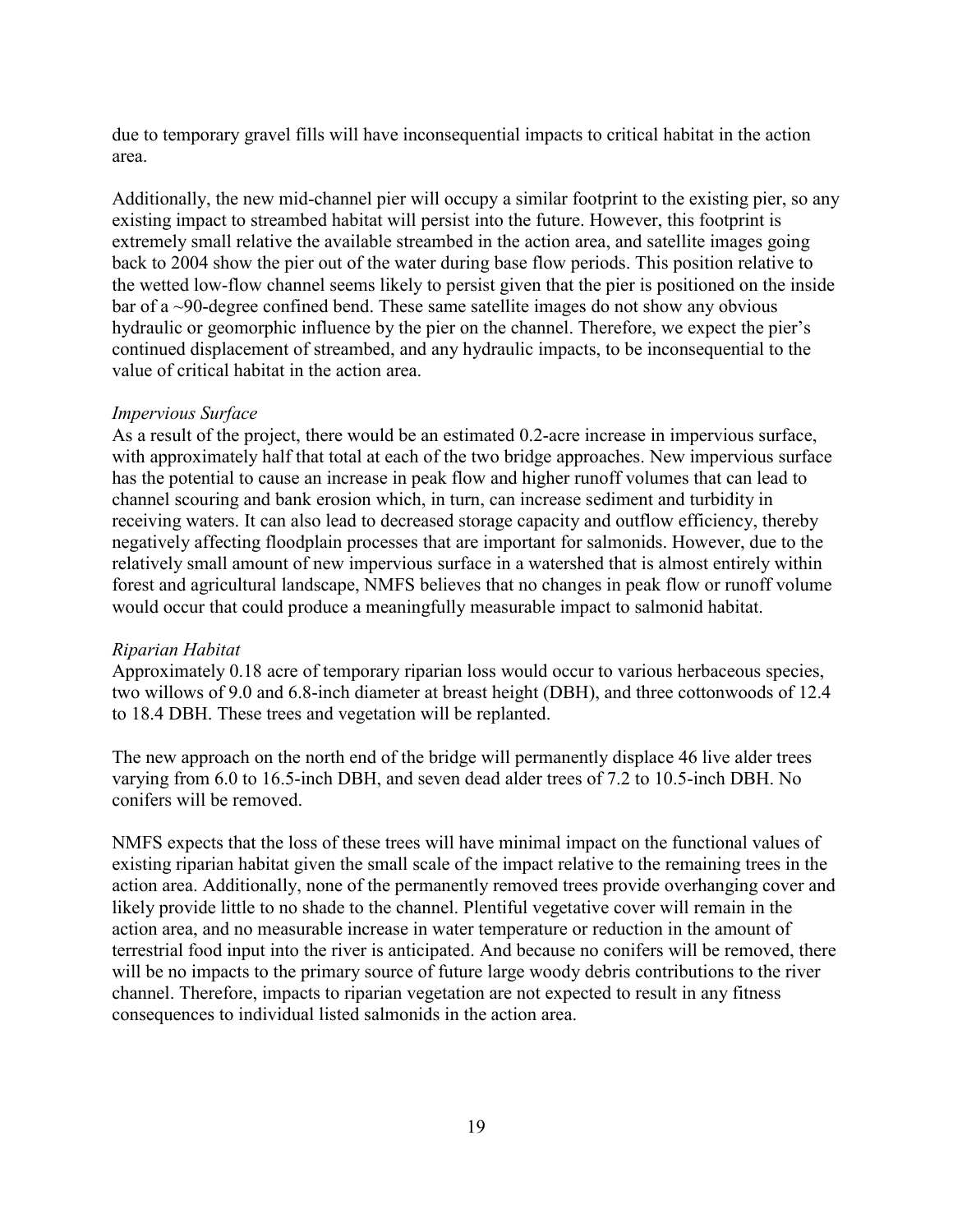#### <span id="page-25-0"></span>2.5.5 Combined Effects

The potential exists for simultaneous construction-related impacts to have a synergistic effect that is greater or different than each stressor acting alone. Simultaneous project impacts may include visual impacts from workers and equipment working near or over the watercourses at the same time when fish may be exposed to noise and vibration from construction equipment or pile driving activities. Fish may also be exposed to noise and/or visual disturbances during minor increases in turbidity when the work pads and detour bridge abutments are placed and removed. Most potential project impacts would not occur simultaneously due to logistics of bridge construction that require one phase of the project to be completed prior to starting another. Because combined effects are either unlikely or of very low intensity, NMFS does not expect any reductions in listed salmonid fitness from any combined effects of individual construction elements.

#### <span id="page-25-1"></span>**2.6. Cumulative Effects**

"Cumulative effects" are those effects of future state or private activities, not involving Federal activities, that are reasonably certain to occur within the action area of the Federal action subject to consultation (50 CFR 402.02 and 402.17(a)). Future Federal actions that are unrelated to the proposed action are not considered in this section because they require separate consultation pursuant to section 7 of the ESA.

NMFS expects ongoing adverse effects on critical habitat and individual listed salmonids in the action area due private water withdrawals from shallow wells or directly from tributary streams (NMFS 2016) that may lower the mainstem summer base flow. Lower summer base flows reduce available rearing habitat for juvenile salmonids and holding habitat for summer-run steelhead, and may contribute to higher daytime water temperatures due to lower volume of water available to moderate daily temperature swings. State and local groups are making focused efforts to reduce the impacts of private water withdrawals, but the related impacts are likely to persist into the near future before measurable benefits accrue.

Other ongoing adverse effects include abnormally high fine sediment and low volumes of large woody debris. These impacts are mainly related to historic timber harvest and timber roads. However, restoration efforts focused on road stabilization and recruitment of large wood are ongoing and are expected to improve habitat conditions in the action area over time.

Additionally, it is difficult if not impossible to distinguish between the action area's future environmental conditions caused by global climate change that are properly part of the environmental baseline versus cumulative effects. Therefore, all relevant future climate-related environmental conditions in the action area are described in the environmental baseline (Section 2.4).

#### <span id="page-25-2"></span>**2.7. Integration and Synthesis**

The Integration and Synthesis section is the final step in our assessment of the risk posed to species and critical habitat as a result of implementing the proposed action. In this section, we add the effects of the action (Section 2.5) to the environmental baseline (Section 2.4) and the cumulative effects (Section 2.6), taking into account the status of the species and critical habitat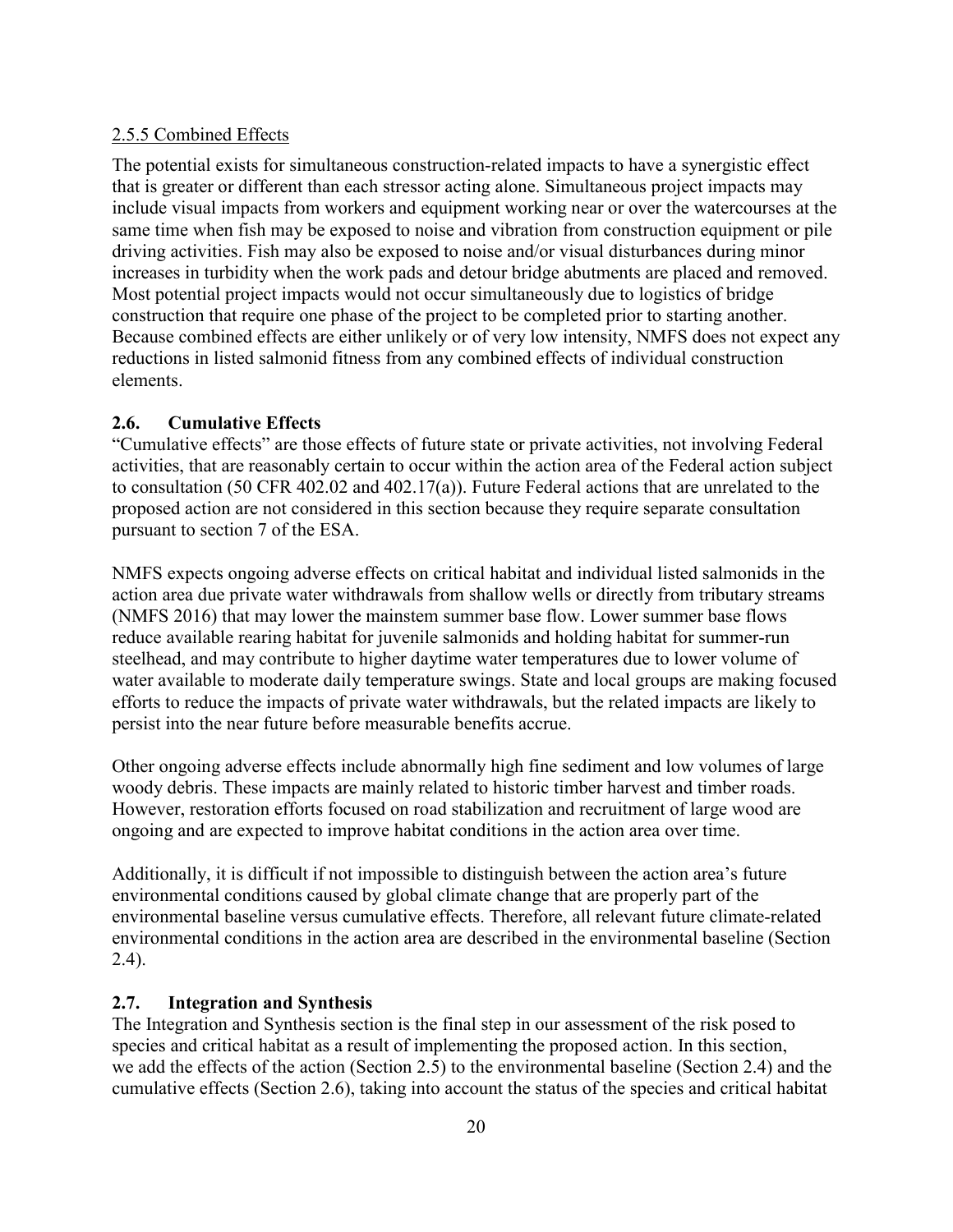(Section 2.2), to formulate the agency's biological opinion as to whether the proposed action is likely to: (1) Reduce appreciably the likelihood of both the survival and recovery of a listed species in the wild by reducing its numbers, reproduction, or distribution; or (2) appreciably diminish the value of designated or proposed critical habitat as a whole for the conservation of the species.

NMFS has developed a Viable Salmonid Population (VSP) concept that includes the parameters of population abundance, population growth rate, population spatial structure, and population diversity for defining a viable population which is an independent Pacific salmonid population that has a negligible risk of extinction due to threats from demographic variation, local environmental variation, and genetic diversity changes over a 100-year time period. An ESU or DPS is typically made up of multiple independent populations. Therefore, NMFS must assess whether changes to VSP parameters of the independent populations affected by a proposed action results in a reduction in the numbers, reproduction, or distribution of the ESU or DPS as a whole.

#### <span id="page-26-0"></span>2.7.1 Summary of Baseline, Status of the Species, and Cumulative Effects

We describe critical habitat for CC Chinook salmon and NC steelhead at the ESU/DPS scale as mostly degraded in section 2.2.2. Although there are exceptions, the majority of streams and rivers in these ESUs/DPS have impaired habitat. Additionally, critical habitat in the ESUs often lacks the ability to establish essential features due to ongoing and past human activities. While habitat generally remains degraded across the ESUs/DPS, restorative actions have likely improved the conservation value of critical habitat throughout the range of these ESUs/DPS.

CC Chinook in the action area belong to the Mattole River Population of the North Coastal Diversity Stratum. This population is likely above the depensation threshold and has a low risk of extinction (NMFS 2016).

Winter- and summer-run NC steelhead in the action area belong to the Mattole River Population of the Northern Coastal Diversity Stratum. This population is likely above the depensation threshold and has a low risk of extinction (NMFS 2016).

The cumulative effects of those state and private activities that occur in the Mattole River watershed, as discussed in the environmental baseline section, may continue to impair, but not preclude the recovery of, critical habitat in the action area. NMFS expects that ongoing improvements in legacy effects of poor timber harvest practices and agricultural development will result in improved habitat conditions for CC Chinook salmon and NC steelhead. Focused recovery actions as identified in the Recovery Plan (NMFS 2016) are expected to further improve habitat in the Mattole River. Additionally, due to the negligible nature of the proposed action's long-term impacts, NMFS does not expect the proposed action to exacerbate the effects of climate change on salmonids or their critical habitat in the action area.

#### <span id="page-26-1"></span>2.7.2 Summary of Effects to Individual Salmonids

NMFS anticipates miniscule effects to CC Chinook salmon and NC steelhead and their critical habitats from expected levels of chemical contamination, temporary and permanent loss of riparian vegetation, disturbance of streambanks and the streambed due to construction access, increased sediment and turbidity during various activities and due to exposure to sound during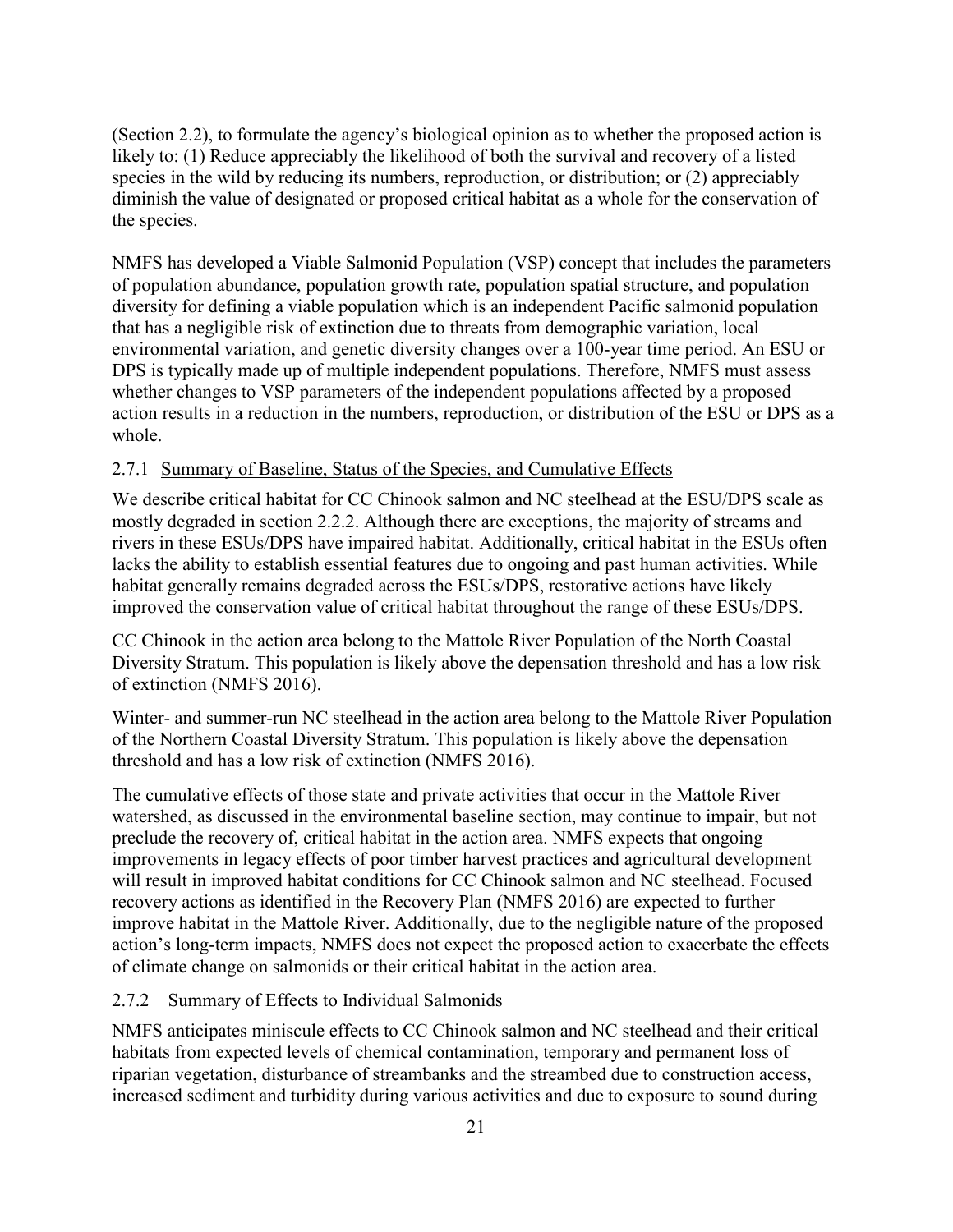impact pile driving. However, adverse effects are likely due to capture, handling, and relocation efforts intended to protect fish from potential exposure to in-water work activity. NMFS predicts that handling of juvenile Chinook salmon and steelhead during relocation efforts could result in mortality of no more than one of each species during each of two construction seasons.

The loss of two juvenile NC steelhead and CC Chinook salmon individuals from either one or two cohorts is not expected to affect future adult returns in any cohort for either species. The loss of juveniles represents a miniscule percentage of the overall number of individuals in the population. The overall number of individuals in the population will likely provide a compensatory effect. Other areas of the Mattole River watershed are expected to continue to contribute to the population during the time period when some juveniles in the action area may be harmed or killed as a result of this proposed project. Therefore, NMFS does not expect any appreciable effects on VSP parameters, and, thus, the proposed action is not expected to reduce the survival and recovery of the NC steelhead DPS or the CC Chinook salmon ESU, and the project is unlikely to appreciably diminish the value of designated critical habitat for the conservation of the species.

#### <span id="page-27-0"></span>2.7.3 Summary of Effects to Critical Habitat

NMFS has determined that the effects to critical habitat from the proposed action are limited to short-term effects on the streambed substrate, minor turbidity events, and inconsequential shortterm and permanent effects of riparian vegetation loss. The new bridge will fully span the channel and 100-year floodplain. The proposed action would perpetuate any habitat impacts of the mid-channel pier by replacing it in kind. However, the pier occupies a miniscule portion of habitat and appears to have an inconsequential impact on the hydrology of the action area. The results of our analysis indicate that negative effects on critical habitat would be temporary or negligible. Therefore, changes to critical habitat due to the project are unlikely to appreciably reduce the likelihood of survival and recovery of the CC Chinook salmon ESU or the NC steelhead DPS.

#### <span id="page-27-1"></span>**2.8. Conclusion**

After reviewing and analyzing the current status of the listed species and critical habitat, the environmental baseline within the action area, the effects of the proposed action, the effects of other activities caused by the proposed action, and cumulative effects, it is NMFS' biological opinion that the proposed action is not likely to jeopardize the continued existence of CC Chinook salmon or NC steelhead or destroy or adversely modify their designated critical habitat.

#### <span id="page-27-2"></span>**2.9. Incidental Take Statement**

Section 9 of the ESA and Federal regulations pursuant to section 4(d) of the ESA prohibit the take of endangered and threatened species, respectively, without a special exemption. "Take" is defined as to harass, harm, pursue, hunt, shoot, wound, kill, trap, capture or collect, or to attempt to engage in any such conduct. "Harm" is further defined by regulation to include significant habitat modification or degradation that actually kills or injures fish or wildlife by significantly impairing essential behavioral patterns, including breeding, spawning, rearing, migrating, feeding, or sheltering (50 CFR 222.102). "Incidental take" is defined by regulation as takings that result from, but are not the purpose of, carrying out an otherwise lawful activity conducted by the Federal agency or applicant (50 CFR 402.02). Section 7(b)(4) and section 7(o)(2) provide that taking that is incidental to an otherwise lawful agency action is not considered to be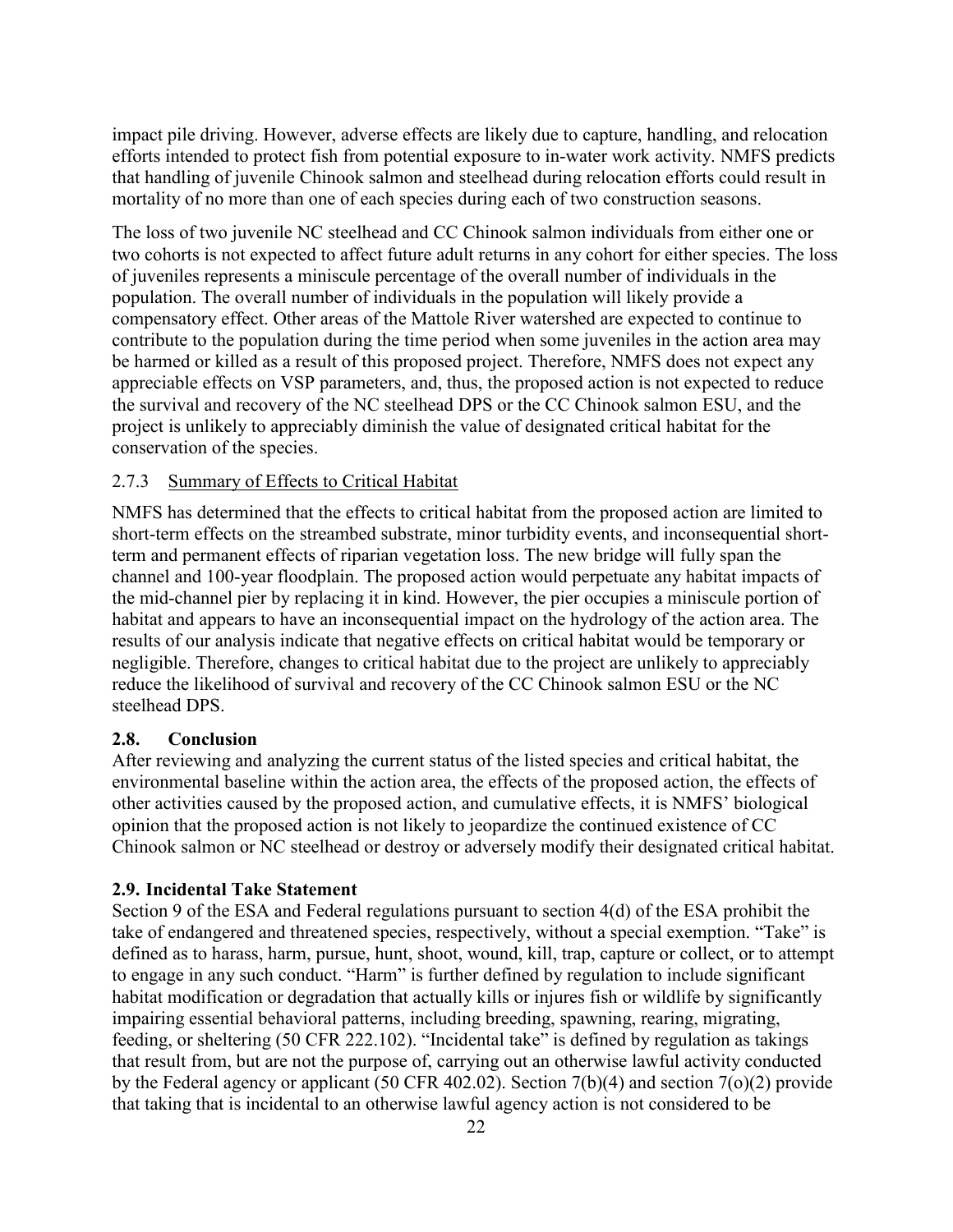prohibited taking under the ESA if that action is performed in compliance with the terms and conditions of this ITS.

#### <span id="page-28-0"></span>**2.9.1.** Amount or Extent of Take

In the biological opinion, NMFS determined that incidental take is reasonably certain to occur as follows:

Take of juvenile Chinook salmon and steelhead may occur in the form of capture during fish relocation. NMFS expects that no more than two juvenile Chinook salmon, and 10 juvenile steelhead would be captured and relocated to adjacent habitat in each of the two construction seasons. Of these, no more than three percent of all relocated fish would be subject to potential injury or mortality, so we conservatively estimate that one juvenile of each species could be killed or injured in each construction season.

#### <span id="page-28-1"></span>**2.9.2.** Effect of the Take

In the biological opinion, NMFS determined that the amount or extent of anticipated take, coupled with other effects of the proposed action, is not likely to result in jeopardy to the species or destruction or adverse modification of critical habitat.

#### <span id="page-28-2"></span>**2.9.3.** Reasonable and Prudent Measures

"Reasonable and prudent measures" are nondiscretionary measures that are necessary or appropriate to minimize the impact of the amount or extent of incidental take (50 CFR 402.02).

NMFS believes the following reasonable and prudent measures are necessary and appropriate to minimize take of CC Chinook salmon and NC steelhead:

- 1. Undertake measures to ensure that harm and mortality to threatened Chinook salmon and steelhead resulting from fish relocation activities are low.
- 2. Ensure construction methods, minimization measures, and monitoring are properly implemented during construction.
- 3. Prepare and submit a post-construction report regarding the effects of fish relocation and construction activities.

#### <span id="page-28-3"></span>**2.9.4.** Terms and Conditions

The terms and conditions described below are non-discretionary, and Caltrans must comply with them in order to implement the RPMs (50 CFR 402.14). Caltrans has a continuing duty to monitor the impacts of incidental take and must report the progress of the action and its impact on the species as specified in this ITS (50 CFR 402.14). If the entity to whom a term and condition is directed does not comply with the following terms and conditions, protective coverage for the proposed action would likely lapse.

- 1. The following terms and conditions implement reasonable and prudent measure 1:
	- a. Qualified biologists with expertise in the areas of anadromous salmonid biology shall conduct fish relocation activities associated with construction. Caltrans will ensure that all biologists working on the project are qualified to conduct fish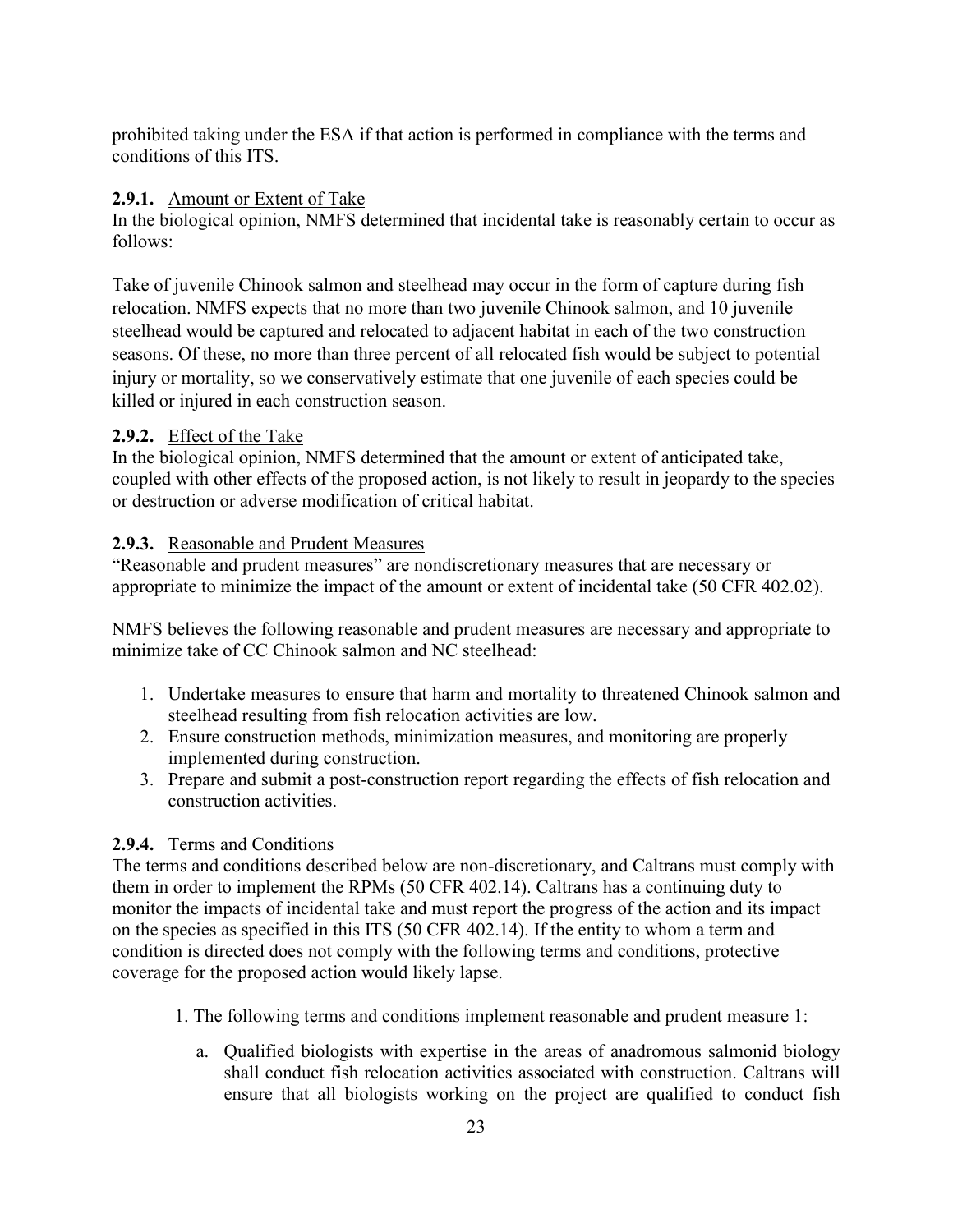relocation in a manner which minimizes all potential risks to salmonids.

- b. Salmonids shall be handled with extreme care and kept in water to the maximum extent possible during rescue activities. All captured fish must be kept in cool, shaded, and aerated water protected from excessive noise, jostling, or overcrowding or potential predators any time they are not in the stream, and fish will not be removed from this water except when released. Captured salmonids will be relocated as soon as possible to an instream location in which suitable habitat conditions are present to allow for adequate survival for transported fish and fish already present. Fish will be distributed between multiple areas if biologists judge that overcrowding may occur in a single area.
- c. If any salmonids are found dead or injured, the biologist will contact NMFS biologist Mike Kelly by phone immediately at (707) 825-1622. The purpose of the contact is to review the activities resulting in the take and to determine if additional protective measures are required. All salmonid mortalities will be retained, placed in an appropriately-sized sealable plastic bag, labeled with the date and location, fork length, and be frozen as soon as possible. Frozen samples will be retained by the biologist until specific instructions are provided by NMFS. The biologist may not transfer biological samples to anyone other than the NMFS Northern California Office in Arcata, California without obtaining prior written approval from the South Coast Branch Chief. Any such transfer will be subject to such conditions as NMFS deems appropriate.
- 2. The following terms and conditions implement reasonable and prudent measure 2:
	- a. Caltrans shall allow any NMFS employee(s) or any other person(s) designated by NMFS, to accompany field personnel to visit the project site during activities described in this opinion.
	- b. Caltrans shall contact NMFS within 24 hours of meeting or exceeding take of listed species prior to project completion. Notify Mike Kelly by phone at 707- 825-1622. This contact acts to review the activities resulting in take and to determine if additional protective measures are required.
	- c. Caltrans shall make available to NMFS data from the hydroacoustic monitoring on a real-time basis (i.e., daily monitoring data should be accessible to NMFS upon request).
- 3. The following term and condition implements reasonable and prudent measure 3:
	- a. Caltrans shall provide a written report to NMFS by January 15 of the year following construction of the project. The report shall be sent to NMFS via email to Mike.Kelly@noaa.gov or via mail to Mike Kelly at 1655 Heindon Road, Arcata, CA 95521. The reports shall contain, at a minimum, the following information:

**Construction related activities --** The report will include the dates construction began and was completed; a discussion of any unanticipated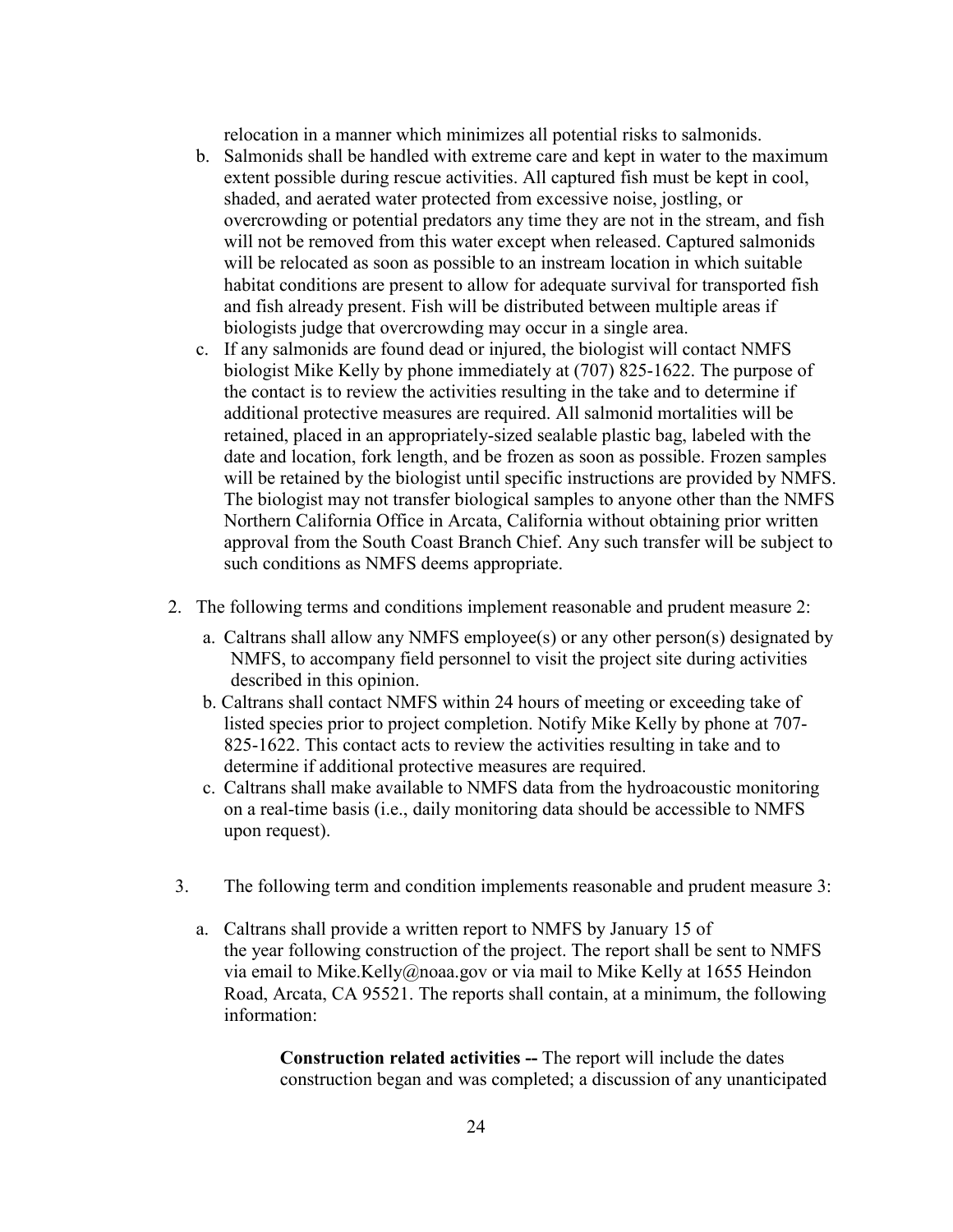effects or unanticipated levels of effects on salmonids, a description of any and all measures taken to minimize those unanticipated effects, and a statement as to whether or not any unanticipated effects had any effect on ESA-listed fish; the number of salmonids (by ESU and DPS) killed or injured during Project construction; and photographs taken before, during, and after the activity from photo reference points; and a qualitative assessment of the fate of individual salmonids exposed to noise above barotrauma thresholds.

**Fish Relocation –** The report will include a description of the location from which fish were removed and the release site(s) including photographs; the date and time of the relocation effort; a description of the equipment and methods used to collect, hold, and transport salmonids; the number of fish relocated by species; the number of fish injured or killed by species and a brief narrative of the circumstances surrounding salmonid injuries or mortalities; and a description of any problems which may have arisen during the relocation activities and a statement as to whether or not the activities had any unforeseen effects.

#### <span id="page-30-0"></span>**2.10 Conservation Recommendations**

Section  $7(a)(1)$  of the ESA directs Federal agencies to use their authorities to further the purposes of the ESA by carrying out conservation programs for the benefit of the threatened and endangered species. Specifically, conservation recommendations are suggestions regarding discretionary measures to minimize or avoid adverse effects of a proposed action on listed species or critical habitat or regarding the development of information (50 CFR 402.02).

While no conifers, which provide long-term instream habitat value, will be removed, the removed alder trees could have shorter term habitat value if placed in streams or left on the gravel bar where they would be mobilized by high winter flows. Therefore, NMFS recommends that any trees or large wood that are removed during construction be made available to habitat restoration projects, or that a reasonable number of felled trees be placed on the gravel bar. Caltrans should offer these trees to restoration partners such as the Mattole Salmon Group. Caltrans may contact NMFS if help with such coordination is desired.

#### <span id="page-30-1"></span>**2.11 Reinitiation of Consultation**

This concludes formal consultation for the Honeydew Bridge Replacement Project. As 50 CFR 402.16 states, reinitiation of consultation is required and shall be requested by the Federal agency or by the Service where discretionary Federal agency involvement or control over the action has been retained or is authorized by law and if: (1) The amount or extent of incidental taking specified in the ITS is exceeded, (2) new information reveals effects of the agency action that may affect listed species or critical habitat in a manner or to an extent not considered in this opinion, (3) the identified action is subsequently modified in a manner that causes an effect to the listed species or critical habitat that was not considered in the biological opinion, or (4) a new species is listed or critical habitat designated that may be affected by the action.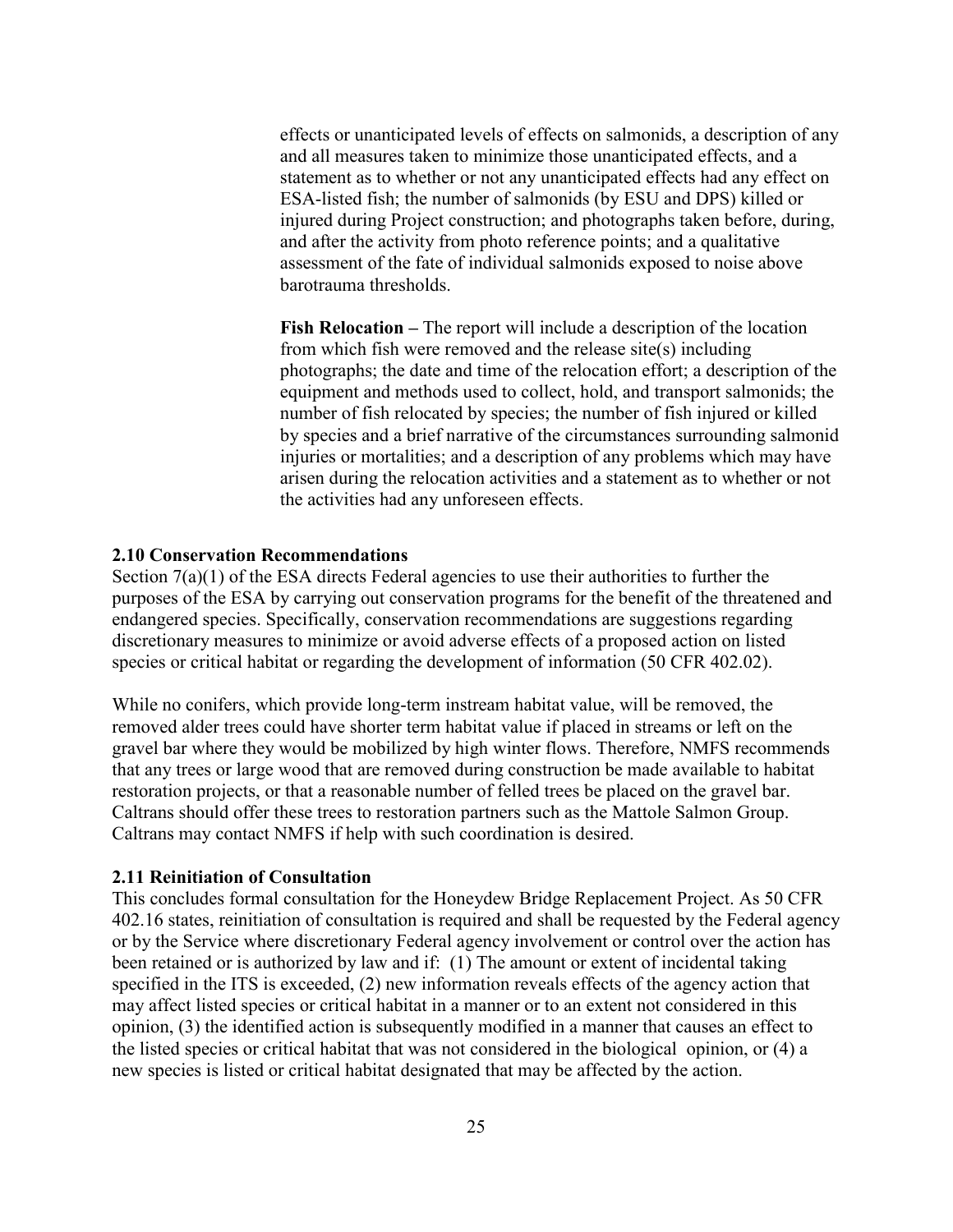#### <span id="page-31-0"></span>**2.12 "Not Likely to Adversely Affect" Determinations**

Juvenile and adult SONCC coho salmon migrate through the action area seasonally, but have not been found in this reach of the Mattole River during summer snorkel surveys conducted by MSG (MSG 2018b). The absence of juvenile coho salmon in this reach may be explained by high water temperatures, the long distance upstream where coho salmon typically spawn, the smolt outmigration being typically over by mid-June, and the outright scarcity of coho salmon in the watershed. Additionally, CDFW provided an email (CDFW 2018) to Humboldt County that states: … *based on proposed timing of project implementation (June 15 – October 15) we do not feel that the project is likely to result in State-defined take of coho salmon (catch, capture, kill) because they are highly unlikely to be present during the work window proposed*. This email is provided as Appendix D in the BA. Therefore, the effects of the proposed action to individuals is expected to be discountable, as there are no individuals expected to be exposed.

Critical habitat for SONCC coho salmon is present in the action area. As described in the BA and in section 2.5.4 of this opinion, all impacts to salmonid habitat are inconsequential and will occur during the summer construction season, and we expect these impacts to be undetectable by the time coho salmon return to the action area in the fall or winter. Therefore, the effects of the proposed action to SONCC coho salmon critical habitat is expected to be discountable

Based on this analysis, NMFS concurs with Caltrans that the proposed action is not likely to adversely affect the subject listed species and designated critical habitat.

#### **3. MAGNUSON-STEVENS FISHERY CONSERVATION AND MANAGEMENT ACT ESSENTIAL FISH HABITAT RESPONSE**

<span id="page-31-1"></span>Section 305(b) of the MSA directs Federal agencies to consult with NMFS on all actions or proposed actions that may adversely affect EFH. Under the MSA, this consultation is intended to promote the conservation of EFH as necessary to support sustainable fisheries and the managed species' contribution to a healthy ecosystem. For the purposes of the MSA, EFH means "those waters and substrate necessary to fish for spawning, breeding, feeding, or growth to maturity", and includes the physical, biological, and chemical properties that are used by fish (50 CFR 600.10). Adverse effect means any impact that reduces quality or quantity of EFH, and may include direct or indirect physical, chemical, or biological alteration of the waters or substrate and loss of (or injury to) benthic organisms, prey species and their habitat, and other ecosystem components, if such modifications reduce the quality or quantity of EFH. Adverse effects on EFH may result from actions occurring within EFH or outside of it and may include site-specific or EFH-wide impacts, including individual, cumulative, or synergistic consequences of actions (50 CFR 600.810). Section 305(b) of the MSA also requires NMFS to recommend measures that can be taken by the action agency to conserve EFH. Such recommendations may include measures to avoid, minimize, mitigate, or otherwise offset the adverse effects of the action on EFH [CFR 600.905(b)]

This analysis is based, in part, on the EFH assessment provided by Caltrans and descriptions of EFH for Pacific Coast salmon (PFMC 2014) contained in the fishery management plans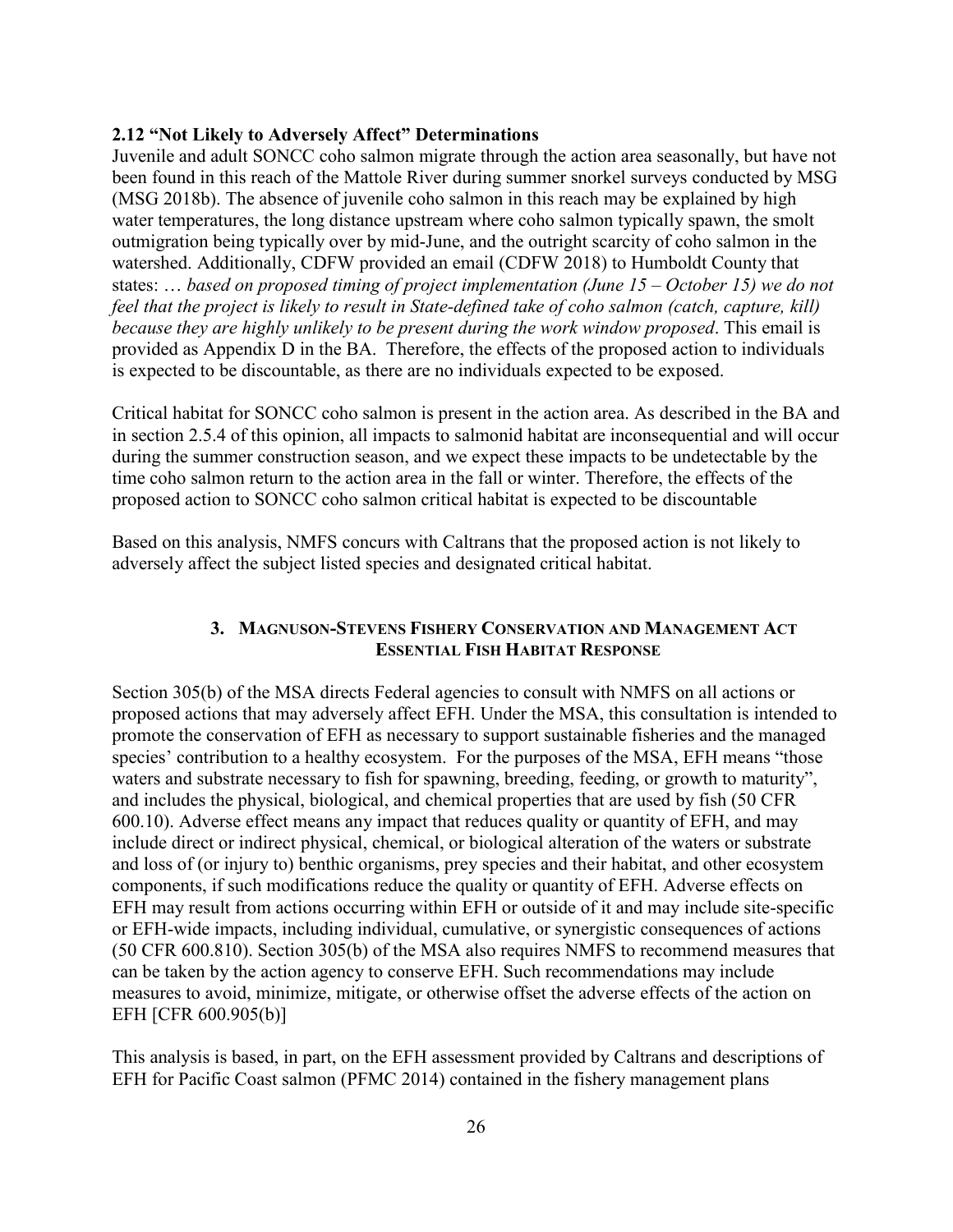developed by the Pacific Fisheries Management Council (PFMC) and approved by the Secretary of Commerce.

#### <span id="page-32-0"></span>**3.1 Essential Fish Habitat Affected by the Project**

Essential Fish Habitat is defined as "those waters and substrate necessary to fish for spawning, breeding, feeding, or growth to maturity" (16 U.S.C. 1802[10]). "Waters" include aquatic areas and their associated physical, chemical, and biological properties that are used by fish, and may include areas historically used by fish where appropriate; "substrate" includes sediment, hard bottom, structures underlying the waters, and associated biological communities; "necessary" means habitat required to support a sustainable fishery and a healthy ecosystem; and "spawning, breeding, feeding, or growth to maturity" covers a species' full life cycle. The term "adverse effect" means any impacts which reduce the quality and/or quantity of EFH. Adverse effects may include direct or indirect physical, chemical, or biological alterations of the waters or substrates and loss of, or injury to, benthic organisms, prey species, and their habitats, and other ecosystem components. Adverse effects may be site-specific or habitat-wide impacts, including individual, cumulative, or synergistic consequences of actions (50 CFR 600.910). The EFH consultation mandate applies to all species managed under a Fishery Management Plan (FMP) that may be present in the action area.

There is suitable habitat for juvenile salmonid rearing, adult salmonid holding, and adult salmon spawning in the action area. Habitat Areas of Particular Concern (HAPC) are described as complex channel and floodplain habitat, spawning habitat, thermal refugia, estuaries, and submerged aquatic vegetation. HAPCs exist in the action area as: spawning habitat and floodplain habitat.

#### <span id="page-32-1"></span>**3.2 Adverse Effects on Essential Fish Habitat**

The potential effects to salmonid critical habitat have already been described in the *Effects* section. The adverse effects to EFH and HAPCs in the action area include:

- 1. Temporary reduction in available habitat due to presence of work pads and detour bridge abutments.
- 2. Noise and visual disturbance during impact pile driving, pier demolition, and associated construction activities.
- 3. Temporary reduction in water quality caused by increase in suspended sediments and turbidity during construction of the work pads and detour bridge abutments, and the first rain events following construction.
- 4. Temporary and permanent loss of riparian vegetation.

#### <span id="page-32-2"></span>**3.3 Essential Fish Habitat Conservation Recommendations**

The anticipated adverse effects from the proposed action are temporary and minor. However, NMFS has the following EFH recommendation:

While no conifers, which provide long-term instream habitat value, will be removed, the removed alder trees could have shorter term habitat value if placed in streams or left on the gravel bar where they would be mobilized by high winter flows. Therefore, NMFS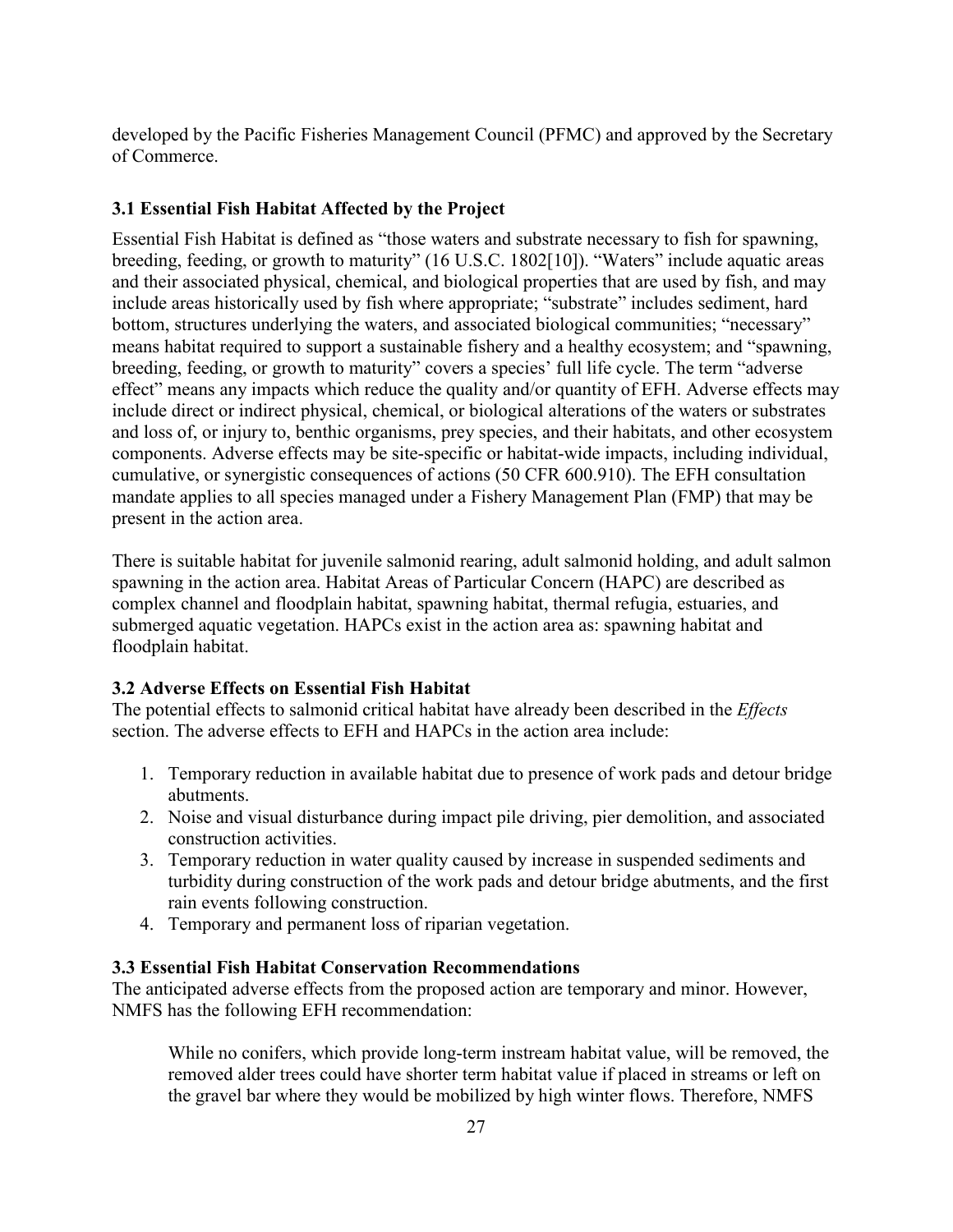recommends that any trees or large wood removed during construction be made available to habitat restoration projects, or that a reasonable number of felled trees be left on the gravel bar. Caltrans should offer these trees to restoration partners such as the Mattole Salmon Group. Caltrans may contact NMFS if help with such coordination is desired.

#### <span id="page-33-0"></span>**3.4 Supplemental Consultation**

Caltrans must reinitiate EFH consultation with NMFS if the proposed action is substantially revised in a way that may adversely affect EFH, or if new information becomes available that affects the basis for NMFS' EFH Conservation Recommendations (50 CFR 600.920(l)).

#### **4. DATA QUALITY ACT DOCUMENTATION AND PRE-DISSEMINATION REVIEW**

<span id="page-33-1"></span>The Data Quality Act (DQA) specifies three components contributing to the quality of a document. They are utility, integrity, and objectivity. This section of the opinion addresses these DQA components, documents compliance with the DQA, and certifies that this opinion has undergone pre-dissemination review.

#### <span id="page-33-2"></span>**4.1 Utility**

Utility principally refers to ensuring that the information contained in this consultation is helpful, serviceable, and beneficial to the intended users. The intended user of this opinion is Caltrans. Other interested users could include the applicant (Humboldt County), CDFW, and restoration partners such as the Mattole Salmon Group. Individual copies of this opinion were provided to Caltrans. The document will be available within two weeks at the NOAA Library Institutional Repository [https://repository.library.noaa.gov/welcome]. The format and naming adhere to conventional standards for style.

#### <span id="page-33-3"></span>**4.2 Integrity**

This consultation was completed on a computer system managed by NMFS in accordance with relevant information technology security policies and standards set out in Appendix III, 'Security of Automated Information Resources,' Office of Management and Budget Circular A-130; the Computer Security Act; and the Government Information Security Reform Act.

#### <span id="page-33-4"></span>**4.3 Objectivity**

Information Product Category: Natural Resource Plan

*Standards:* This consultation and supporting documents are clear, concise, complete, and unbiased; and were developed using commonly accepted scientific research methods. They adhere to published standards including the NMFS ESA Consultation Handbook, ESA regulations, 50 CFR 402.01 et seq., and the MSA implementing regulations regarding EFH, 50 CFR 600.

**Best Available Information:** This consultation and supporting documents use the best available information, as referenced in the References section. The analyses in this opinion and EFH consultation contain more background on information sources and quality.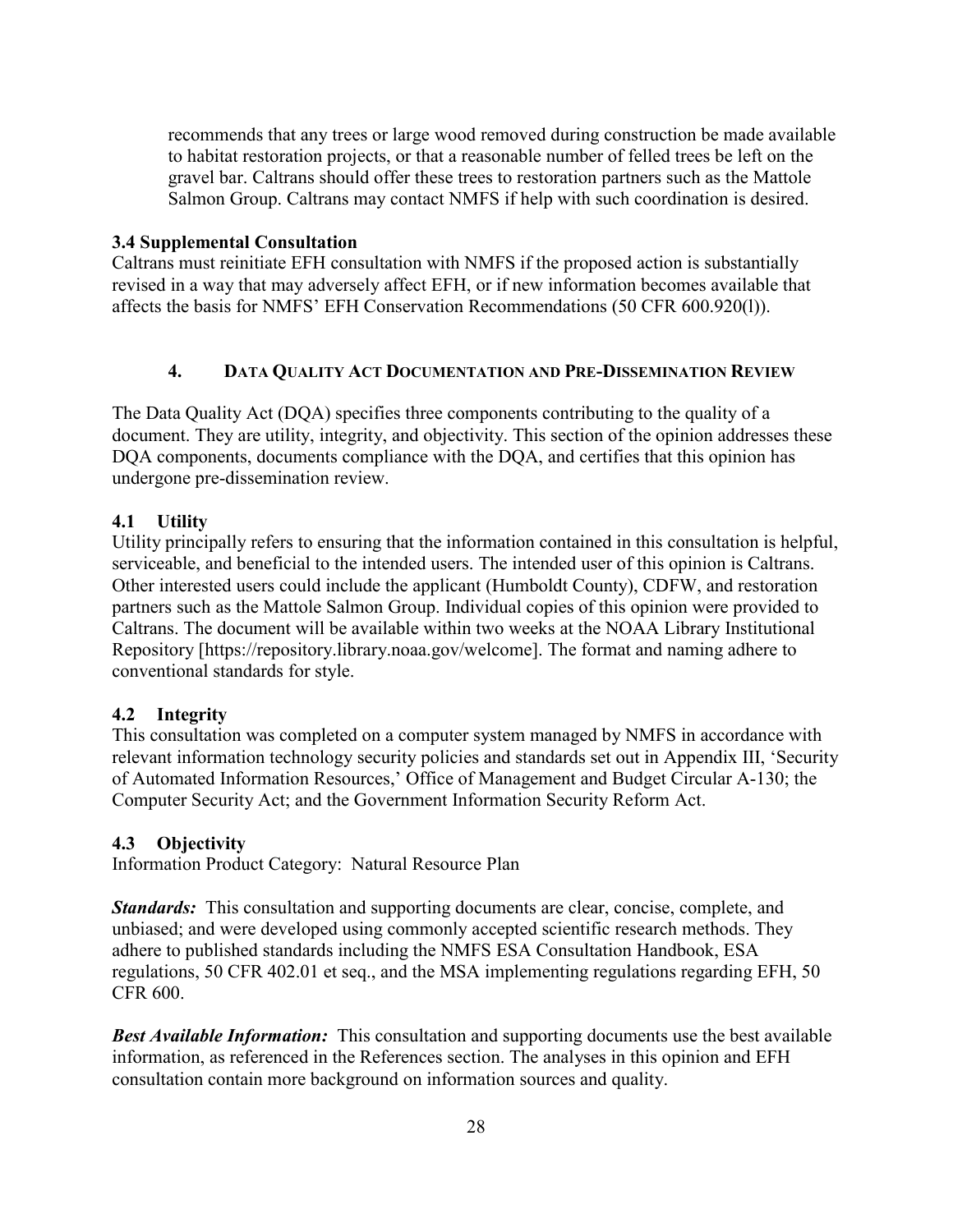*Referencing:* All supporting materials, information, data and analyses are properly referenced, consistent with standard scientific referencing style.

*Review Process:* This consultation was drafted by NMFS staff with training in ESA and MSA implementation, and reviewed in accordance with West Coast Region ESA quality control and assurance processes.

#### **5. REFERENCES**

- <span id="page-34-0"></span>Anderson, P. G., B. R. Taylor, and G. C. Balch. 1996. Quantifying the Effects of Sediment Release on Fish and their Habitats. Canadian Manuscript Report of Fisheries and Aquatic Sciences No. 2346, Department of Fisheries and Oceans.
- Bajer, A. 2011. Final report. Summer Steelhead Survey, 2009 season. Mattole River Watershed. Submitted in fulfillment of 319(H) III Contract #08-603-551-0. Mattole Salmon Group.
- Bartholow, J. M. 2005. Recent water temperature trends in the Lower Klamath River, California. North American Journal of Fisheries Management 25(1):152–162.
- Bjornn, T. C. and D. W. Reiser. (1991). Habitat Requirements of Salmonids in Streams. American Fisheries Society Special Publication 19(837): 83-138.
- Caltrans 2015. Technical Guidance for Assessment and Mitigation of the Hydroacoustic Effects of Pile Driving on Fish.CTHWANP-RT-15-306.01.01. Division of Environmental Analysis. November 2015.
- Caltrans. 2017. Construction Site Best Management Practices (BMP) Manual. May 2017.
- Caltrans. 2020. Honeydew Bridge Replacement Project biological assessment. Local Assistance reference BRLS-5904 (024). September 2020. Eureka, California.
- CDFW (California Department of Fish and Wildlife). 2018. Email from Jennifer Olson to Humboldt County describing likelihood of coho salmon being in the action area. April 26, 2018.
- Fisheries Hydroacoustic Working Group. (2008). Agreement in Principal for Interim Criteria for Injury to Fish from Pile Driving Activities. Memorandum to NOAA Fisheries, U.S. Fish and Wildlife Service, California/Washington/Oregon Departments of Transportation, California Department of Fish and Game, and U.S. Federal Highways Administration. June 12, 2008.
- Flosi, G. S. Downie, J. Hopelain, M. Bird, R. Coey, and B. Collins. 2010. California Salmonid Stream Habitat Restoration Manual. Part IV Fish Sampling Methods. California Department of Fish and Game Wildlife and Fisheries Division.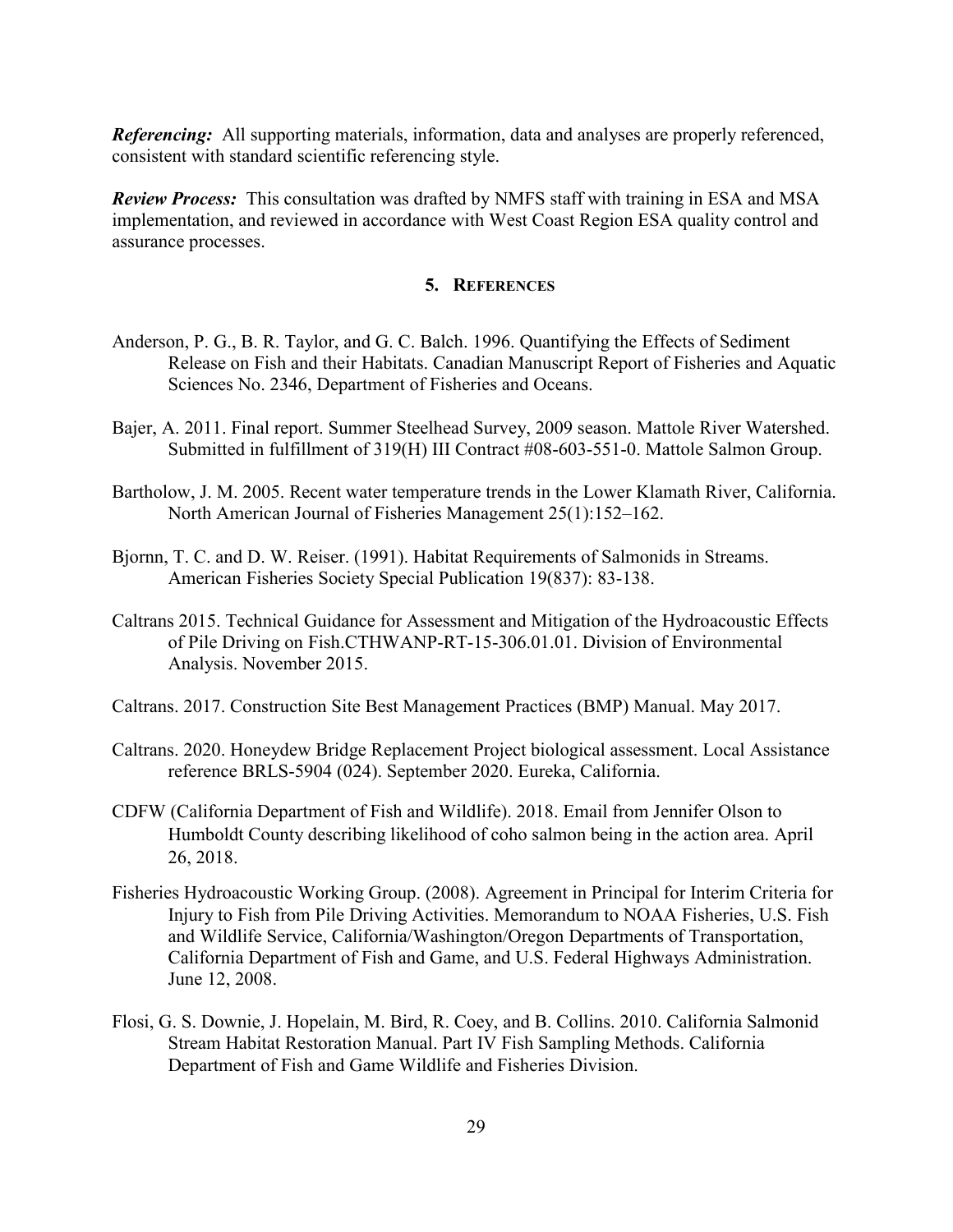- Good, T. P., R. S. Waples, and P. Adams (*editors*). 2005. Updated status of federally listed ESUs of West Coast salmon and steelhead. U.S. Department of Commerce, NOAA Tech. Memo. NMFS-NWFSC-66. 597 pp.
- Hayes, D. B., C. P. Ferreri, and W. W. Taylor. 1996. Active fish capture methods. Pages 193– 220 *in* B.R. Murphy and D.W. Willis, editors. Fisheries Techniques, 2nd edition. American Fisheries Society. Bethesda, Maryland. 732 pp.
- Intergovernmental Panel on Climate Change (IPCC). 2014. Climate Change 2014 Synthesis Report AR5. Valencia, Spain.
- Kelly, M. 2006. Personal observation.
- Kelly, M. 2009. Personal observation.
- Kelly, M. 2011. Personal observation.
- Lindley, S. T., R. S. Schick, E. Mora, P. B. Adams, J. J. Anderson, S. Greene, C. Hanson, B. May, D. McEwan, R. B. MacFarlane, C. Swanson, and J. G. Williams. 2007. Framework for assessing viability of threatened and endangered Chinook salmon and steelhead in the Sacramento-San Joaquin Basin. San Francisco Estuary and Watershed Science 5: Article 4.
- Mattole River and Range Partnership. 2009. Mattole Integrated Coastal Watershed Management Plan. Foresight 2020. 190 pp.
- MSG (Mattole Salmon Group). 2011. Spawning Ground Surveys, 2010-2011 Season. Petrolia, California. California Department of Fish & Game Contract No. P0910506 Mattole River Salmonid Population Monitoring & U. S. Department of the Interior Bureau of Land Management Assistance Agreement No. BCA072012.
- MSG. 2015. Mattole Watershed Juvenile Coho Salmon Distribution Monitoring 2013-2014. Petrolia, California. California Department of Fish and Wildlife Fisheries Restoration Grant Program, Contract No. P1210521.
- MSG. 2018a. Final Report: Mattole River 2017-2018 Adult Salmon and Steelhead Abundance Monitoring. California Department of Fish and Wildlife Fisheries Restoration Grants Program, Contract No. P160534.
- MSG. 2018b. Mattole River Juvenile Coho Salmon Summer Spatial Structure Monitoring 2017. Technical Report prepared by the Mattole Salmon Group in partial fulfillment of California Department of Fish and Wildlife Fisheries Restoration Grant Program, Contract No. P1610536.
- McElhany, P., M. H. Ruckelshaus, M. J. Ford, T. C. Wainwright, and E. P. Bjorkstedt. 2000. Viable salmonid populations and the recovery of evolutionarily significant units. U.S.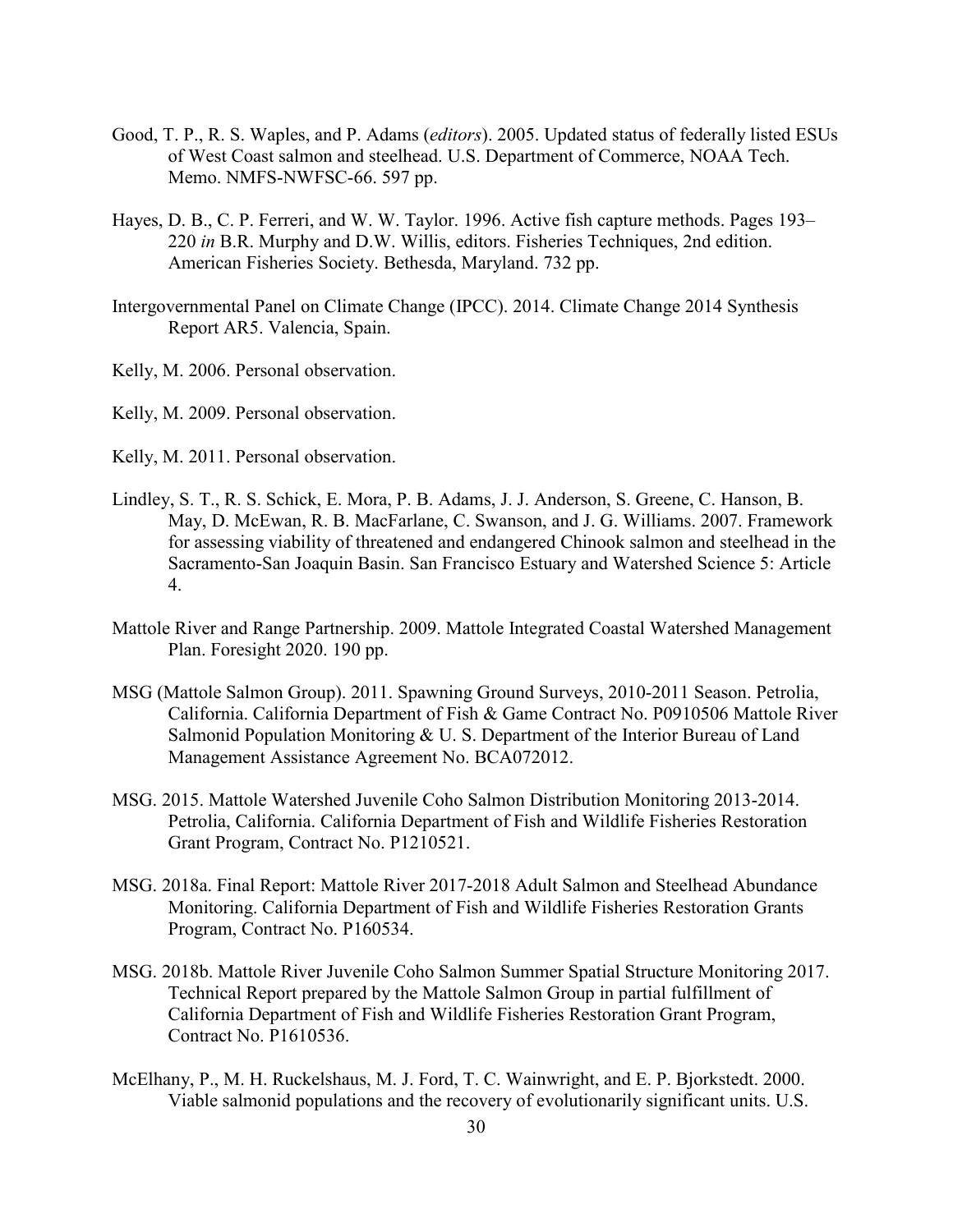Dept. Commerce, NOAA Technical Memorandum NMFS-NWFSC-42. 156 pp.

- Moyle, P. B. 2002. Inland Fishes of California. Second Edition. University of California Press. Berkeley, California.
- Newcombe, C. P. and J. O. T. Jensen. 1996. Channel Suspended Sediment and Fisheries: A Synthesis for Quantitative Assessment of Risk and Impact. North American Journal of Fisheries Management, *16*(4): 693-727.
- NMFS (National Marine Fisheries Service). 2000. Guidelines for Electrofishing Waters Containing Salmonids Listed Under the Endangered Species Act. June 2000. Available: [http://www.westcoast.fisheries.noaa.gov/publications/reference\\_documents/esa\\_refs/secti](http://www.westcoast.fisheries.noaa.gov/publications/reference_documents/esa_refs/section4d/electro2000.pd) on4d/electro2000.pd<u>f.</u>
- NMFS (National Marine Fisheries Service). 2016. Final Coastal Multispecies Recovery Plan. National Marine Fisheries Service, West Coast Region, Santa Rosa, California.
- Perry, R.W., Risley, J.C., Brewer, S.J., Jones, E.C., and Rondorf, D.W., 2011, simulating daily water temperatures of the Klamath River under dam removal and climate change scenarios: U.S. Geological Survey Open-File Report 2011-1243. 78 pp.
- PFMC (Pacific Fishery Management Council). 2014. Appendix A to the Pacific Coast Salmon Fishery Management Plan, as modified by Amendment 18. Identification and description of essential fish habitat, adverse impacts, and recommended conservation measures for salmon. Pacific Fishery Management Council, Portland, Oregon. September 2014. 196 pp. + appendices.
- Piscitelli, A. 2012. Juvenile salmonid downstream migrant trapping on the mainstem Mattole River at Petrolia, California, 2011. Mattole Salmon Group report. 25p.
- Redding, J. M., C. B. Schreck, and F. H. Everest. 1987. Physiological Effects on Coho Salmon and Steelhead of Exposure to Suspended Solids. *Transactions of the American Fisheries Society, 116*(5), 737-744.
- Ricker, S., and C. W. Anderson. 2014. Freshwater Creek salmonid life cycle monitoring station. Annual report. California Department of Fish and Game, Anadromous Fisheries Resource Assessment and Monitoring Program. 50 Ericson Ct., Arcata, California. 42 p. plus appendices.
- Sandahl, J. F., D. H. Baldwin, J. J. Jenkins, and N. L. Scholz. 2007. A Sensory System at the Interface between Urban Stormwater Runoff and Salmon Survival. *Environmental Science and Technology 41*(8):2998–3004.
- Ward, D. M., K. H. Nislow, J. D. Armstrong, S. Einum, C. L. Folt. 2007. Is the Shape of the Density–Growth Relationship for Stream Salmonids Evidence for Exploitative Rather than Interference Competition? *Journal of Animal Ecology, 76*:135–138.